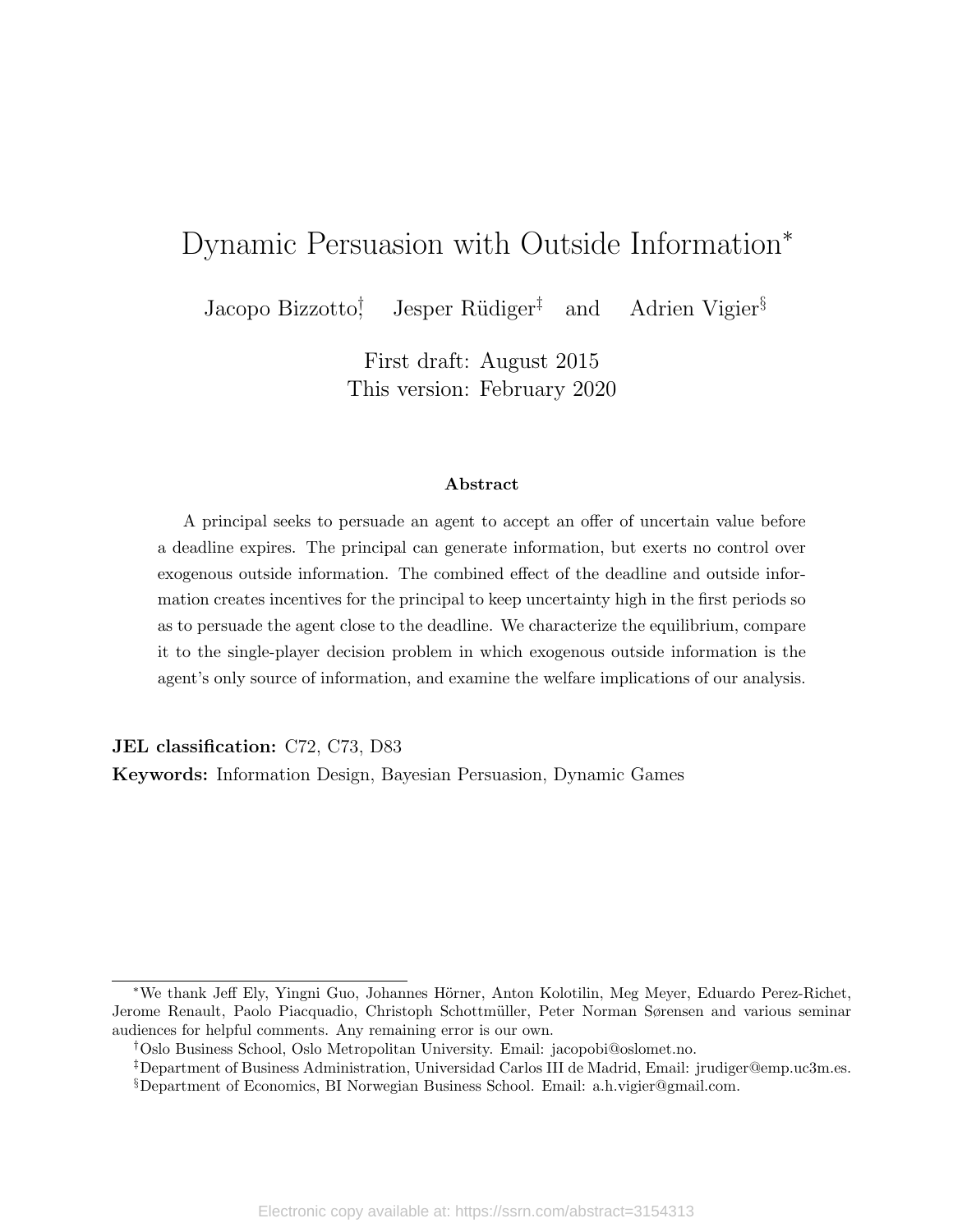## 1 Introduction

The analysis of persuasion has lately received a lot of attention following [Kamenica and](#page-36-0) [Gentzkow](#page-36-0) [\(2011\)](#page-36-0). How is the persuasion problem affected by the possibility for the receiver to wait in order to learn from exogenous sources?

Consider a principal who would like an agent to take a particular action. For instance, the principal might be a lawyer aiming to make partner at a law firm. The firm's policy requires that she is either made partner within  $T$  years, or fired. Each year until this deadline is reached, the firm can choose between promoting her, firing her, and delaying its final decision in order to better evaluate her merits. Delaying the final decision gives the lawyer more time to build a track record in court. Information generated in court is beyond the lawyer's control to the extent that better lawyers are able to build, on average, a better record. Yet a lawyer is not without agency in this process: she can request from judges outcomes extremely favorable for her customers, and by doing so test her ability to perform, or else she can aim for low-risk, low-reward agreements with the prosecutors, and by doing so make it harder to evaluate her ability.

We develop in this paper a simple model to analyze problems of the kind described above. A principal ("she") and an agent ("he") interact over T periods. The agent has to choose between accepting and rejecting an offer that the principal would like him to accept. Rejecting the offer allows the agent to secure a known positive payoff. The agent's payoff from accepting the offer depends on the other hand on an unknown binary state of the world, such that the agent would like to accept in one state but to reject in the other. The agent can postpone making his final decision until period  $T$ , and waiting allows him to accumulate information. The central novelty of our model is to allow *inside* as well as *outside* information:

- at any point in time, the principal can generate information by designing the experiments of her choice (inside information);
- in addition, exogenous signals over which the principal exerts no control are observed over time (outside information).

Both players discount time, neither can commit to future decisions, and all information is symmetric.

Although in this kind of environment waiting is socially wasteful, we show that the agent sometimes waits T periods before making his final decision.<sup>[1](#page-1-0)</sup> The basic tension is as fol-

<span id="page-1-0"></span><sup>&</sup>lt;sup>1</sup>We show that waiting is socially wasteful even if the agent's payoff from a type II error is negative.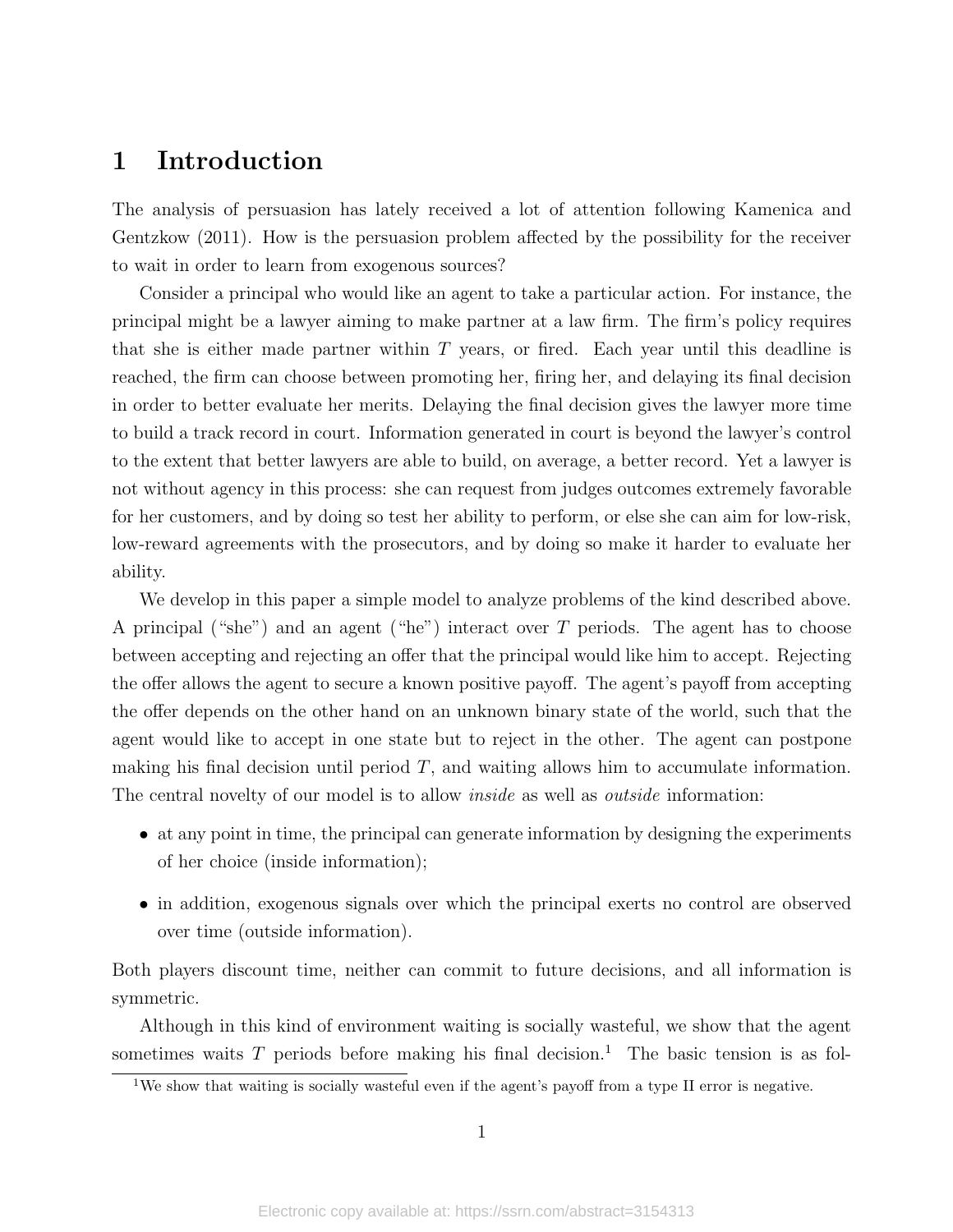lows. Each period t, information that the agent expects to obtain –from future signals and experiments– determines a cutoff belief above which the agent chooses to accept; we call it the agent's period-t threshold of acceptance.<sup>[2](#page-2-0)</sup> The closer the deadline the smaller the amount of useful information the agent expects to obtain in the future. Hence, the threshold of acceptance decreases over time. This in turn creates incentives for the principal to keep uncertainty high in the first periods with a view to persuading the agent closer to the deadline.<sup>[3](#page-2-1)</sup> We call this mechanism the deadline effect. Yet, in order to try persuading the agent close to the deadline the principal must let the agent observe exogenous signals. The caveat is that favorable signal realizations could lead the belief to "overshoot" the agent's period-1 threshold of acceptance. The greater the overshooting the fewer mistakes the principal can induce the agent to make in periods ahead, thus incentivizing the principal to try persuading the agent in the first period. We call this mechanism the *overshooting effect*. Which one of the deadline and overshooting effects dominates the other pins down the principal's choice of experiment in the first period and, via this choice, whether the agent sometimes waits before making his final decision.

We examine two types of signals: "perfect good news" and "perfect bad news". Under perfect good news (respectively, bad news) the state in which accepting the offer is optimal (resp. suboptimal) for the agent is perfectly revealed with positive probability each period. With perfect good news, or if the deadline is sufficiently far into the future, the overshooting effect is the dominant force. The principal then generates a sufficient amount of information in the first period to induce the agent to make an immediate final decision. However, under perfect bad news, if signal accuracy is intermediate and the deadline is not too far into the future, the deadline effect then becomes the dominant force. In this case the agent might wait up to T periods before making his final decision.

Welfare hinges on the equilibrium strategy of the principal. In one regime, the principal generates information so as to induce the agent to act in the first period; we say in this case that the principal is aggressive. In the other regime, the principal generates less information, and in the first periods seeks to sustain uncertainty so as to persuade the agent closer to the deadline; we say in this case that the principal is conservative. Pareto efficiency obtains if and only if the principal is aggressive. Furthermore, as long as no regime switch occurs, the

<span id="page-2-0"></span> $2^2$ The "belief" refers to the probability attached to the state in which accepting the offer is optimal for the agent.

<span id="page-2-1"></span> $3$ The lower the threshold of acceptance, the more errors of type II the principal can induce the agent to make.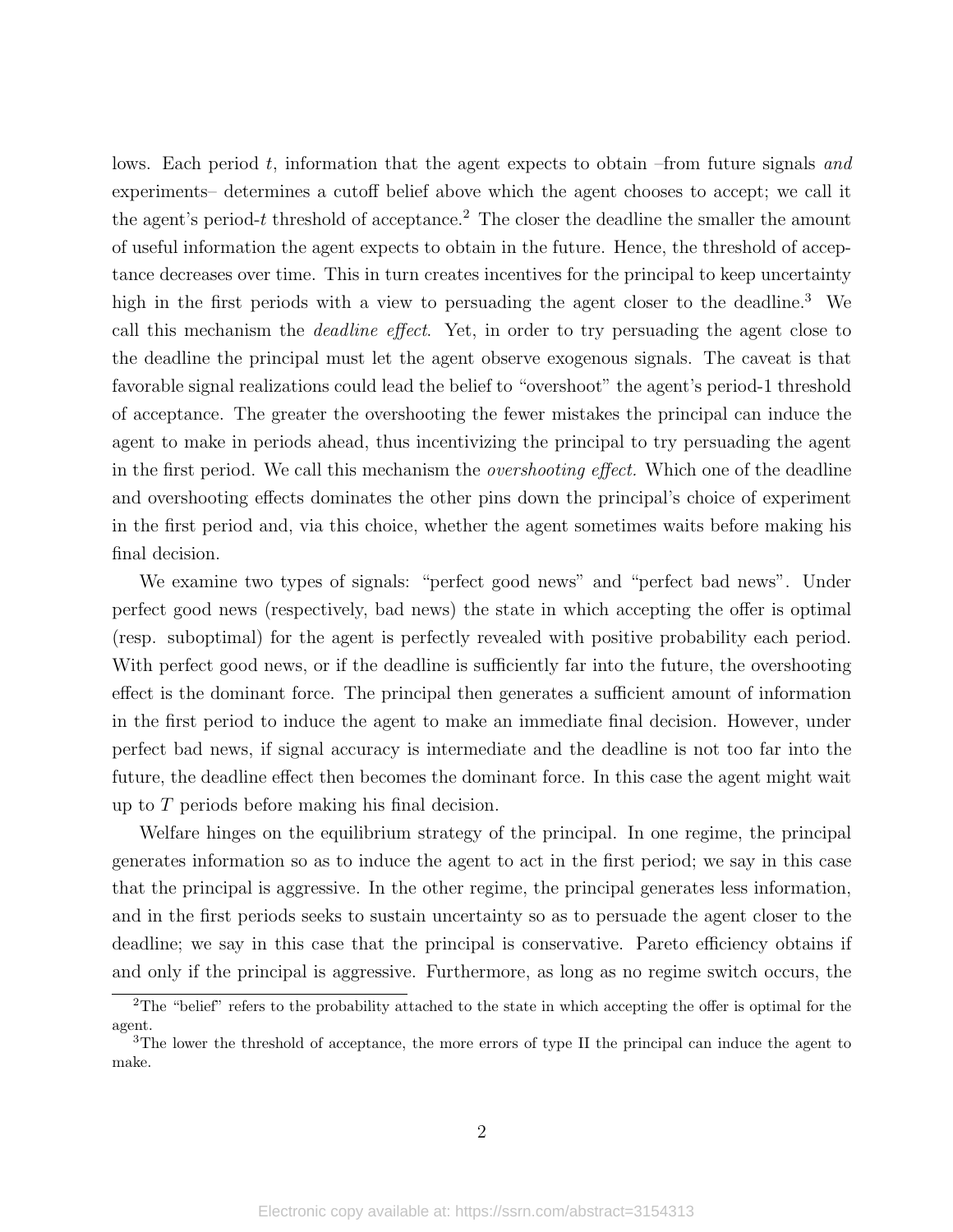agent's equilibrium expected payoff as well as the quality of the final decision are monotonically increasing in the amount of exogenous outside information, be it in the form of more accurate outside information, or a deadline further away in time (allowing the agent to observe more exogenous signals). However, any regime switch from aggressive to conservative causes the agent's welfare and the quality of the final decision to drop, and vice versa.

Our analysis reveals a rich interplay between inside information and exogenous outside information, that contrasts sharply with settings in which exogenous outside information is the agent's only source of information (as in [Wald](#page-37-0) [\(1947\)](#page-37-0), for example). For instance, in our setting, extending the deadline can accelerate the agent's final decision. The reason is that pushing the deadline further away in time increases the amount of information generated by the principal.

The rest of the paper is organized as follows. The related literature is discussed below. The model is presented in Section [2.](#page-4-0) The core of the analysis is in Section [3.](#page-6-0) Several extensions of the model are examined in Section [4.](#page-14-0) Section [5](#page-17-0) concludes.

Related Literature. We contribute to the literature on Bayesian persuasion by introducing outside information in the canonical framework of [Kamenica and Gentzkow](#page-36-0) [\(2011\)](#page-36-0), that is, by relaxing the assumption that the sender (or principal) fully controls the flow of information to the receiver (or agent). This approach connects our work to two active strands of research.

A first strand of research examines the case in which multiple senders compete to persuade the agent. This includes [Gentzkow and Kamenica](#page-36-1) [\(2016\)](#page-36-1), [Li and Norman](#page-37-1) [\(2018\)](#page-37-1) and [Board](#page-36-2) [and Lu](#page-36-2) [\(2018\)](#page-36-2). The models and applications are different from ours: we study situations in which a single principal designs multiple experiments over time whereas these papers examine situations in which multiple principals design one experiment each.

The second strand of research focuses like we do on the dynamic persuasion of an agent, and begins with [Au](#page-36-3) [\(2015\)](#page-36-3) and [Honryo](#page-36-4) [\(2018\)](#page-36-4). The contemporaneous work of [Orlov, Skrzypacz](#page-37-2) [and Zryumov](#page-37-2) [\(2020\)](#page-37-2) is the study most related to ours. In their model, an evolving state affects the principal's and the agent's payoff from exercising an option. This process is exogenous, and creates an incentive for the agent to wait. However, the payoffs also depend on a second state. The principal controls the flow of information concerning the second state, but the evolution of the first state is publicly observable. The environment is stationary; in particular, there is no deadline by which the agent must act. In our model, in the absence of a deadline, the agent's threshold of acceptance is the same in all periods. This means, in turn, that the principal generates information inducing the agent to make a final decision in the first period.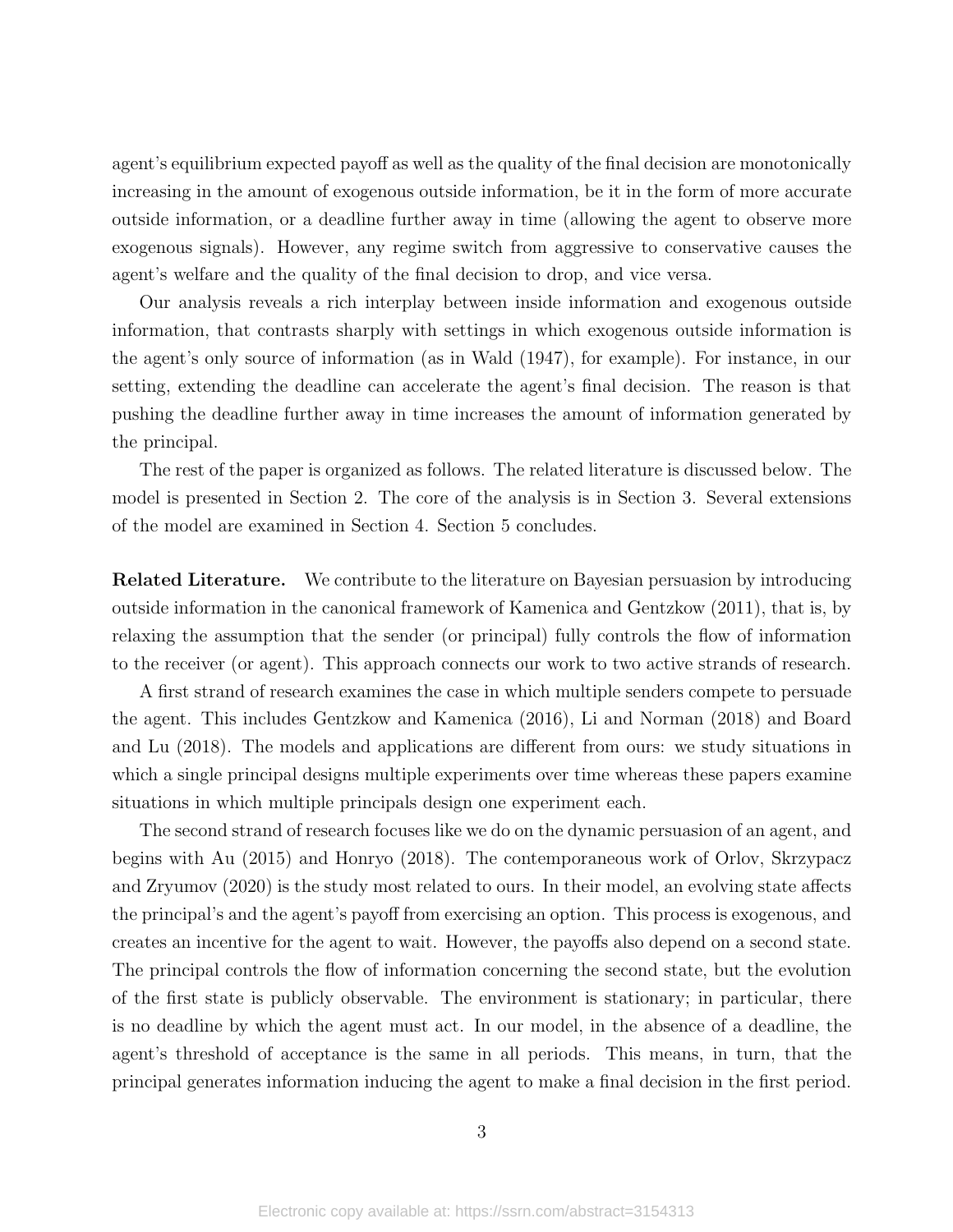In equilibrium, the agent therefore never waits. In [Orlov](#page-37-2) *et al.* [\(2020\)](#page-37-2), by contrast, waiting can be socially optimal, since the principal is unable to generate information about one of the two states. The key tradeoffs in the two papers are thus different. While several other papers examine the dynamic persuasion of an agent, including [Henry and Ottaviani](#page-36-5) [\(2019\)](#page-36-5), [Che,](#page-36-6) [Kim and Mierendorff](#page-36-6) [\(2020\)](#page-36-6), [Ely and Szydlowski](#page-36-7) [\(2020\)](#page-36-7), [Smolin](#page-37-3) [\(2020\)](#page-37-3), and [Zhao, Renou](#page-37-4) [and Tomala](#page-37-4) [\(2020\)](#page-37-4), the focus in all of them is different from ours since in these models the principal fully controls the flow of information.

A few additional papers are related to specific aspects of our work. Our finding that the agent's equilibrium expected payoff is a non-monotonic function of signal accuracy is linked in spirit to a related result in [Kolotilin](#page-37-5) [\(2018\)](#page-37-5). [Gratton, Holden and Kolotilin](#page-36-8) [\(2017\)](#page-36-8) examine the problem of a principal deciding when to start a public flow of information about her type and is one of very few papers which, like us, analyze the role of deadlines in contexts of persuasion. The decision problem of the agent naturally links our analysis to the literature on experimentation starting with [Rothschild](#page-37-6) [\(1974\)](#page-37-6), [Bolton and Harris](#page-36-9) [\(1999\)](#page-36-9), and [Keller, Rady](#page-37-7) [and Cripps](#page-37-7) [\(2005\)](#page-37-7). However, whereas we study the interplay of inside and outside information, there is no inside information in that literature.

### <span id="page-4-0"></span>2 Model

A principal ("she") and an agent ("he") interact over  $T \geq 2$  periods. We refer to the final period as the deadline of our game. The agent has to choose between accepting and rejecting an offer that the principal would like him to accept. By rejecting, the agent secures a (undiscounted) payoff  $V_R > 0$ ; accepting yields him  $V_\omega$ , where  $\omega \in \{G, B\}$  represents an unknown state of the world. To make the model interesting,  $V_G > V_R > V_B$ . In order to learn about the realized state, the agent can postpone making his *final decision* (accept or reject) until  $t=T$ . Both outside and inside information is observed over time: the former is exogenous whereas the latter is strategically generated by the principal. All information being public, the players share common beliefs about the state. The (evolving) probability assigned to  $\omega = G$  will be referred to as the belief. The payoff of the principal is 0 in case of rejection, and is normalized to 1 in case of acceptance. Both players discount time at rate  $\delta \in (0,1).^4$  $\delta \in (0,1).^4$ 

<span id="page-4-1"></span><sup>4</sup>Section [4.2](#page-15-0) examines the case in which players discount time differently.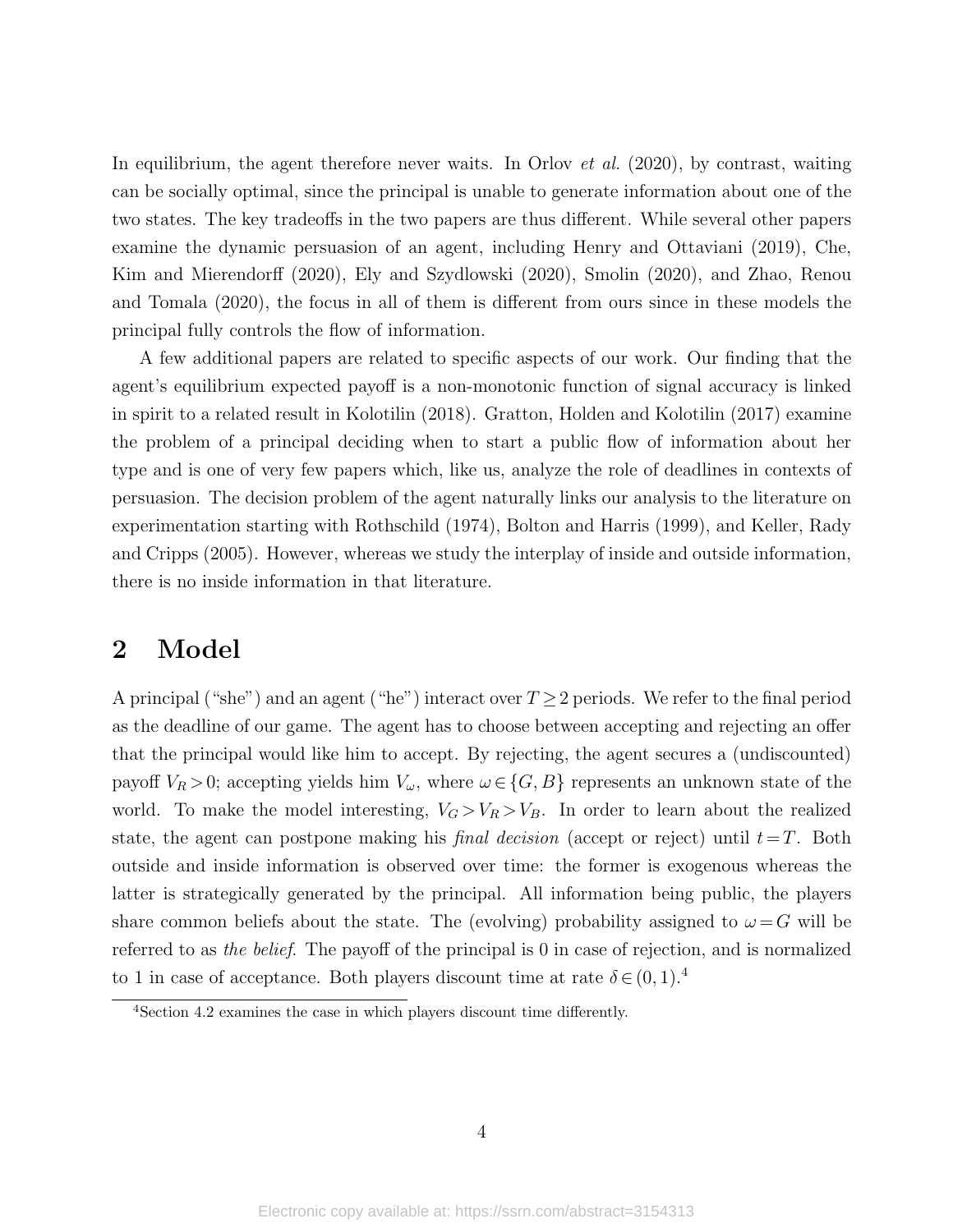<span id="page-5-0"></span>

#### Figure 1

**Timing.** The state of the world is drawn by nature according to  $\mathbb{P}(\omega = G) = p_1$ . We suppose for expository purposes that the agent initially leans towards rejection, that is,  $p_1 \in (0, b)$ , where  $\underline{b} := \frac{V_R - V_B}{V_G - V_B}$  denotes the belief at which the agent is indifferent between accepting and rejecting. The principal designs an experiment inducing the end-of-period-1 belief  $q_1$ . The agent then chooses between *accept*, reject and wait. If the agent makes a final decision, payoffs are realized; if the agent waits, the exogenous signal  $s_1$  is observed, inducing the beginningof-period-2 belief  $p_2$ . This sequence repeats until the agent makes a final decision, with the caveat that, at  $t=T$ , the agent has to make a final decision. Figure [1](#page-5-0) summarizes the timeline; the broken arrow between the second and third node indicates that the game may terminate at the second node.

**Inside Information.** The principal's experiment in period  $t$  is a probability distribution  $\tau_t \in \Delta([0,1])$  governing the end-of-period-t belief  $q_t$ ; the only constraint imposed on each experiment is Bayes plausibility:  $\mathbb{E}_{\tau_t}[q_t] = p_t$ . The support  $M_t$  of  $\tau_t$  therefore uniquely determines this experiment as long as  $|M_t| \leq 2$ . It will be convenient, whenever possible, to use  $M_t$  in order to represent  $\tau_t$ .

**Outside Information.** The signal in period  $t$ , denoted  $s_t$ , is drawn from the conditional probability distribution  $\pi(\cdot | \omega)$  over  $\{g, b\}$ . The signal-generating process is assumed i.i.d. across time periods. As is common in the literature on strategic experimentation, $5$  we focus for tractability on conclusive signal-generating processes. Under *perfect bad news*,  $\pi(b|B) = \gamma$  and  $\pi(g|G)=1$ . In this case  $s_t = b$  informs players that  $\omega = B$ , whereas the belief drifts upwards as long as  $s_t = g$ . By contrast, under perfect good news,  $\pi(b | B) = 1$  and  $\pi(g | G) = \gamma$ . The signal realization g then informs players that  $\omega = G$ , whereas the belief drifts downwards as long as  $s_t = b$ . The parameter  $\gamma \in [0, 1]$  capturing the informativeness of the signal-generating process will be referred to as the signal accuracy.

<span id="page-5-1"></span> $5$ See for instance [Keller and Rady](#page-37-8) [\(2015\)](#page-37-8), Bonatti and Hörner [\(2017\)](#page-36-10), or [Frick and Ishii](#page-36-11) [\(2018\)](#page-36-11).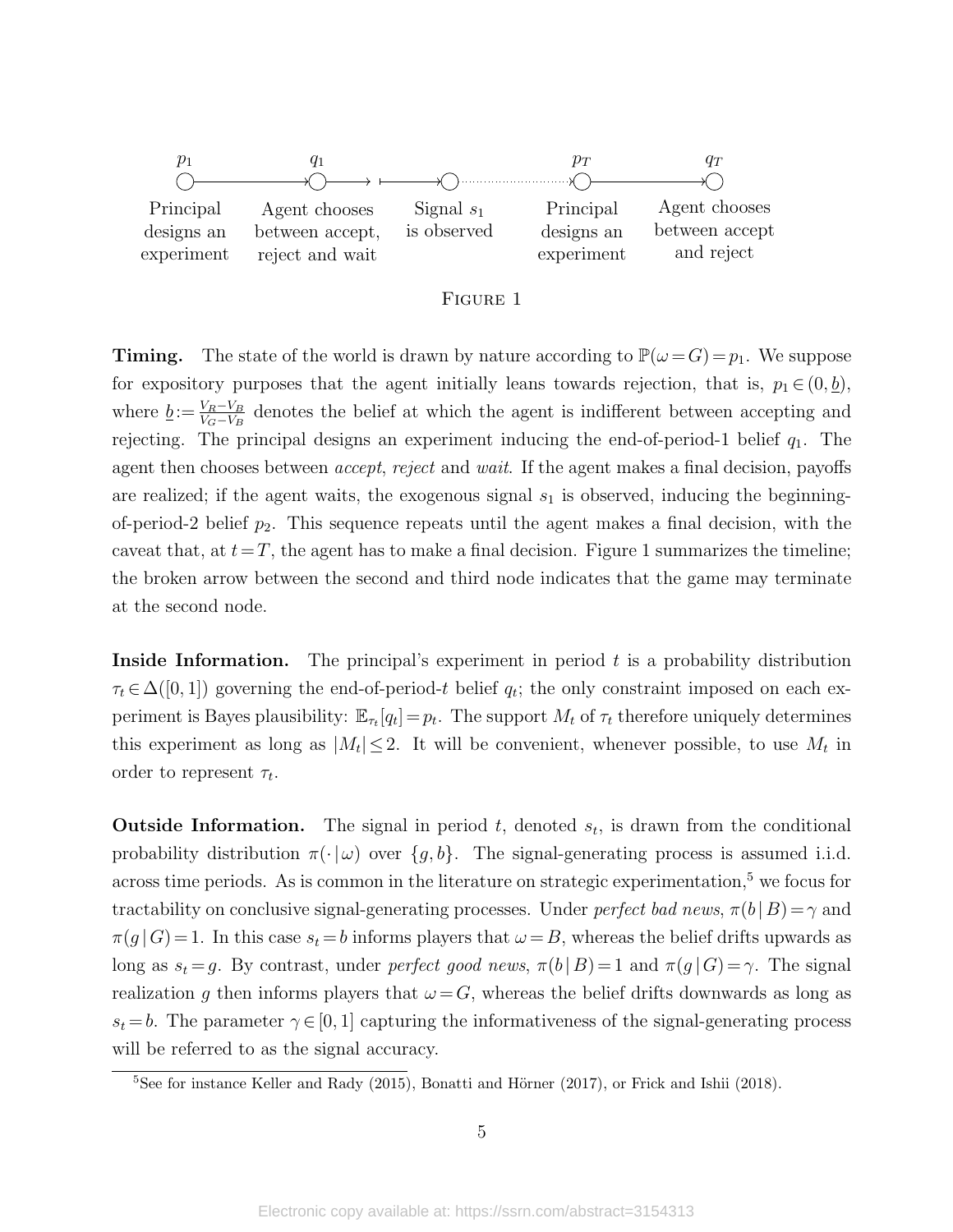Strategies and Equilibrium. A t-history consists of experiments, end-of-period beliefs and signal realizations for the first  $t-1$  periods, that is  $\{\tau_k, q_k, s_k\}_{k=1}^{t-1}$ ; an augmented t-history contains in addition the experiment  $\tau_t$  and the belief  $q_t$ . A strategy for the principal maps each t-history to an experiment  $\tau_t$ . A strategy for the agent maps each augmented t-history to a decision in {accept, reject, wait} for  $t < T$ , and to a decision in {accept, reject} for  $t=T$ . The equilibrium concept is Perfect Bayesian Equilibrium (PBE): the player at each decision node maximizes her/his expected payoff conditional on (a) the other player's strategy and (b) the belief obtained using Bayes' rule.

### <span id="page-6-0"></span>3 Analysis

Subsection [3.1](#page-6-1) characterizes the equilibrium of our game. A general discussion of the main theorem is provided in Subsection [3.2,](#page-10-0) and a sketch of its proof is presented in Subsection [3.3.](#page-12-0) All omitted proofs of this section are in Appendices A, B and C.

### <span id="page-6-1"></span>3.1 Main Result

As usual in models of Bayesian persuasion, equilibrium multiplicity arises from the fact that, for a subset of beliefs, several experiments ultimately induce identical outcomes. We thus focus throughout the paper on PBE such that: (i) whenever the principal is indifferent between experiments ordered according to Blackwell's criterion, she chooses the least informative experiment; (ii) whenever indifferent, the agent makes the decision preferred by the principal. These refinements simplify the exposition, but are inessential for our results. The first deals with the kind of multiplicity mentioned above;<sup>[6](#page-6-2)</sup> the second rules out inconsequential multiplicity off the equilibrium path.[7](#page-6-3) Henceforth, PBE satisfying (i) and (ii) will be referred to as equilibria for short.

#### <span id="page-6-4"></span>Proposition 1. There exists a unique equilibrium.

<span id="page-6-2"></span><sup>&</sup>lt;sup>6</sup>For instance, imagine that in a given period the agent accepts for  $q_t$  in an interval [x, y]. Then, for  $p_t \in (x, y)$ , the principal is indifferent between designing the uninformative experiment or  $M_t = \{x, y\}$ . In this case, we assume that the principal chooses the uninformative experiment.

<span id="page-6-3"></span><sup>&</sup>lt;sup>7</sup>For instance, imagine that, in a given period, at  $q_t = x$  the agent is indifferent between rejecting and waiting, but that irrespective of whether the agent does one or the other, any period-t experiment with  $x$  in its support is strictly dominated for the principal by some other experiment. Then what the agent does at  $q_t = x$  is inconsequential, as  $q_t = x$  never occurs on the equilibrium path. In this case, we assume that the agent waits at  $q_t = x$ .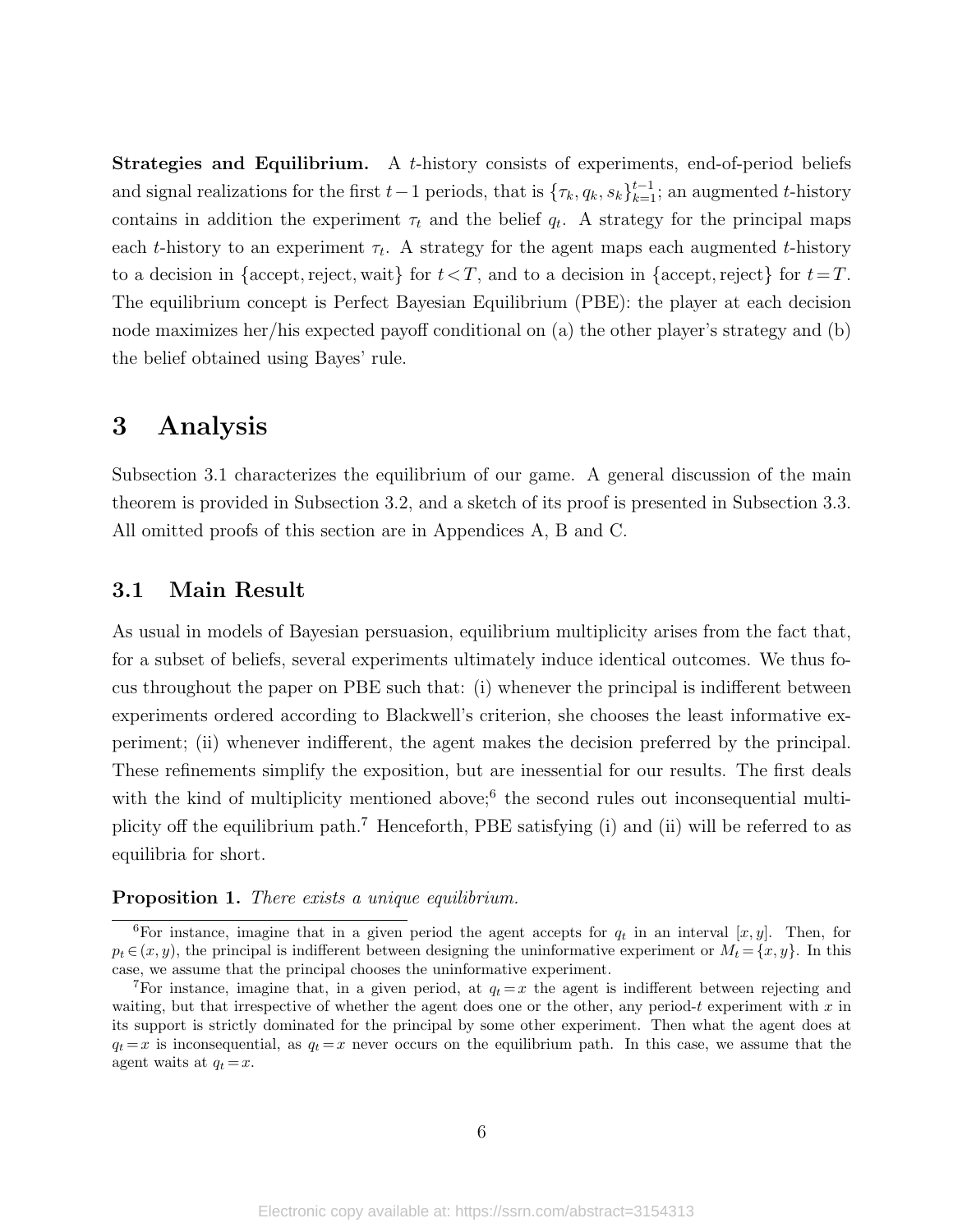We henceforth refer to the threshold b at which the agent is indifferent between accepting and rejecting as the *static threshold of acceptance*. Note that  $\underline{b}$  is independent of the signalgenerating process. At  $t=T$ , the agent accepts if  $q_T \geq b$  and rejects otherwise. At  $t < T$ however, information which the agent expects to obtain in periods ahead (from the experiments and from the signals) determines an interval of beliefs at which the agent chooses to wait.

<span id="page-7-1"></span>**Lemma 1.** Each period, cutoffs  $0 < a_t \leq b_t < 1$  exist such that, in equilibrium the agent rejects if  $q_t < a_t$ , waits if  $q_t \in [a_t, b_t)$ , and accepts if  $q_t \ge b_t$ .

We henceforth refer to the cutoff  $b_t$  as the agent's period-t threshold of acceptance. As information which the agent expects to obtain can only increase his incentive to wait,  $b_t \geq b$ regardless of the period t. One shows more generally that the agent's threshold of acceptance decreases with t.

<span id="page-7-2"></span>**Lemma 2.** The agent's period-t threshold of acceptance  $b_t$  decreases with t.

We turn next to the principal. Each period the principal can either try to persuade the agent immediately or aim to keep uncertainty high (i.e. aim for  $q_t \in [a_t, b_t)$ ) so as to try persuading the agent in a future period. The optimal choice of the principal is illustrated in Figure [2.](#page-8-0) In both panels the gray solid curve represents the principal's equilibrium continuation payoffs given the end-of-period-t belief  $q_t$ .<sup>[8](#page-7-0)</sup> The black dashed curve depicts the concavification of the former curve [\(Aumann, Maschler and Stearns, 1995\)](#page-36-12), and represents the principal's equilibrium continuation payoffs given the beginning-of-period-t belief  $p_t$ . The case in which the principal optimally tries to persuade the agent in period  $t$  is depicted in Panel I. In this case,

$$
M_t = \begin{cases} \{0, b_t\} & \text{if } p_t \in (0, b_t); \\ \{p_t\} & \text{otherwise,} \end{cases}
$$

and we say that the principal is aggressive in period  $t$ . The case in which the principal optimally keeps uncertainty high so as to try persuading the agent in a future period is depicted in Panel II. In this case  $a_t < b_t$  and

$$
M_t = \begin{cases} \{0, a_t\} & \text{if } p_t \in (0, a_t); \\ \{a_t, b_t\} & \text{if } p_t \in (a_t, b_t); \\ \{p_t\} & \text{otherwise.} \end{cases}
$$

<span id="page-7-0"></span><sup>&</sup>lt;sup>8</sup>If  $q_t \ge b_t$  (respectively  $q_t < a_t$ ) the agent accepts (resp. rejects), yielding payoff 1 (resp. 0) to the principal; if  $q_t \in [a_t, b_t)$  the agent waits, yielding a payoff in  $(0, 1)$  determined by the continuation strategies.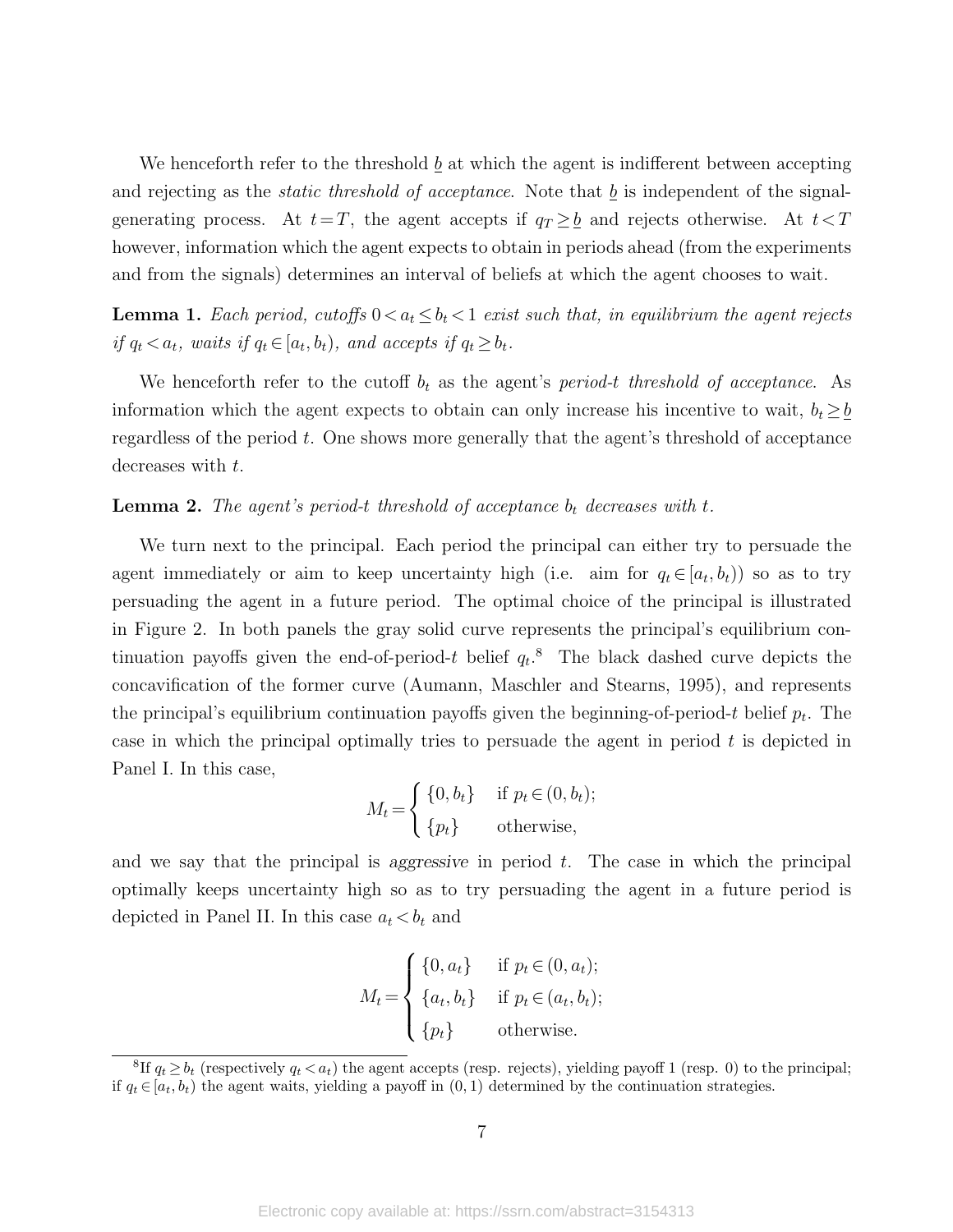<span id="page-8-0"></span>

Figure 2: Principal's Persuasion Strategy

We then say that the principal is *conservative* in period  $t$ . The experiments described in the previous paragraph are the only experiments ever designed by the principal in equilibrium.

<span id="page-8-3"></span>Lemma 3. Each period, in equilibrium, either the principal is aggressive, or the principal is conservative.

The following theorem is the central result of our analysis.

<span id="page-8-2"></span>**Theorem 1.** In equilibrium, with perfect good news the principal is aggressive at  $t = 1$ . However, with perfect bad news the principal is aggressive at  $t=1$  if and only if T is strictly greater than some threshold  $\tilde{T}(\gamma,\delta)$ . The set of parameters  $\gamma$  and  $\delta$  such that, for T sufficiently small, the principal is conservative at  $t=1$  (i.e. such that  $\tilde{T}(\gamma,\delta) \geq 2$ ) is given by

- $\delta > \delta$ , where  $\delta \in (0, 1)$ ,
- and  $\gamma \in (\gamma(\delta), \overline{\gamma}(\delta))$ , where  $0 < \gamma(\delta) < \overline{\gamma}(\delta) < 1$ .

The perfect bad news case is illustrated in Figure  $3.9$  $3.9$  For example, each parameter pair  $(\delta, \gamma)$  that belongs to the vertically dashed region of the figure is such that in equilibrium the principal is conservative at  $t=1$  if either  $T=2$  or  $T=3$ , whereas the principal is aggressive whenever  $T \geq 4$ . The rest of this section is organized as follows. We discuss below the key

<span id="page-8-1"></span><sup>&</sup>lt;sup>9</sup>The figure is drawn for  $V_G = 2$ ,  $V_R = 1$  and  $V_B = 0$ . The code is available on the authors' website.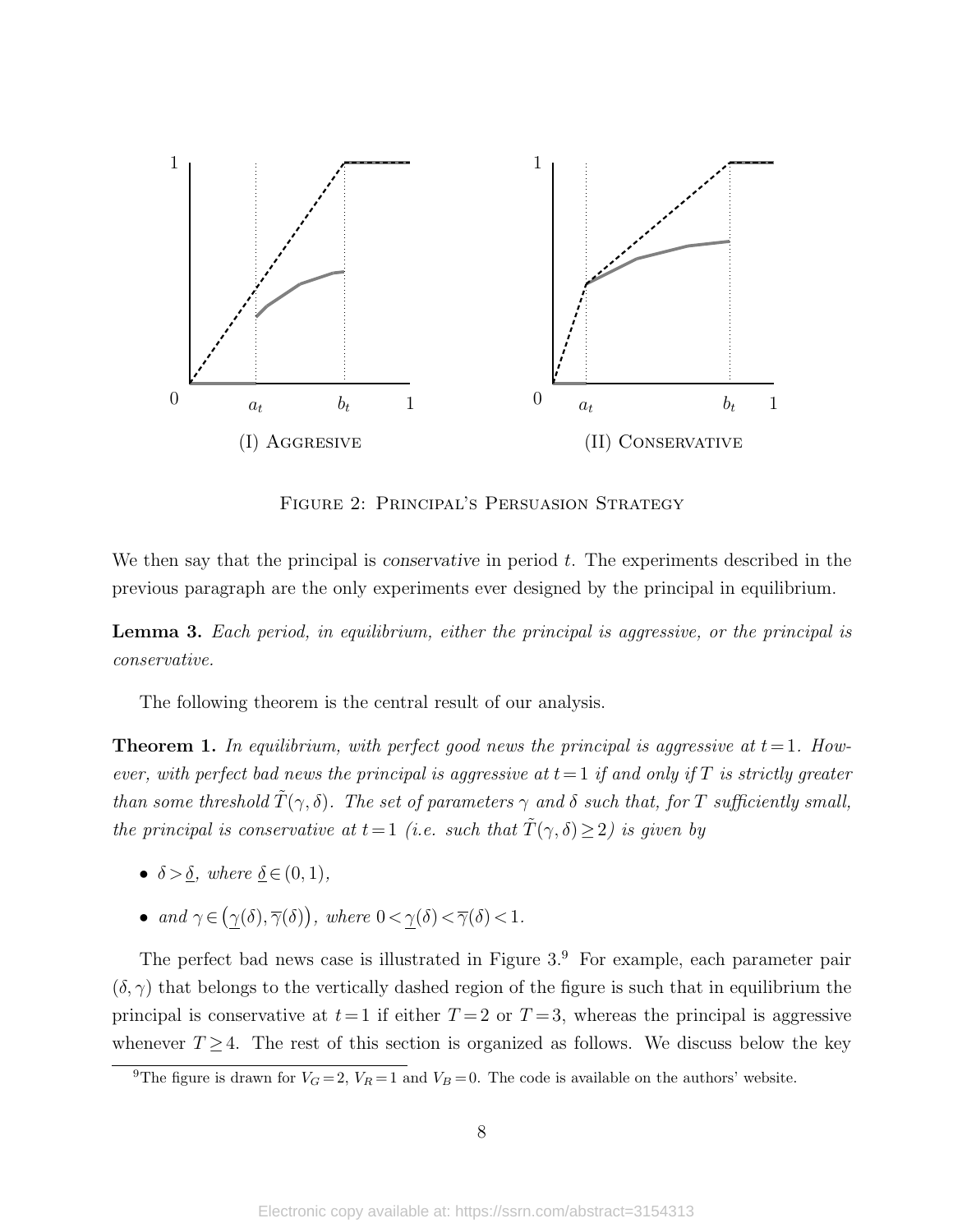<span id="page-9-0"></span>

Figure 3: The Perfect Bad News Case

tension at the heart of our model and how this tension explains Theorem [1.](#page-8-2) In Subsection [3.2,](#page-10-0) we link Theorem [1](#page-8-2) to the welfare properties of the equilibrium. We also examine the impact of information supplied by the principal's experiments, by contrasting our model and results with the benchmark setting in which exogenous outside information is the agent's only source of information. A sketch of the Proof of Theorem [1](#page-8-2) is provided in the final subsection.

Information which the agent expects to obtain determines each period the agent's threshold of acceptance  $b_t$ . The lower  $b_t$ , the more mistakes the principal can induce the agent to make. Thus, if  $b_1 > b_T$ , the principal is incentivized to maintain enough uncertainty in the first periods in order to try persuading the agent at  $t=T$ . We refer to this as the *deadline effect*. The caveat is the following: to persuade the agent in period  $T$ , the principal must let the agent observe  $T-1$  exogenous signals. However, if g signal realizations are sufficiently conclusive, letting the agent observe  $T-1$  exogenous signals may lead the belief to "overshoot" the agent's period-1 threshold of acceptance, as illustrated in Figure [4.](#page-10-1)<sup>[10](#page-9-1)</sup> We refer to this as the *overshooting effect*. The greater the overshooting the fewer (future) mistakes the principal can induce the agent to make. For the principal, the overshooting effect thus creates countervailing incentives relative to the deadline effect.

<span id="page-9-1"></span><sup>&</sup>lt;sup>10</sup>In Panel I, to prevent the overshooting, the principal must generate information inducing the agent to accept in the first period with positive probability. In Panel II, the principal has more freedom, but to avert overshooting the principal must generate information inducing the agent to accept with positive probability before  $t=T$ .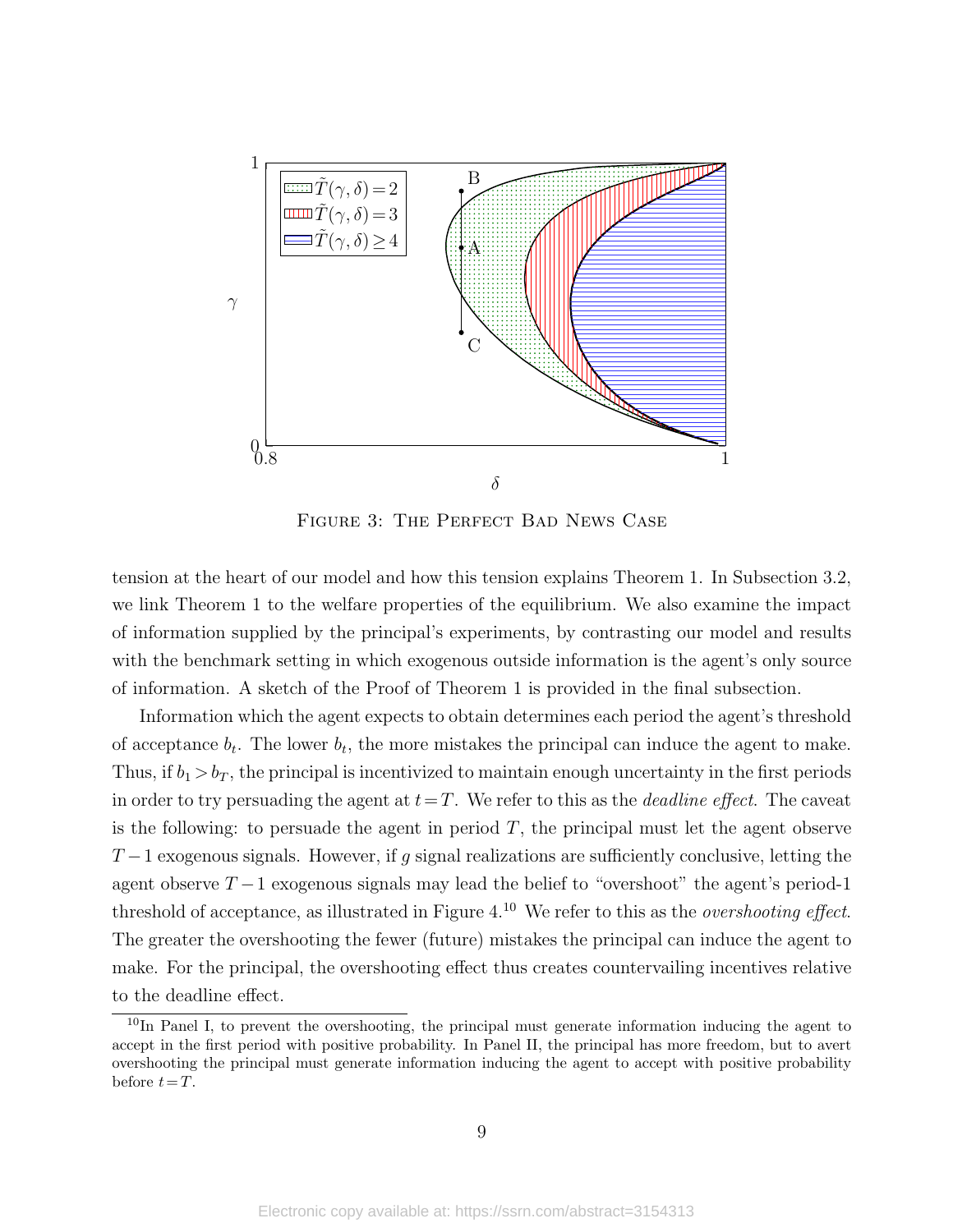Which effect dominates the other pins down the principal's choice of experiment at  $t = 1$ .<sup>[11](#page-10-2)</sup> Roughly, with perfect good news the overshooting effect dominates the deadline effect because  $s_1 = g$  then induces  $p_2 = 1^{12}$  $p_2 = 1^{12}$  $p_2 = 1^{12}$  By contrast, with perfect bad news, the deadline effect can dominate the overshooting effect (provided  $\gamma$  and T are sufficiently small, so as to avoid the scenarios illustrated in, respectively, panel I and panel II of Figure [4\)](#page-10-1). To see that neither  $\gamma$ nor  $\delta$  can be too small for this mechanism to work, observe that  $\gamma \approx 0$  and  $\delta \approx 0$  both imply  $b_1 \approx \underline{b} = b_T$ , in which case the deadline effect becomes vanishingly small: for small  $\gamma$ , this is because the agent does not expect to obtain much information by waiting; for small  $\delta$ , this is because the agent does not value future information much.

<span id="page-10-1"></span>

FIGURE 4: THE OVERSHOOTING EFFECT

#### <span id="page-10-0"></span>3.2 Discussion

Pareto efficiency. When is the equilibrium Pareto efficient, and when is it not? In our model, Pareto efficiency obtains if and only if the agent (a) accepts with probability 1 conditional on state G and (b) makes his final decision at  $t=1$  with probability 1.<sup>[13](#page-10-4)</sup> By Lemmata [1](#page-7-1) and [3,](#page-8-3) condition (a) is always satisfied in equilibrium.<sup>[14](#page-10-5)</sup> The key question then is whether in equilibrium the agent's final decision occurs at  $t=1$  with probability 1. Notice that if in equilibrium the principal is aggressive at  $t=1$  then  $M_1 = \{0, b_1\}$ , and so (b) holds in this case (by Lemma [1\)](#page-7-1). On the other hand, if at  $t=1$  the principal is conservative in equilibrium then  $a_1 < b_1$  and either  $M_1 = \{0, a_1\}$  or  $M_1 = \{a_1, b_1\}$ . Either way,  $q_1 = a_1$  with positive probability,

<span id="page-10-2"></span> $11$ To be sure, the principal's time discounting provides her with an additional incentive to try persuading the agent immediately. However, the overshooting effect alone can provide sufficient incentives for the principal to be aggressive at  $t = 1$ .

<span id="page-10-3"></span><sup>&</sup>lt;sup>12</sup>Moreover, we show in Appendix B, Proposition [B.1,](#page-6-4) that the deadline effect is weaker in the perfect good news case than in the perfect bad news case, in the sense that the difference  $b_1 - b_T$  is smaller in the former case than in the latter.

<span id="page-10-5"></span><span id="page-10-4"></span><sup>13</sup>See Proposition [C.1](#page-6-4) in Appendix C.

<sup>&</sup>lt;sup>14</sup>Lemma [1](#page-7-1) ensures that in equilibrium the agent rejects in period t if and only if  $q_t \in [0, a_t)$ . Lemma [3](#page-8-3) ensures that in equilibrium  $q_t \notin (0, a_t)$ . Thus if the agent rejects in period t, it must be the case that  $q_t = 0$ .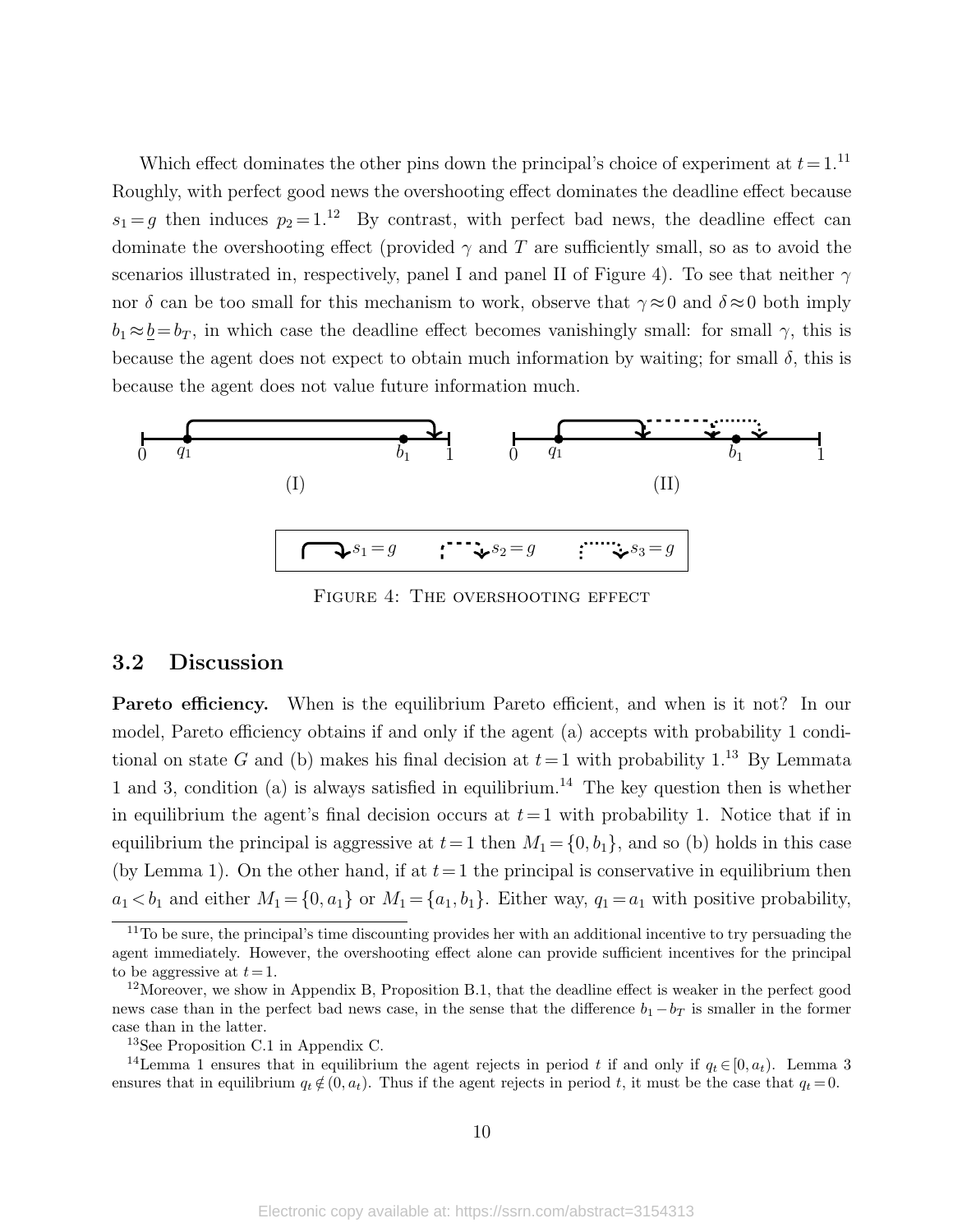and so in this case (b) does not hold. We conclude from Lemma [3](#page-8-3) and the previous remarks that, in equilibrium, Pareto efficiency obtains if and only if the principal is aggressive at  $t=1$ . Theorem [1](#page-8-2) thus pins down the conditions under which the equilibrium satisfies Pareto efficiency.

Comparison with the single-player setting. Our main theorem also offers interesting contrasts with the corresponding single-player setting in which exogenous signals are the agent's only source of information (as in [Wald](#page-37-0) [\(1947\)](#page-37-0)). First, in the single-player setting, if the agent waits given a certain amount of outside information then the agent also waits for all greater amounts of outside information (greater T, greater  $\gamma$ , or both). In our model on the other hand, pushing the deadline further away in time can increase the amount of information generated by the principal, and thereby cause the agent to make his final decision earlier on. By the same token, increasing  $\gamma$  may accelerate the agent's final decision with probability 1. For example, at point A in Figure [3,](#page-9-0) in equilibrium the agent sometimes waits if  $T = 2$ , but never waits if  $T = 3$ ; similarly, if  $T = 2$ , the agent sometimes waits at point A but never waits at point B, albeit  $\gamma_B > \gamma_A$  (and  $\delta_B = \delta_A$ ).

Second, whereas in the single-player setting increasing the amount of outside information always improves the expected quality of the agent's final decision and raises the agent's expected payoff, in our model increasing  $\gamma$  may increase the probability of type II errors made and lower the agent's expected payoff.<sup>[15](#page-11-0)</sup> The reason is as follows. By switching from aggressive to conservative, the principal causes delay in the agent's decision to accept. Since the principal discounts time, she must then be compensated by a higher probability of acceptance. But we earlier pointed out that in equilibrium the agent accepts with probability 1 conditional on state G. So the higher probability of acceptance must be coming from state B. In consequence, any change of parameters leading the principal to switch from aggressive to conservative can induce a higher probability of type II errors and a reduction of the agent's expected payoff. In Figure [3](#page-9-0) for example, in equilibrium the expected quality of the agent's final decision and the agent's expected payoff are higher at point  $C$  than at point  $A$ , though  $\gamma_A > \gamma_C$  (and  $\delta_A = \delta_C$ ).

<span id="page-11-0"></span><sup>15</sup>See Propositions [C.2](#page-15-1) and [C.3](#page-15-2) in Appendix C.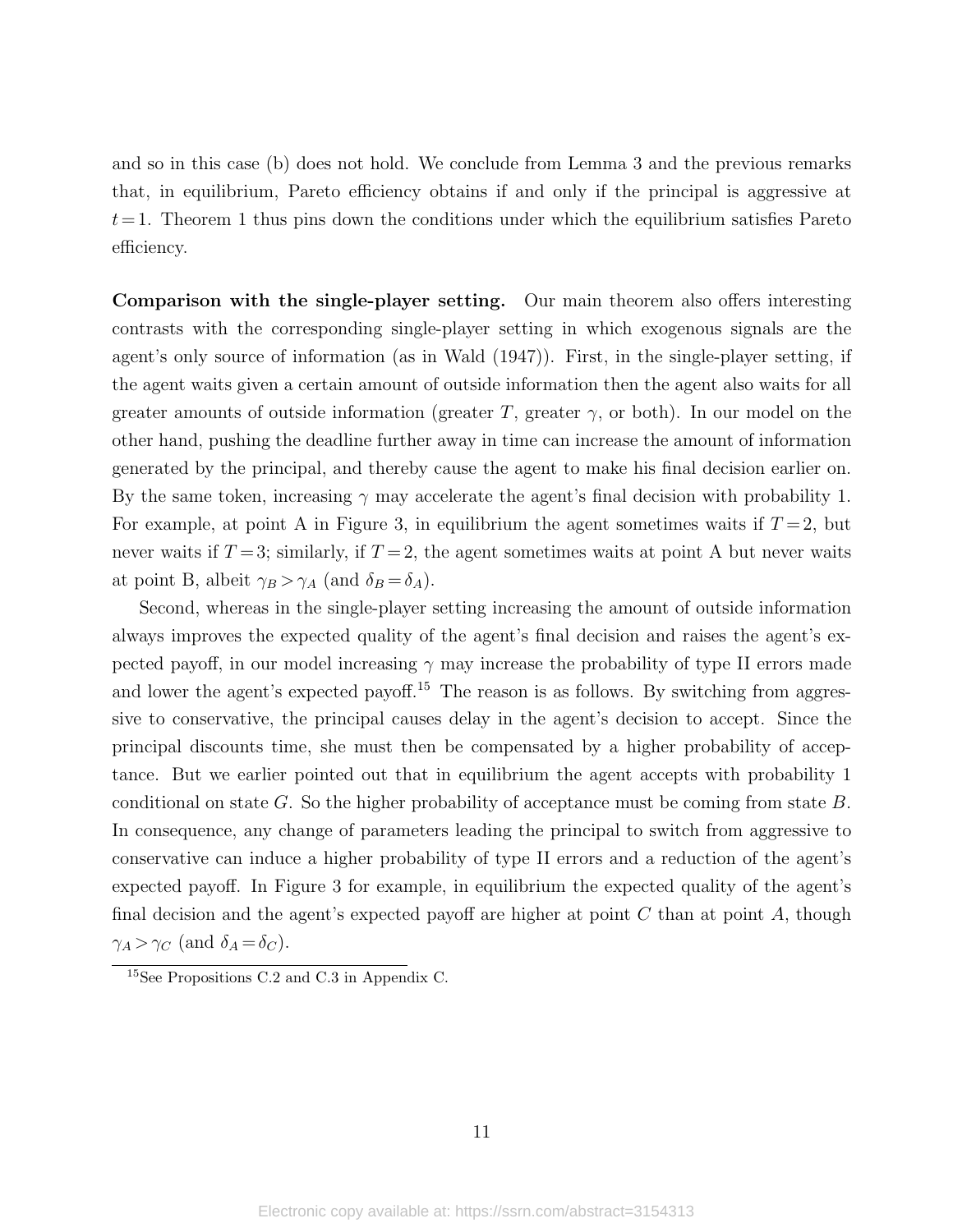### <span id="page-12-0"></span>3.3 Sketch of the Proof of Theorem [1](#page-8-2)

We present here the main steps of the proof of Theorem [1.](#page-8-2) Readers uninterested in the technical details may skip this subsection.

In equilibrium the principal ensures that the agent makes no type I error. However, the principal would like to maximize the number of type II errors. The first part of Theorem [1](#page-8-2) is founded upon the observation that with perfect good news, in equilibrium, making the agent wait induces him to base his final decision on more information (in Blackwell's sense) than if the principal were aggressive and optimally triggered the agent's final decision at  $t=1$ . The principal therefore chooses to be aggressive in the first period.

#### <span id="page-12-3"></span>**Lemma 4.** With perfect good news, in equilibrium the principal is aggressive at  $t = 1$ .

**Proof:** Consider a period  $t' < T$  such that, in equilibrium, the principal is aggressive in period  $t' + 1$ . Notice that the latter requirement is satisfied if  $t' = T - 1$ . Observe as well that given  $q'_t = b'_t$ , the belief  $p_{t'+1}$  induced by  $s_{t'} = b$  has to be strictly smaller than  $b_{t'+1}$ ; if this were not the case then, by Lemma [1,](#page-7-1) at  $q_{t'} = b_{t'}$  the agent would prefer accepting to waiting, contradicting the definition of  $b_{t'}$ . Straightforward algebra then establishes

<span id="page-12-1"></span>
$$
b_{t'} < \frac{b_{t'+1}}{1 - \gamma \left( 1 - b_{t'+1} \right)}.\tag{1}
$$

Next, we claim that for all  $z \in [a_{t'}, b_{t'})$ , in equilibrium, given  $p_{t'} = z$  the principal is strictly better off designing the experiment  $M_{t'} = \{0, b_{t'}\}$  than the uninformative experiment. This in turn will imply that, in equilibrium, the principal is aggressive in period  $t'$  and, by induction, also at  $t = 1$ .

We now prove the previous claim. Let X denote the random variable representing the belief at which the agent makes his final decision given  $p_{t'} = z$  and the equilibrium strategies in the continuation game, assuming that the principal designs the experiment  $M_{t'} = \{0, b_{t'}\}.$ Let Y denote the corresponding random variable assuming that the principal designs the uninformative experiment. One shows, using [\(1\)](#page-12-1), that Y is a mean-preserving spread of  $X<sup>16</sup>$  $X<sup>16</sup>$  $X<sup>16</sup>$ Let  $\phi$  denote the piecewise linear function with a kink at  $\min\{b_{t'}, b_{t'+1}\}\$  such that  $\phi(0) = 0$ and  $\phi(\min\{b_{t'}, b_{t'+1}\}) = \phi(1) = 1$ . Given the equilibrium strategies in the continuation game, the principal's expected payoff from designing the experiment  $M_{t'} = \{0, b_{t'}\}$  can be written as

<span id="page-12-2"></span><sup>&</sup>lt;sup>16</sup>Since supp $(X) = \{0, b_{t'}\}$  and supp $(Y) = \{0, b_{t'+1}, 1\}$  we only need to show that  $\mathbb{P}(X = 0) < \mathbb{P}(Y = 0)$ . This inequality can be written  $1 - \frac{z}{b_{t'}} < [(1-z) + z(1-\gamma)][1 - \frac{1}{b_{t'+1}} \cdot \frac{z(1-\gamma)}{(1-z)+z(1-\gamma)}]$  $\frac{z(1-\gamma)}{(1-z)+z(1-\gamma)}$ , which is equivalent to [\(1\)](#page-12-1).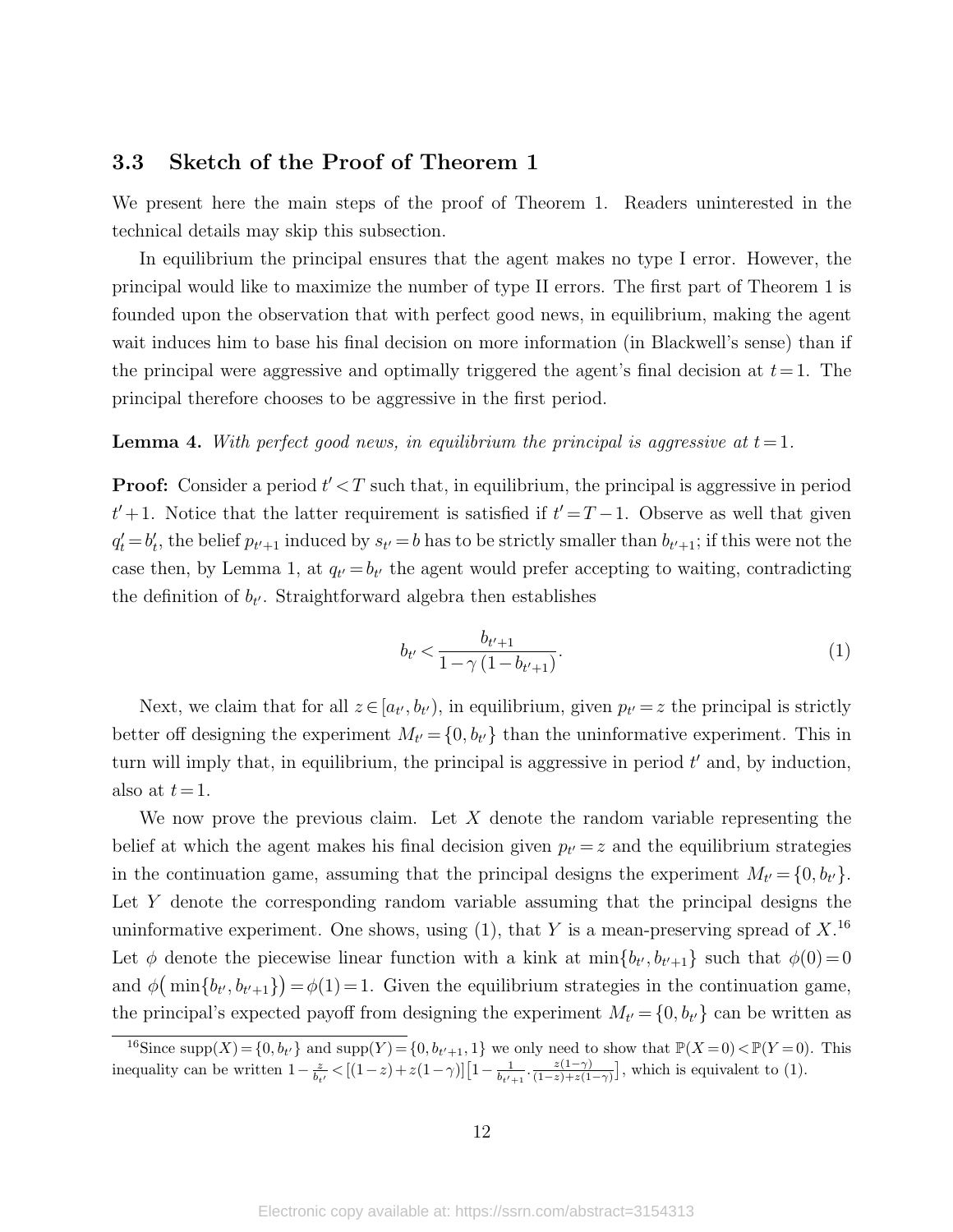$\mathbb{E}[\phi(X)]$ . On the other hand, as  $\delta < 1$ , her expected payoff from designing the uninformative experiment is bounded from above by  $\mathbb{E}[\phi(Y)]$ . Since  $\phi$  is concave,  $\mathbb{E}[\phi(Y)] \leq \mathbb{E}[\phi(X)]$ . This concludes the proof of the claim which, in turn, by the arguments laid out in the second paragraph, concludes the proof of the theorem.

Lemma [4](#page-12-3) establishes the first part of Theorem [1.](#page-8-2) In the rest of this subsection, the focus is on the perfect bad news case. We start by showing that information generated by the principal is such that, at  $q_t = b_t$ , any benefit accruing to the agent from waiting must come from information generated by the following period's exogenous signal.<sup>[17](#page-13-0)</sup> Therefore, the agent's standard of acceptance is the same at all  $t < T$ . This, in turn, implies (by Lemma [2\)](#page-7-2) that either the agent's threshold of acceptance equals the static threshold of acceptance in all periods, or the agent exhibits two thresholds of acceptance: a high threshold of acceptance prior to the deadline, which then drops to the static threshold of acceptance at  $t=T$ .

<span id="page-13-1"></span>**Lemma 5.** With perfect bad news, either  $a_t = b_t = \underline{b}$  in every period, or for all  $t < T$ :  $b_t =$  $b_{T-1} > b_T = \underline{b}$ .

Lemma [5](#page-13-1) shows that the agent's threshold of acceptance is the same at all  $t < T$ . Then, suppose that in some period  $t < T-1$  the principal knows that she will try to persuade the agent in period  $t+1$  (i.e. she will be aggressive in period  $t+1$ ). Since next period's threshold of acceptance is the same as this period's threshold of acceptance, in equilibrium the principal has to try persuading the agent this period. We therefore obtain the following result.

<span id="page-13-2"></span>**Lemma 6.** Let  $t < T-1$ . With perfect bad news, in equilibrium if the principal is aggressive in period  $t+1$ , then the principal is also aggressive in period t.

We infer from Lemma [6](#page-13-2) that if in a game of given length, in equilibrium the principal is aggressive in period 1, then the same must be true in all longer games. Building on Lemma [5](#page-13-1) enables us to show in addition that, for sufficiently long games, the principal has to be aggressive in period 1. We thus obtain the following result.

<span id="page-13-4"></span>**Lemma 7.** There exists  $\tilde{T}(\gamma, \delta) < \infty$  such that, in equilibrium, the principal is aggressive in period 1 if and only if  $T > \tilde{T}(\gamma, \delta)$ .

We next record the conditions under which, in equilibrium, the principal is aggressive in period  $T-1.18$  $T-1.18$ 

<span id="page-13-0"></span><sup>&</sup>lt;sup>17</sup>The qualification "at  $q_t = b_t$ " is essential here. At more pessimistic beliefs, the agent usually strictly benefits from information generated by the principal's experiments and signals two or more periods ahead.

<span id="page-13-3"></span><sup>&</sup>lt;sup>18</sup>Note that, by Lemma [4,](#page-12-3)  $\tilde{T}(\gamma, \delta) = 1$  in the perfect good news case.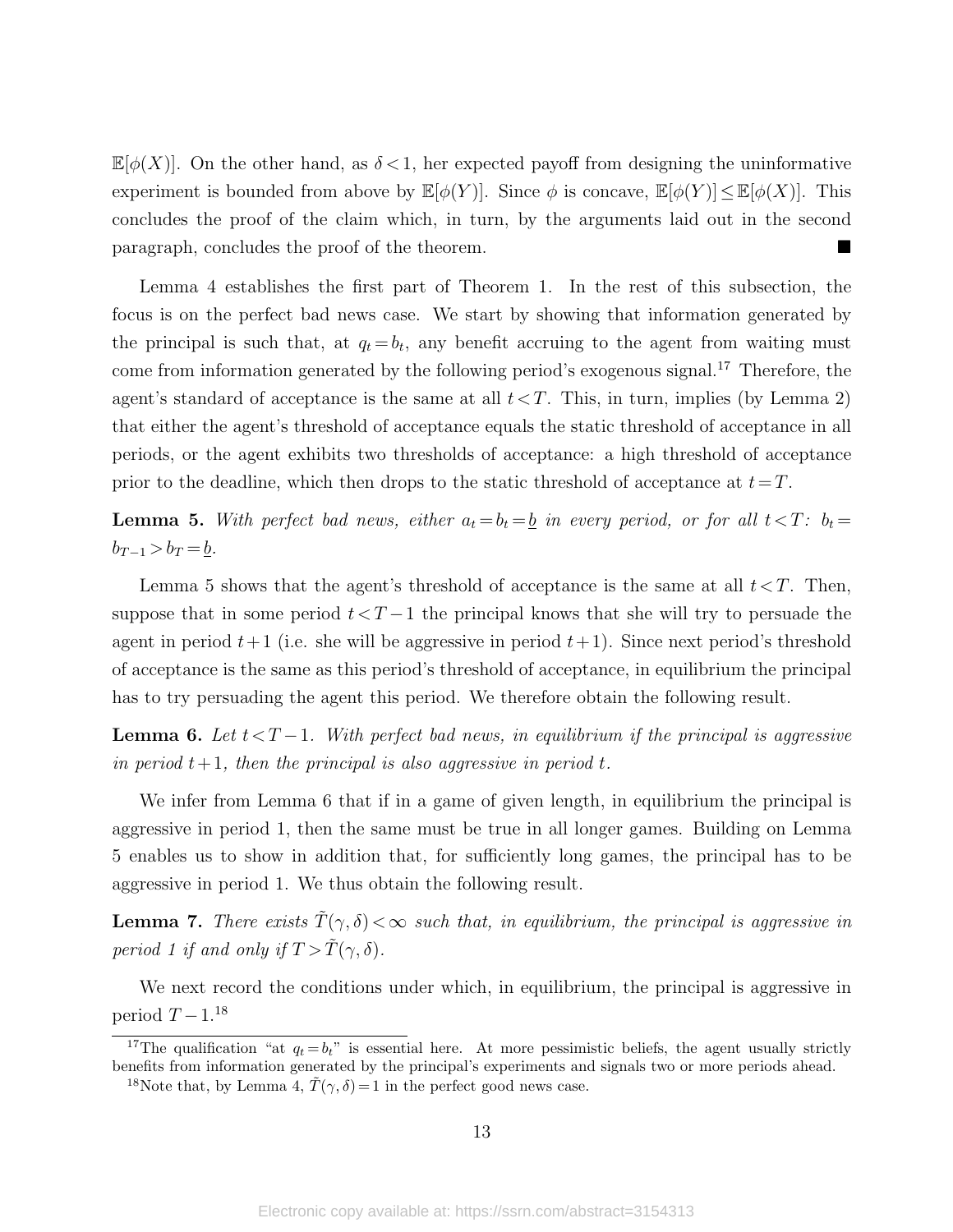<span id="page-14-1"></span>**Lemma 8.** There exist a cutoff  $\underline{\delta} \in (0, 1)$  and, for  $\delta > \underline{\delta}$ , functions  $0 < \underline{\gamma}(\delta) < \overline{\gamma}(\delta) < 1$  such that, with perfect bad news, in equilibrium the principal is conservative in period  $T-1$  if and only if  $\delta > \underline{\delta}$  and  $\gamma \in (\gamma(\delta), \overline{\gamma}(\delta)).$ 

Lemmata [7](#page-13-4) and [8](#page-14-1) together yield the second half of Theorem [1.](#page-8-2)

## <span id="page-14-0"></span>4 Extensions

#### 4.1 Frequent Signals

Our framework is founded upon the assumption that exogenous signals are observed at discrete points in time. This assumption is not without loss of generality. In our setting, to observe any signal the agent must incur the cost of waiting a discrete amount of time. This, in turn, assures that the agent's threshold of acceptance is always strictly below 1 (no matter the signal accuracy). To take advantage of this wedge, for  $\gamma$  close to 1, the principal chooses to be aggressive, thereby inducing the agent to make his final decision in the first period.

In our discrete time setting, a natural question is to inquire about the impact of the frequency at which exogenous outside information is observed. In this subsection we recast our model by letting  $\Delta_n = \frac{1}{2^{n-1}}$  capture the period length, and refer to  $n \in \mathbb{N}^*$  as the signal frequency;  $T_n$  will denote the total number of periods until the deadline. The game length (in units of time) is thus  $L:=T_n\Delta_n$ . The signal-generating process is such that  $\pi(b|B) = 1-e^{-\lambda\Delta_n}$ , where  $\lambda \geq 0$ , and  $\pi(g|G) = 1$  (we focus on the perfect bad news case; it is easy to show that with perfect good news the principal is aggressive at  $t=1$  regardless of the signal frequency). The per-period discount factor is  $e^{-r\Delta_n}$ , where  $r > 0$ .

Keeping *n* fixed, the baseline model (Section [2\)](#page-4-0) is obtained by setting  $\gamma_n = 1 - e^{-\lambda \Delta_n}$ , and  $\delta_n = e^{-r\Delta_n}$ . Relabelling appropriately, the analysis in Section [3](#page-6-0) shows that, irrespective of the signal frequency  $n$ , in equilibrium: the agent's final decision is made in period 1 with probability 1 if and only if one of the following conditions holds: the game is sufficiently long  $(L_n > \tilde{L}_n)$ , signals are sufficiently inaccurate  $(\lambda_n < \underline{\lambda}_n)$ , signals are sufficiently accurate  $(\lambda_n > \underline{\lambda}_n)$ , players are sufficiently impatient  $(r_n > r_n)$ .

However, a question arises regarding the model's behavior in the limit as  $n$  tends to infinity, since both  $\gamma_n$  and  $\delta_n$  then tend to 0. The first effect pushes the principal to be aggressive at  $t=1$  (Theorem [1\)](#page-8-2), while the second effect pushes the principal to be conservative (Lemma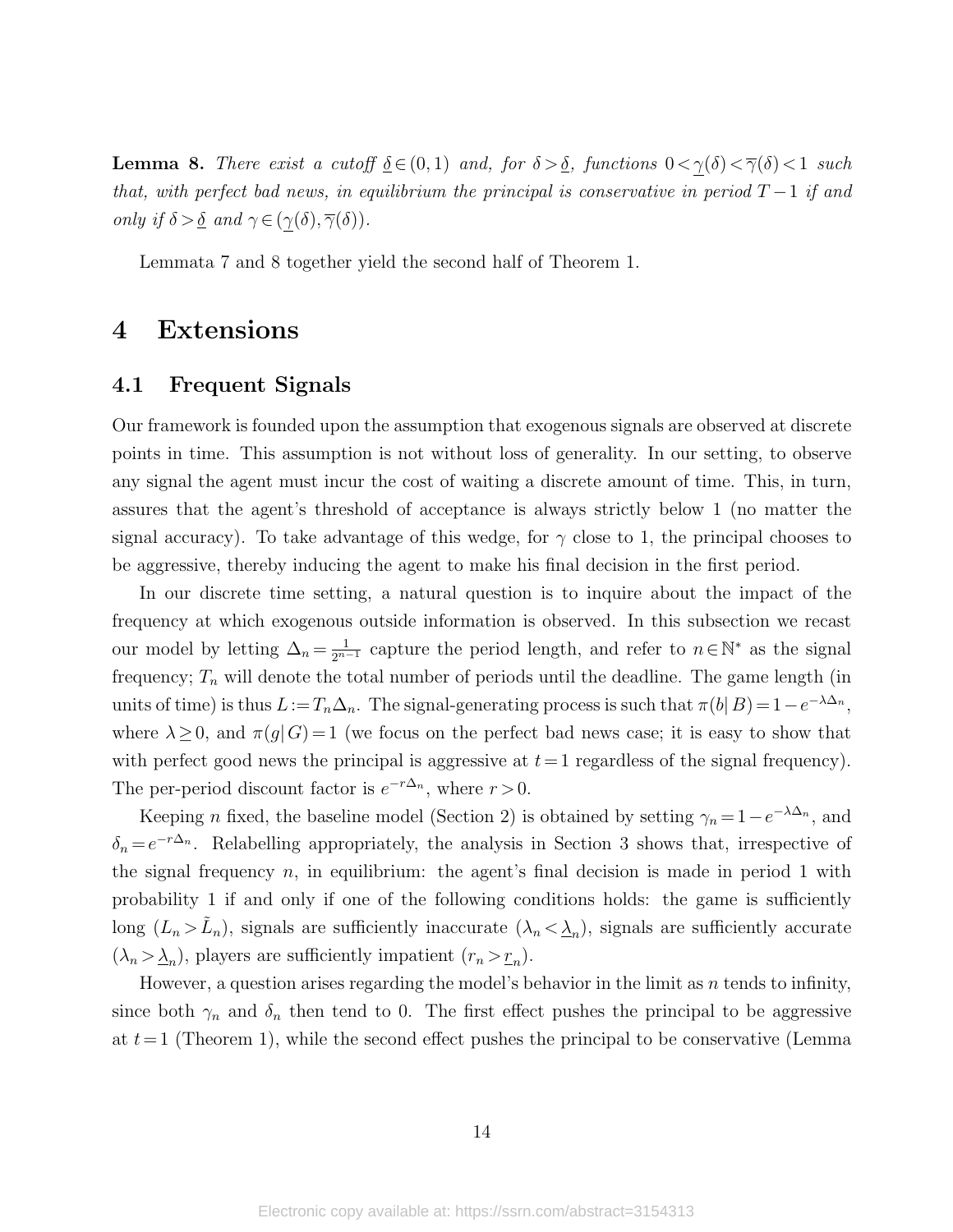$C.3$ ).<sup>[19](#page-15-3)</sup> The question then is whether the dichotomy between aggressive and conservative regimes that our analysis uncovered continues to exist at very high frequency: namely, if  $\lim_{n\to\infty}\tilde{L}_n=0$  (respectively,  $\lim_{n\to\infty}\tilde{L}_n=\infty$ ) then at very high frequency the principal is aggressive (respectively, conservative) at  $t=1$  irrespective of the game length.

We show in the next proposition (proved in Online Appendix 1) that, provided the signals are sufficiently informative, the aforementioned dichotomy continues to exist at very high frequency. A sufficient condition is  $\lambda > \varphi(r)$ , where

$$
\varphi(r) := \ln \left( \frac{e^{-r}(V_G - V_R)(V_R - V_B)}{e^{-r}[V_R(2V_B - V_R) - V_GV_B] - V_R(V_G - V_B)} \right).
$$

This condition is equivalent to requiring sufficiently informative signals for the agent to prefer waiting at low signal frequency  $(n=1)$  when  $p_1 = b$ .

<span id="page-15-1"></span>**Proposition 2.** With perfect good news, the agent's final decision is made in period 1 with probability 1. Suppose  $\lambda > \varphi(r)$ . Then, there exist N and  $0 < \tilde{L} < L^{\dagger} \leq \infty$  such that, with perfect bad news, for all  $n > N$ :

- (i) the agent's final decision is made in period 1 with probability 1 if  $L > L^{\dagger}$ ;
- (ii) the agent's final decision is made in period 1 with probability strictly less than 1 if  $L < \tilde{L}$ .

### <span id="page-15-0"></span>4.2 Different Discount Factors

Here we let the discount rates of the two players differ. We denote the agent's discount rate  $\delta_A \in (0, 1)$ , and the principal's discount rate  $\delta_P \in (0, 1)$ . Our baseline model corresponds to  $\delta_P = \delta_A$ . The findings listed in Theorem [1](#page-8-2) hold qualitatively unchanged with different discount factors, as recorded in the following proposition.

<span id="page-15-2"></span>**Proposition 3.** In equilibrium, with perfect good news the principal is aggressive at  $t = 1$ . However, with perfect bad news the principal is aggressive at  $t=1$  if and only if T is strictly greater than some threshold  $\tilde{T}(\gamma, \delta_A, \delta_P) \geq 1$ . In particular, the principal is conservative for some T (that is,  $\tilde{T}(\gamma, \delta_A, \delta_P) \geq 2$ ) if and only if:

- signal accuracy is intermediate, that is,  $\gamma \in (\gamma(\delta_A, \delta_P), \overline{\gamma}(\delta_A, \delta_P)),$
- at least one player is sufficiently impatient, that is,  $\delta_A < \underline{\delta}_A$ , or  $\delta_P < \underline{\delta}_P(\delta_A)$ ,

<span id="page-15-3"></span><sup>&</sup>lt;sup>19</sup>Keeping *L* fixed, increasing *n* also increases  $T_n$  of course.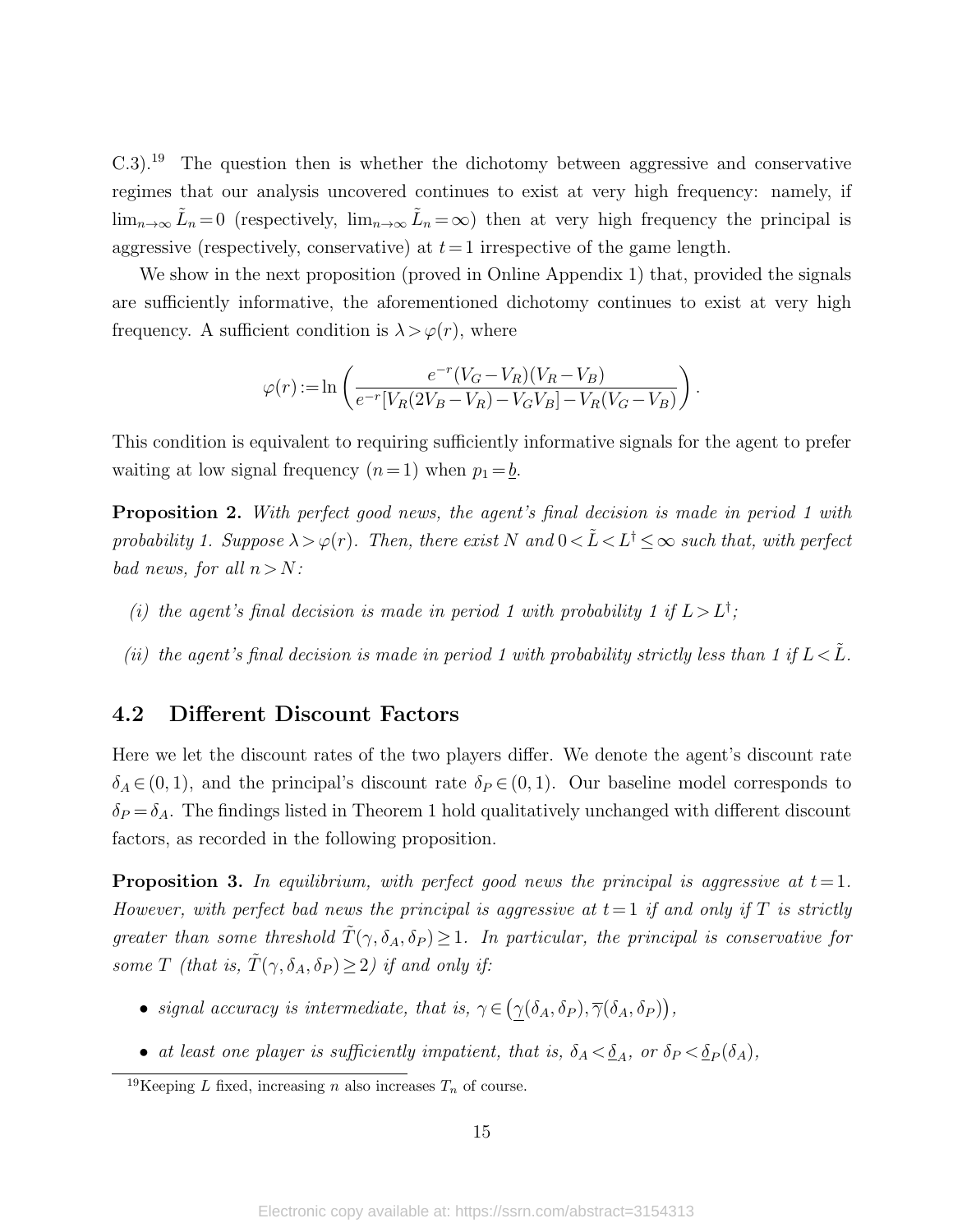where  $\underline{\delta}_A \in (0,1)$ ,  $\underline{\delta}_P(\delta_A) \in (0,1]$  and  $0 < \underline{\gamma}(\delta_A, \delta_P) < \overline{\gamma}(\delta_A, \delta_P) < 1$  for  $\delta_A > \underline{\delta}_A$  and  $\delta_P > \underline{\delta}_P(\delta_A)$ .

The proof is in Online Appendix 2. In our baseline model, whenever players are sufficiently impatient the principal is aggressive at  $t=1$ . Proposition [3](#page-15-2) shows that for this result to hold, it is enough that one of the players be sufficiently impatient. If the principal is sufficiently impatient then she is aggressive regardless of the period-1 threshold of acceptance  $b_1$ . If instead the agent is sufficiently impatient, then he does not wait, regardless of the information generated by the principal's experiment at  $t=1$   $(a_1=b_1)$ . This, in turn, results in the principal being aggressive at  $t = 1$ .

### 4.3 Costly Experiments

In this section we extend the baseline model by assuming that the principal incurs a cost  $C > 0$  for each new experiment. With costly experiments, the principal's payoff (expressed in period-1 units) from acceptance in period  $t$  can be written as

$$
\delta^{t-1} - \sum_{k=1}^t \delta^{k-1} C = \delta^{t-1} \left( 1 + \frac{C\delta}{1-\delta} \right) - \frac{C}{1-\delta}.
$$

Similarly, the principal's payoff from rejection in period  $t$  becomes

$$
\delta^{t-1}\left(\frac{C\delta}{1-\delta}\right) - \frac{C}{1-\delta}.
$$

The game with costly experiments may thus be viewed as a modified version of the baseline model in which the principal's (undiscounted) payoff is  $U_R := \frac{C\delta}{1-\delta}$  in case of rejection and  $U_A = 1 + U_R$  in case of acceptance. Intuitively, costly experiments add an extra incentive for the principal to generate information provoking the agent's final decision early on, since the principal now prefers early rejection over late rejection  $(U_R > 0)$ . One shows that Theorem [1](#page-8-2) holds unchanged, except perhaps for the exact values of the cutoffs in the statement of the theorem.[20](#page-16-0)

<span id="page-16-0"></span> $^{20}$ The analysis follows the same steps as in the baseline model. The reader is referred to an earlier version of our paper for the details of this analysis [\(Bizzotto, R¨udiger and Vigier](#page-36-13) [\(2018\)](#page-36-13)).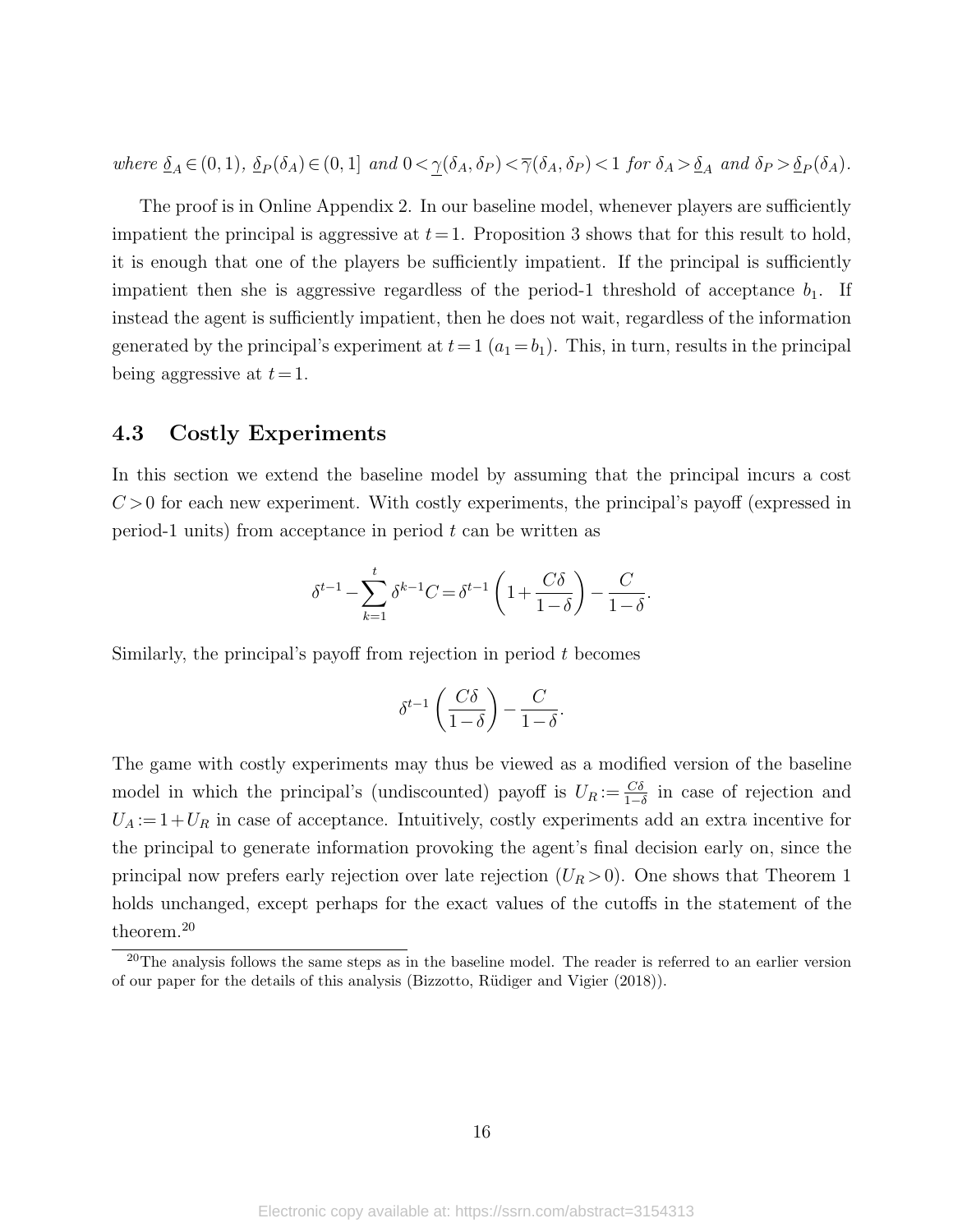## <span id="page-17-0"></span>5 Concluding Remarks

We develop a model of a principal seeking to persuade an agent to accept an offer before a deadline. Whether accepting the offer is optimal for the agent depends on an unknown state of the world. The agent can wait in order to accumulate information. That information might come from the principal (inside information), and/or exogenous signals over which the principal exerts no control (outside information). The combination of this outside information and the deadline by which the agent needs to act yields a non-stationary environment in which the agent's threshold of acceptance evolves over time, providing in turn incentives for the principal to keep uncertainty high in the first periods so as to persuade the agent close to the deadline.<sup>[21](#page-17-1)</sup> We characterize the conditions under which in equilibrium the agent makes his final decision in the first period, those in which the agent sometimes waits until the deadline, link these results to the welfare properties of the model, and contrast our analysis with the setting in which exogenous outside information is the agent's only source of information.

<span id="page-17-1"></span> $^{21}$ Without a deadline, the principal always generates information inducing the agent to make his final decision in the first period. The same observation applies in the absence of outside information.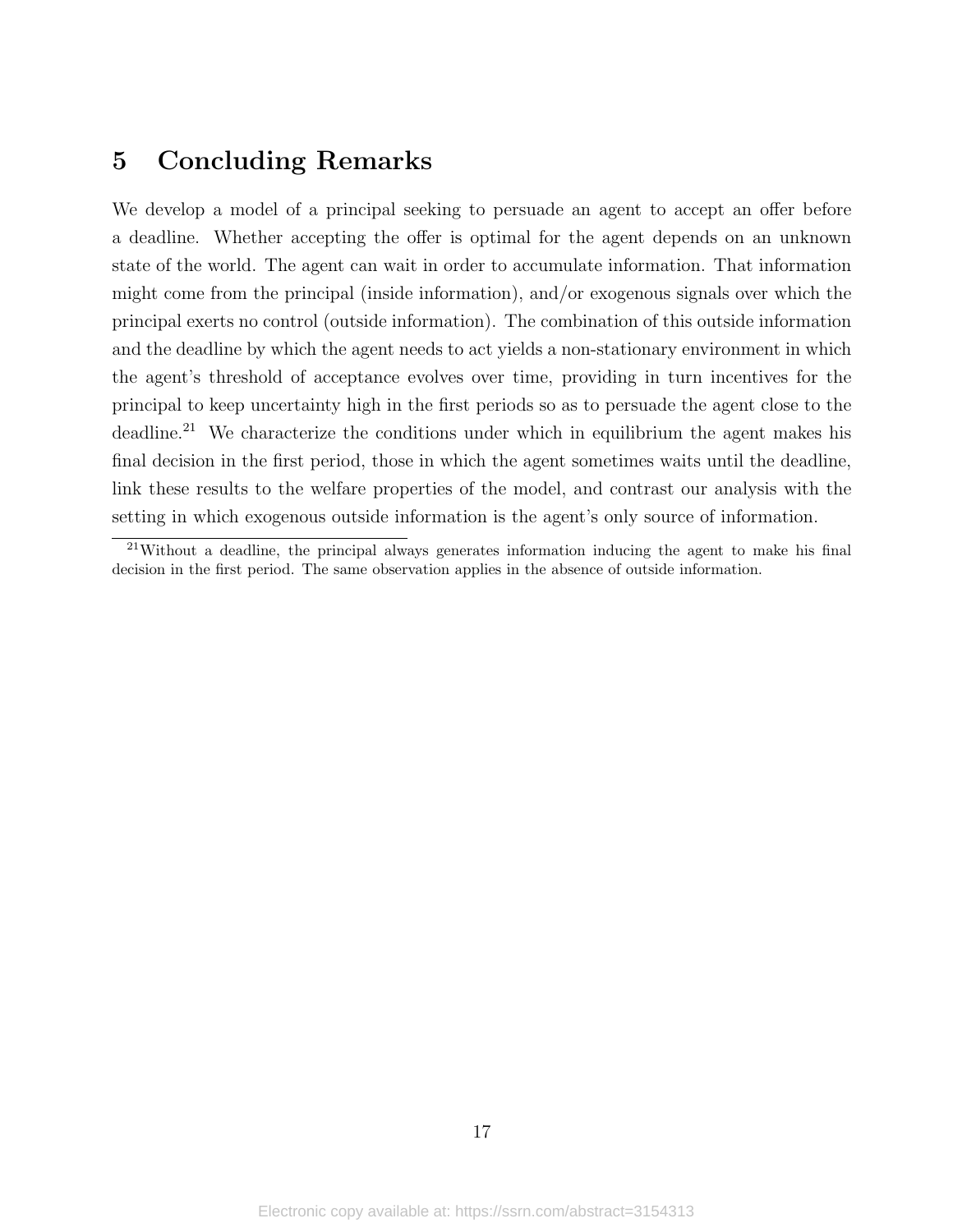## Appendix A: Proof of Proposition [1](#page-6-4)

In this appendix we prove equilibrium existence and uniqueness (Proposition [1\)](#page-6-4). We start with a very general result that will be used repeatedly in this and the next appendices.

**Proposition A.1.** Let  $t < T$ . If  $\phi : [0, 1] \to \mathbb{R}$  is convex (respectively concave) then, irrespective of the signal-generating process,  $\mathbb{E}_{s_t} [\phi(p_{t+1})|q_t]$  is convex (resp. concave) in  $q_t$ .

Proof of Proposition [A.1:](#page-6-4) Consider an arbitrary signal-generating process, with realizations in  $S = \{s^i\}_{i=1}^K$ . Let  $\gamma_{Gi} := \mathbb{P}(s_t = s^i | \omega = G)$ ,  $\gamma_{Bi} := \mathbb{P}(s_t = s^i | \omega = B)$ , and  $p^i(q) := \frac{q\gamma_{Gi}}{q\gamma_{Gi} + (1-q)\gamma_{Bi}}$ . To shorten notation, in what follows we use  $p^i$  to refer to  $p^i(q_t)$ .

We have, with this notation,

$$
\mathbb{E}_{s_t} [\phi(p_{t+1}) | q_t] = \sum_{i=1}^K \mathbb{P}(s_t = s^i | q_t) \phi(p^i).
$$

Thus

$$
\frac{d\mathbb{E}_{s_t}[\phi(p_{t+1})|q_t]}{dq_t} = \sum_{i=1}^K \left( \frac{d\mathbb{P}(s_t = s^i|q_t)}{dq_t} \phi(p^i) + \mathbb{P}(s_t = s^i|q_t) \frac{d\phi(p^i)}{dp^i} \frac{dp^i}{dq_t} \right),
$$

while

<span id="page-18-0"></span>
$$
\frac{d^2 \mathbb{E}_{s_t} [\phi(p_{t+1}) | q_t]}{dq_t^2} = \sum_{i=1}^K \left( \frac{d^2 \mathbb{P}(s_t = s^i | q_t)}{dq_t^2} \phi(p^i) + \left( 2 \frac{d \mathbb{P}(s_t = s^i | q_t)}{dq_t} \frac{dp^i}{dq_t} + \mathbb{P}(s_t = s^i | q_t) \frac{d^2 p^i}{dq_t^2} \right) \frac{d \phi(p^i)}{dp^i} + \mathbb{P}(s_t = s^i | q_t) \frac{d^2 \phi(p^i)}{d(p^i)^2} \left( \frac{dp^i}{dq_t} \right)^2 \right). \tag{2}
$$

Notice that: (i)  $\mathbb{P}(s_t = s^i | q_t) = q_t \gamma_{Gi} + (1 - q_t) \gamma_{Bi}$ , thus  $\frac{d^2 \mathbb{P}(s_t = s^i | q_t)}{d a^2}$  $\frac{ds_t = s^i | q_t}{dq_t^2} = 0$ ; moreover, (ii)  $\frac{dp^i}{dq_t} =$  $\frac{\gamma_{Gi}\gamma_{Bi}}{(\mathbb{P}(s_t=s^i|q_t))^2}$  and  $\frac{d^2p^i}{dq_t^2}$  $\frac{d^2 p^i}{dq_t^2} = -2 \frac{\gamma_{Gi}\gamma_{Bi}}{(\mathbb{P}(s_t = s^i | q_t))^3}$  $d\mathbb{P}(s_t = s^i | q_t)$  $\frac{d e^{-s^i |q_t}}{dq_t}$ , implying  $2 \frac{d \mathbb{P}(s_t = s^i | q_t)}{dq_t}$  $dq_t$  $dp^i$  $\frac{dp^i}{dq_t} + \mathbb{P}(s_t = s^i|q_t)\frac{d^2p^i}{dq_t^2}$  $rac{d^2p^i}{dq^2_t}=0.$ In light of  $(i)$  and  $(ii)$ ,  $(2)$  reduces to

$$
\frac{d^2 \mathbb{E}_{s_t} [\phi(p_{t+1}) | q_t]}{dq_t^2} = \sum_{i=1}^K \left( \mathbb{P}(s_t = s^i | q_t) \frac{d^2 \phi(p^i)}{d(p^i)^2} \left( \frac{dp^i}{dq_t} \right)^2 \right).
$$

As  $\mathbb{P}(s_t = s^i | q_t) \left( \frac{dp_t^i}{dq_t} \right)$  $\int^2 \geq 0$ , if  $\phi$  is convex (respectively concave) then  $\mathbb{E}_{s_t}[\phi(p_{t+1})|q_t]$  is convex (resp. concave) as well.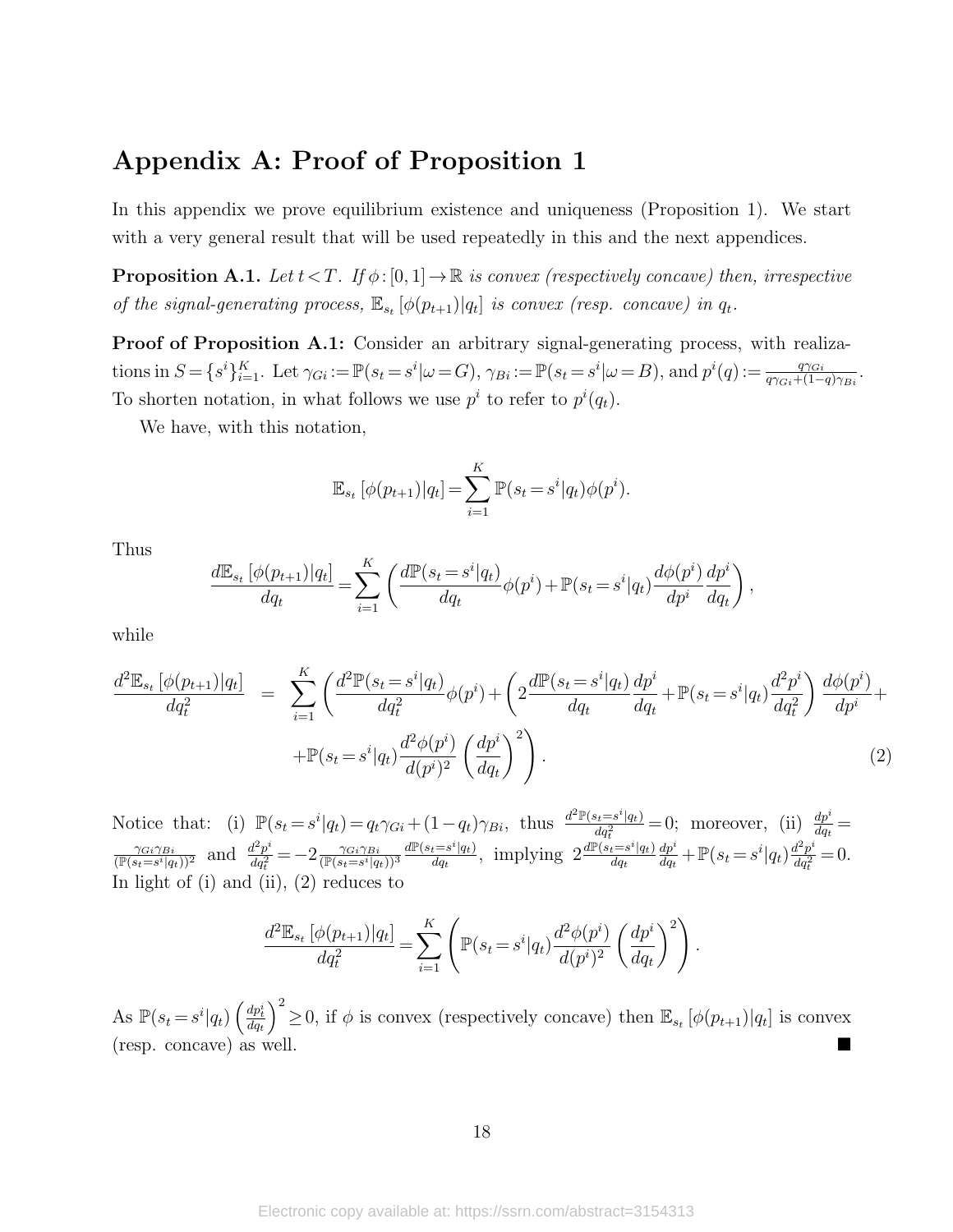The continuation game starting in period T with beginning-of-period-T belief  $p_T$  is identical to the static Bayesian persuasion game of [Kamenica and Gentzkow](#page-36-0) [\(2011\)](#page-36-0). We summarize some of their main results in the following lemma.

**Lemma A.1.** In equilibrium, at  $t=T$ , the agent accepts if  $q_T \geq b$  and rejects otherwise. The principal designs the experiment

$$
M_T = \begin{cases} \{0, \underline{b}\} & \text{if } p_T \in (0, \underline{b});\\ \{p_T\} & \text{otherwise.} \end{cases}
$$

The agent does not benefit from the period-T experiment, hence his equilibrium continuation payoff is convex in  $p_T$ .<sup>[22](#page-19-0)</sup>

**Lemma A.2.** Let  $t < T$ . Suppose that functions  $\hat{g}_{t+1}(p_{t+1})$  and  $\hat{f}_{t+1}(p_{t+1})$  uniquely determine the agent's (resp. the principal's) equilibrium continuation payoffs in period  $t+1$ . If  $\hat{g}_{t+1}$  is convex, then:

- 1. in equilibrium, the principal's period-t experiment and the agent's period-t decision are both uniquely determined; the former is a function of  $p_t$  only and the latter is a function of  $q_t$  only;
- 2. functions  $\hat{g}_t(p_t)$  and  $\hat{f}_t(p_t)$  uniquely determine the equilibrium continuation payoffs in period t, and  $\hat{g}_t$  is convex.

Proof: Define

<span id="page-19-3"></span>
$$
\tilde{g}_t(q_t) := \mathbb{E}_{s_t} \left[ \hat{g}_{t+1}(p_{t+1}) | q_t \right],\tag{3}
$$

and

<span id="page-19-2"></span>
$$
\tilde{f}_t(q_t) := \mathbb{E}_{s_t}[\hat{f}_{t+1}(p_{t+1}) | q_t].
$$
\n(4)

Then the agent's equilibrium continuation payoff given  $q_t$  can be written as

<span id="page-19-1"></span>
$$
g_t(q_t) = \max\left\{V_R, \,\delta\tilde{g}_t(q_t), \, V_B + q_t(V_G - V_B)\right\}.\tag{5}
$$

<span id="page-19-0"></span><sup>&</sup>lt;sup>22</sup>The equilibrium period-T experiment generates information that has no value for the agent, since rejecting is an optimal choice for  $q_T = 0$  as well as for  $q_T = b$ . The agent's equilibrium continuation payoffs at the beginning of period T are thus given by the convex function  $\hat{g}_T(p_T) = \max\{V_R, V_B + p_T(V_G - V_B)\}.$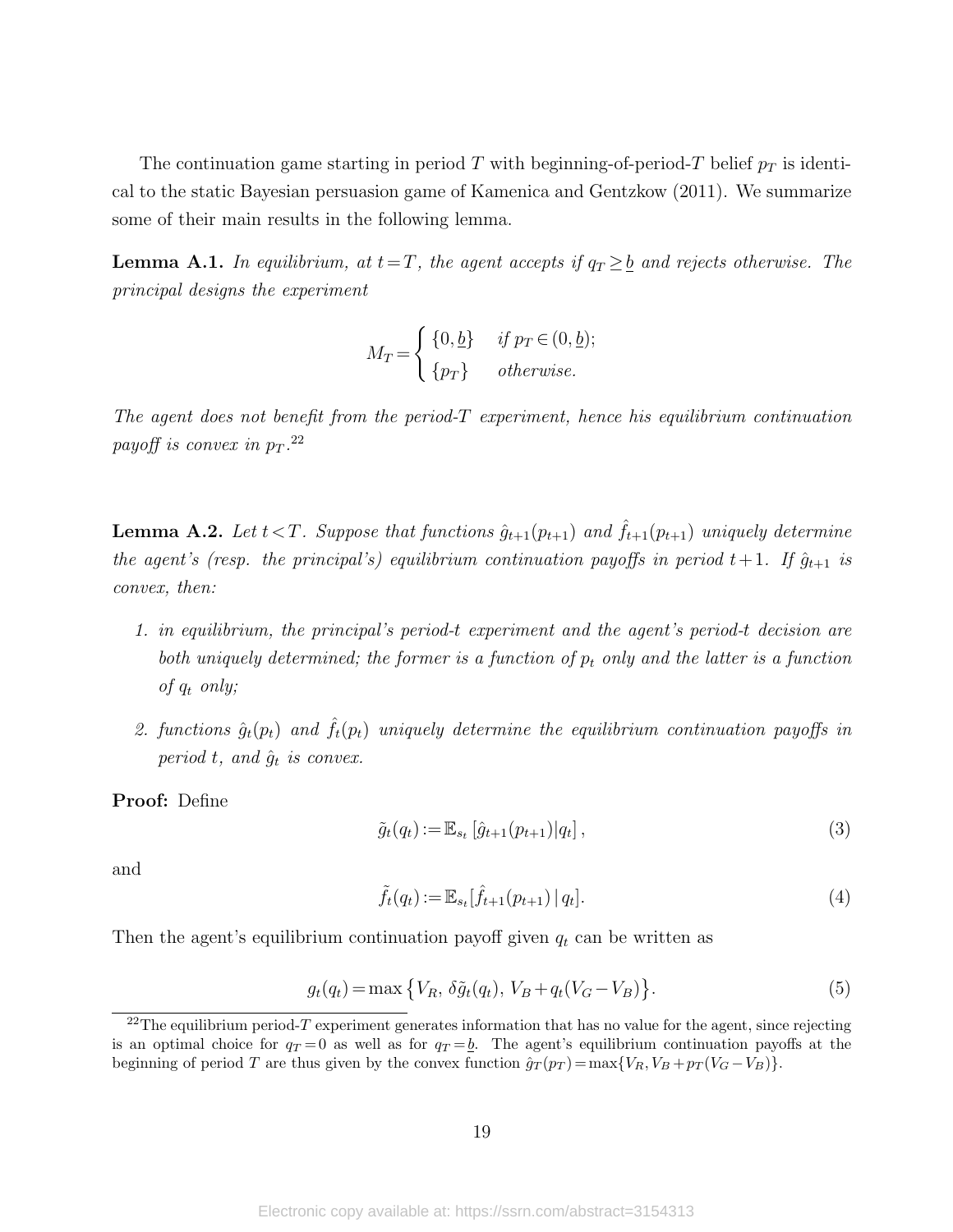As  $\hat{g}_{t+1}$  is convex by assumption, Proposition [A.1](#page-6-4) shows that  $\tilde{g}_t$  is convex as well. Moreover,

<span id="page-20-0"></span>
$$
\begin{cases}\n\delta \tilde{g}_t(0) = \delta V_R < V_R; \\
\delta \tilde{g}_t(1) = \delta V_G < V_G.\n\end{cases} \tag{6}
$$

Then [\(5\)](#page-19-1), [\(6\)](#page-20-0) and convexity of  $\tilde{g}_t$  give unique  $a_t$  and  $b_t$ , with  $a_t \leq b \leq b_t$ , such that

$$
\begin{cases}\ng_t(q_t) = V_R > \max\left\{\delta \tilde{g}_t(q_t), \ V_B + q_t(V_G - V_B)\right\} \text{ if } q_t < a_t; \\
g_t(q_t) = \delta \tilde{g}_t(q_t) > \max\left\{V_R, \ V_B + q_t(V_G - V_B)\right\} \text{ if } q_t \in (a_t, b_t); \\
g_t(q_t) = V_B + q_t(V_G - V_B) > \max\left\{V_R, \ \delta \tilde{g}_t(q_t)\right\} \text{ if } q_t > b_t.\n\end{cases}
$$

Hence, in equilibrium, the agent rejects if  $q_t < a_t$ , waits if  $q_t \in (a_t, b_t)$ , and accepts if  $q_t > b_t$ . Moreover, since in equilibrium whenever indifferent the agent makes the decision preferred by the principal, the agent waits if  $q_t = a_t < b_t$  and accepts if  $q_t = b_t$ . Hence:

<span id="page-20-3"></span>
$$
f_t(q_t) = \begin{cases} 0 & \text{if } q_t < a_t; \\ \delta \tilde{f}_t(q_t) & \text{if } q_t \in [a_t, b_t); \\ 1 & \text{if } q_t \ge b_t. \end{cases}
$$
 (7)

Standard arguments yield

<span id="page-20-1"></span>
$$
\hat{f}_t = \text{cav}\,f_t. \tag{8}
$$

Furthermore, since in equilibrium whenever indifferent the principal picks the least informative experiment, the principal's experiment in period t is uniquely determined by the belief  $p_t$  at the beginning of period t. Lastly, letting  $\tau_t(p_t)$  denote the principal's equilibrium experiment given  $p_t$  yields  $\hat{g}_t(p_t) = \mathbb{E}_{\tau_t(p_t)}[g_t(q_t)|p_t].$ 

Finally, since  $\tilde{g}_t$  is convex, [\(5\)](#page-19-1) shows that  $g_t$  is as well which, in turn, implies

<span id="page-20-2"></span>
$$
\hat{g}_t(p_t) = \mathbb{E}_{\tau_t(p_t)}[g_t(q_t)|p_t].
$$
\n
$$
(9)
$$

The properties of  $\tau_t(\cdot)$  implied by [\(8\)](#page-20-1) finish to establish that  $\hat{g}_t$  is convex, since  $\hat{g}_t$  is given by  $(9)$  and  $g_t$  is convex. is convex.

**Proof of Proposition [1:](#page-6-4)** The proposition follows from Lemmata [A.1](#page-7-1) and [A.2.](#page-7-2)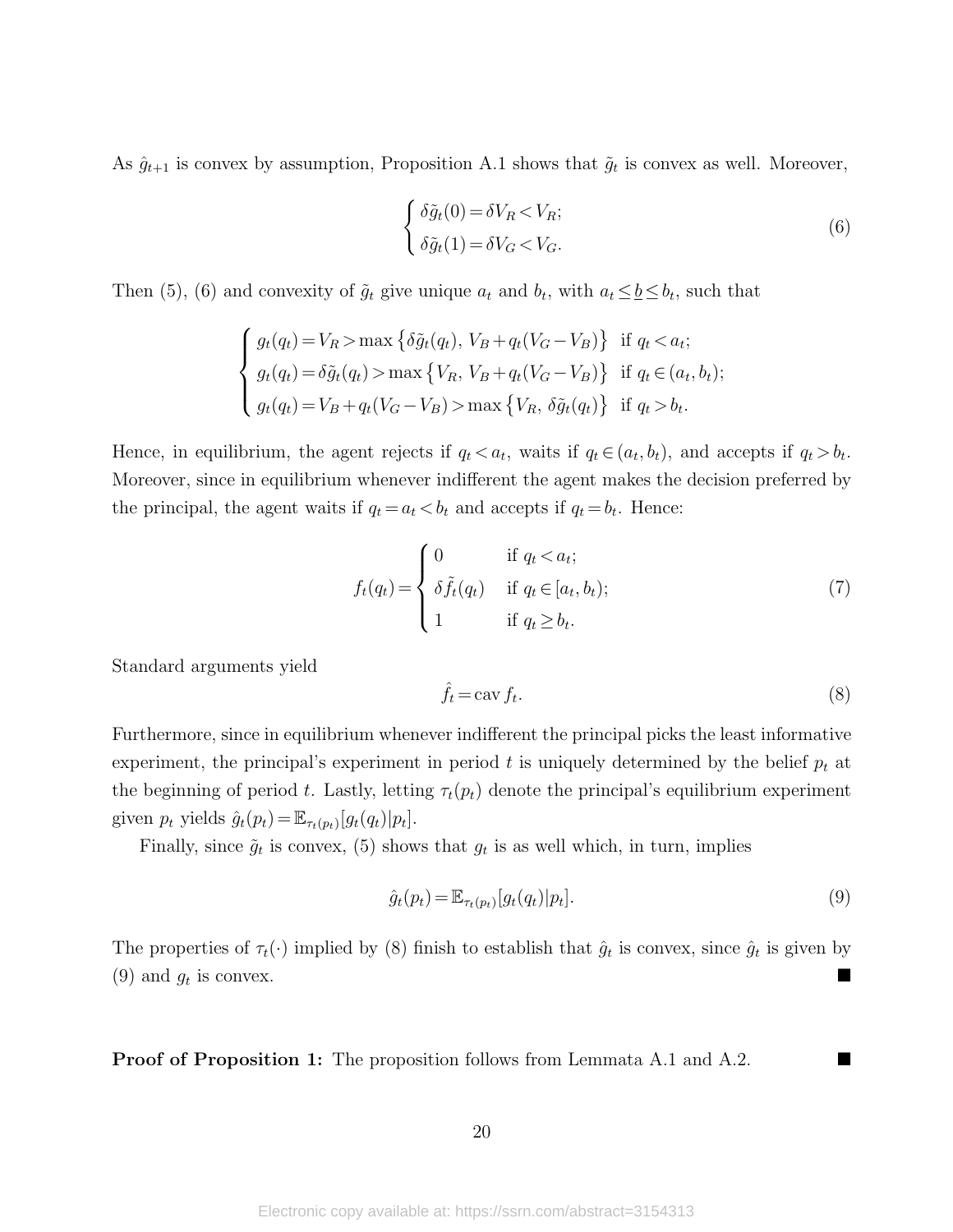## Appendix B: Proof of Theorem [1](#page-8-2)

In this appendix we prove the steps leading to Theorem [1,](#page-8-2) including all lemmas of Section [3](#page-6-0) except for Lemma [4,](#page-12-3) whose proof was kept in the text. The order in which we prove the results is as follows: Lemma [1,](#page-7-1) [5,](#page-13-1) [6,](#page-13-2) [7,](#page-13-4) [2,](#page-7-2) [3](#page-8-3) and [8.](#page-14-1)

**Proof of Lemma [1:](#page-7-1)** For  $t = T$ , the result follows from Lemma [A.1.](#page-7-1) For  $t < T$ , the result was shown within the proof of Lemma [A.2.](#page-7-2)

**Lemma B.1.** At all  $t < T-1$ , the threshold of acceptance is at least as large as the threshold of acceptance at  $t=T-1$ , which itself is at least as large as the static threshold of acceptance:  $b_t \geq b_{T-1} \geq b_T = \underline{b}.$ 

Proof: The result follows from the arguments in the text above the statement of Lemma [2.](#page-7-2)  $\blacksquare$ 

**Lemma B.2.** Each period, in equilibrium  $M_t = \{p_t\}$  for all  $p_t \in \{0\} \cup [b_t, 1]$ . Moreover:

- (i) either  $M_t = \{0, b_t\}$  for all  $p_t \in (0, b_t)$ ,
- (ii) or  $a_t < b_t$  and:  $M_t = \{0, a_t\}$  for  $p_t \in (0, a_t)$  and there exists  $c_t \in [a_t, b_t)$  such that  $M_t = \{p_t\}$ for  $p_t \in [a_t, c_t]$ , while  $M_t = \{c_t, b_t\}$  for  $p_t \in (c_t, b_t)$ .

**Proof:** Recall [\(8\)](#page-20-1). If  $a_t = b_t$  (so that the set of beliefs for which in equilibrium the agent waits in period t is empty) then in equilibrium  $M_t = \{0, b_t\}$  for all  $p_t \in (0, b_t)$ . So assume  $a_t < b_t$ . Observe that:

- (A)  $\hat{f}_t(\cdot)$  (defined by [\(4\)](#page-19-2)) is concave,
- (B)  $f_t(q_t) = \delta \tilde{f}_t(q_t)$  for all  $q_t \in \{0\} \cup [a_t, b_t)$ .

(A) follows from Proposition [A.1](#page-6-4) while (B) is obtained from [\(7\)](#page-20-3). In view of (A)-(B), either (i) in the statement of the lemma holds, or (ii) does.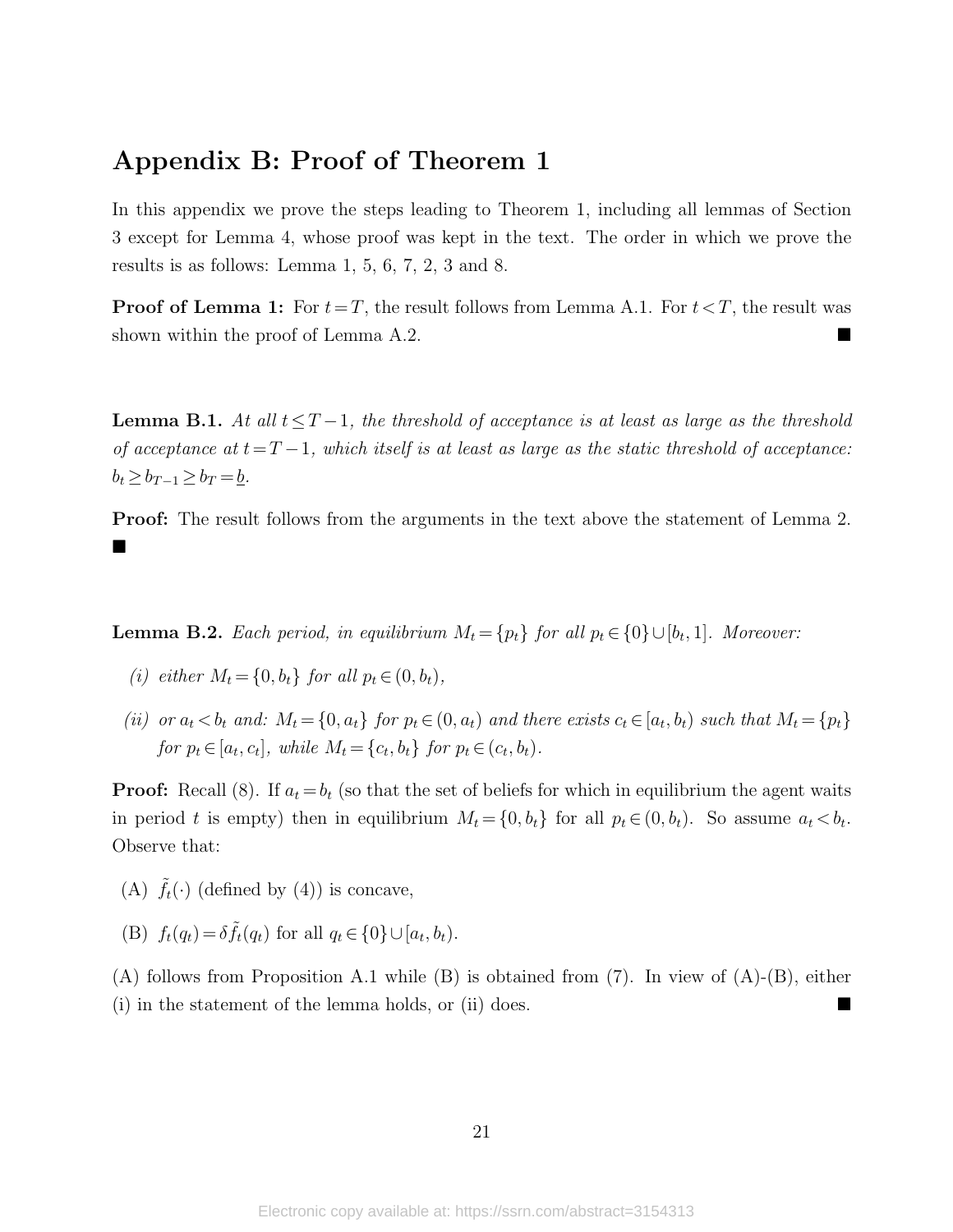**Proof of Lemma [5:](#page-13-1)** If  $a_{T-1} = b_{T-1} = b_T$ , the claim of the lemma is straightforward.<sup>[23](#page-22-0)</sup> Assume now  $b_{T-1} > b_T$ . At  $q_{T-1} = b_{T-1}$ , in equilibrium the agent is indifferent between waiting and accepting. The agent's expected payoff from accepting is  $b_{T-1}V_G + (1-b_{T-1})V_B$ . On the other hand, using Lemmata [1](#page-7-1) and [B.1,](#page-7-1) the agent's expected payoff from waiting can be written as  $\delta[b_{T-1}V_G+(1-b_{T-1})(\gamma V_R+(1-\gamma)V_B)]$ . So  $b_{T-1}$  is the unique solution of

<span id="page-22-1"></span>
$$
xV_G + (1-x)V_B = \delta[xV_G + (1-x)(\gamma V_R + (1-\gamma)V_B)].
$$
\n(10)

Next, consider  $t < T - 1$  such that  $b_{t+1} = b_{T-1}$ . Suppose  $q_t = b_t$ , so that, by definition, in equilibrium the agent is indifferent between waiting and accepting. The agent's expected payoff from accepting is  $b_tV_G + (1-b_t)V_B$ . On the other hand, using Lemma [B.1,](#page-7-1)  $q_t = b_t \ge$  $b_{T-1} = b_{t+1}$ . Hence, conditional on  $s_t = g$ , the agent optimally accepts in the next period. It ensues that  $b_t$  solves [\(10\)](#page-22-1) and, therefore, that  $b_t = b_{T-1}$ . A recursive argument then yields  $b_t = b_{T-1}$  for all  $t < T$ .

**Proof of Lemma [6:](#page-13-2)** Suppose that in equilibrium the principal is aggressive in period  $1 < t$ +  $1 < T$ . If  $a_t = b_t$  the statement of the lemma is straightforward. Assume therefore that  $a_t < b_t$ . By virtue of Lemma [B.2,](#page-7-2) in order to establish that the principal is also aggressive in period  $t$  it is enough to show that, at  $p_t = a_t$ , the principal strictly prefers the experiment  $M_t = \{0, b_t\}$  over the uninformative experiment. On one hand, the principal's expected payoff from designing  $M_t = \{0, b_t\}$  is  $\frac{a_t}{b_t}$ . On the other hand, her expected payoff from designing the uninformative experiment is given by  $\delta \mathbb{E}_{s_t}[\hat{f}_{t+1}(p_{t+1})|q_t = a_t]$ . The next sequence of inequalities therefore concludes the proof:

$$
\delta \mathbb{E}_{s_t}[\hat{f}_{t+1}(p_{t+1}) | q_t = a_t] \leq \delta \hat{f}_{t+1}(a_t) = \delta \frac{a_t}{b_{t+1}} < \frac{a_t}{b_t}.
$$

The first inequality follows from noting that  $\tilde{f}_{t+1}$  is concave; the equality follows from the assumption that the principal is aggressive in period  $t+1$ , and the second inequality is due to Lemma [5.](#page-13-1)

<span id="page-22-0"></span> $^{23}a_{T-1} = b_{T-1} = b_T = b$  implies  $a_{t-1} = b_{t-1} = b_t$  whenever  $a_t = b_t = b$ . Hence, a recursive argument yields the result in this case.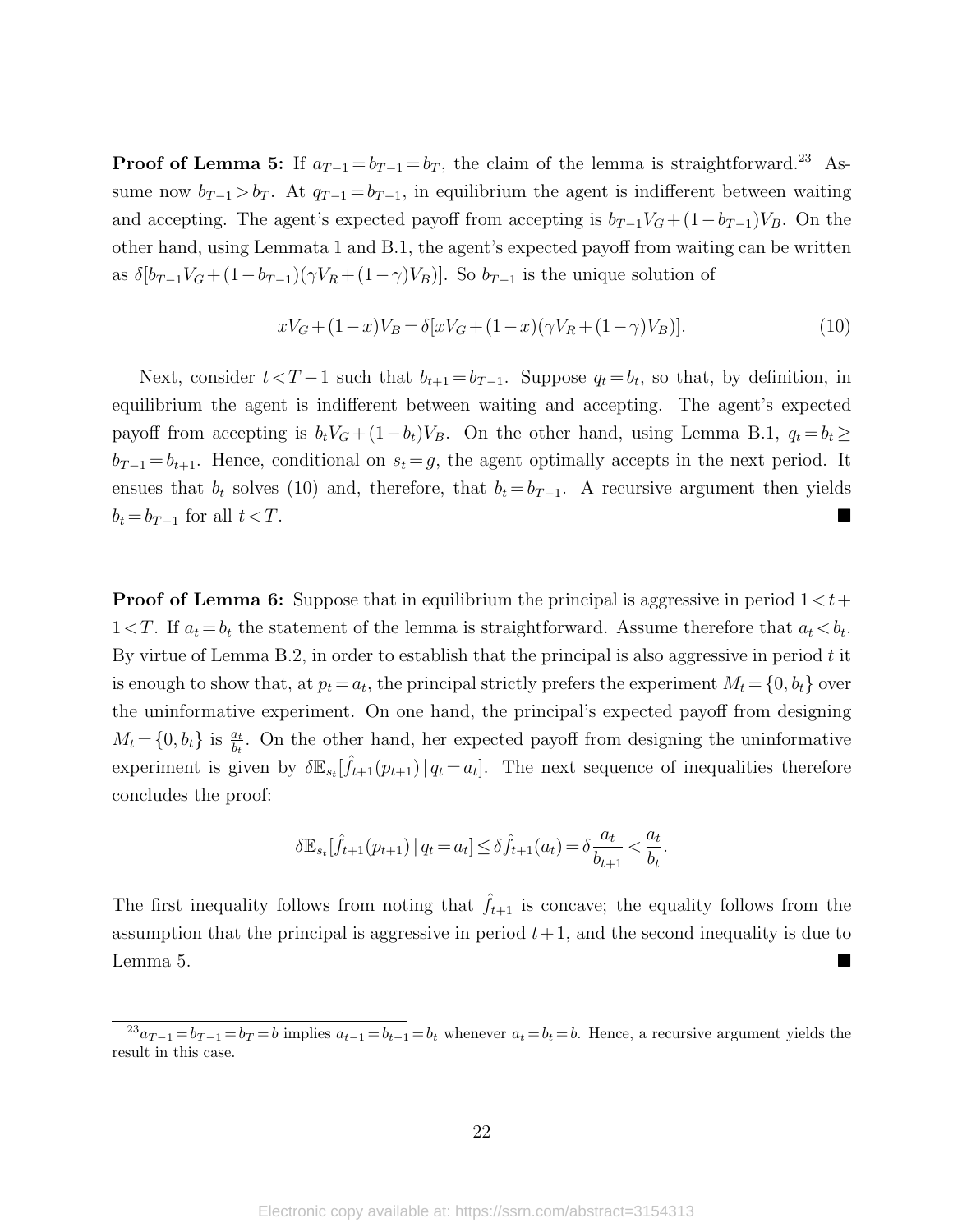**Proof of Lemma [7:](#page-13-4)** Note that, in view of Lemma [6,](#page-13-2) it is enough to show that in equilibrium the principal is aggressive at  $t=1$  when T is sufficiently large. Next, Lemma [5](#page-13-1) shows that any benefit to the principal from being conservative at  $t=1$  must come from persuading the agent to accept at  $t=T$  when  $\omega = B$ . So these benefits are bounded from above by  $\delta^{T-1}$ , which tends to 0 as  $T \to \infty$ . On the other hand, as  $b_1 < 1$ , the corresponding loss to the principal is bounded away from zero since by being aggressive at  $t=1$  the principal obtains acceptance with strictly positive probability conditional on  $\omega = B$ . We conclude that, for T sufficiently large, in equilibrium the principal is aggressive at  $t = 1$ .

**Proof of Lemma [2:](#page-7-2)** In the perfect bad news case, the result follows from Lemma [5.](#page-13-1) In the perfect good news case, the result is easily obtained by induction using Lemma [4.](#page-12-3)

**Lemma B.3.** Consider a period  $t < T$  and let  $a_t^+$  denote the beginning-of-period- $t+1$  belief given  $q_t = a_t$  and  $s_t = g$ . Then  $a_t^+ > a_{t+1}$ .

**Proof:** The result is trivial if  $a_t = b_t$ , so suppose  $a_t < b_t$ . Assume by way of contradiction that  $a_t^+ \le a_{t+1}$ . By definition of  $a_t$ , in equilibrium, at  $q_t = a_t$  the agent is indifferent between waiting and rejecting; the corresponding remark applies to period  $t+1$ . Therefore  $a_t^+ \le a_{t+1}$ implies that, by waiting at  $q_t = a_t$ , the agent's expected continuation payoff is as if the agent rejected with probability 1 in period  $t+1$ . As  $V_R > 0$ , rejecting in period t thus yields the agent a strictly higher expected continuation payoff than waiting. This remark contradicts the definition of  $a_t$ . .

**Lemma B.4.** Consider a period  $t < T-1$  such that, in equilibrium, in period t the principal is not aggressive. Let  $c_t^+$  denote the beginning-of-period-t + 1 belief given  $q_t = c_t$  and  $s_t = g$ . With perfect bad news,  $c_t^+ < b_{t+1}$ .

**Proof:** Suppose by way of contradiction that  $c_t^+ \ge b_{t+1}$ . Then, using Lemma [5,](#page-13-1) given  $p_t =$  $c_t$ , in equilibrium the experiment  $M_t = \{0, b_t\}$  gives the principal a strictly larger expected continuation payoff than the uninformative experiment. This cannot be, since by definition of  $c_t$  (Lemma [B.2\)](#page-7-2) the uninformative experiment has to be optimal at  $p_t = c_t$ . .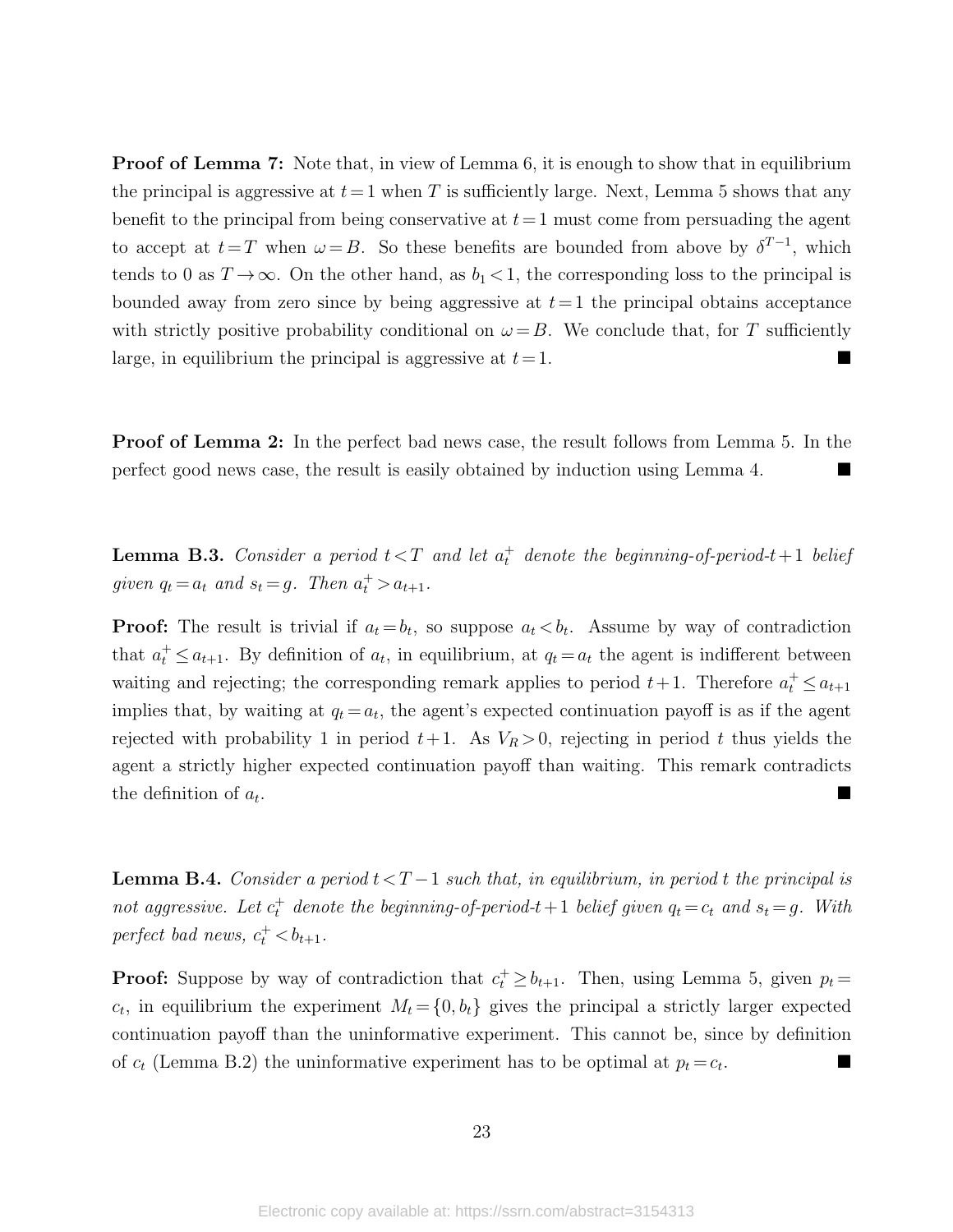**Lemma B.5.** Consider a period  $t < T-1$  such that, in equilibrium, in period t the principal is not aggressive. With perfect bad news,  $c_{t+1} = a_{t+1}$  implies  $c_t = a_t$ .

Proof: Assume that the conditions in the statement of the lemma hold. Recall to begin that  $c_t \geq a_t$ , by definition. Suppose by way of contradiction that  $c_t > a_t$ . Our goal will be to show that, given  $p_t = c_t$ , in equilibrium the experiment  $M_t = \{a_t, b_t\}$  yields the principal strictly larger expected continuation payoff than the uninformative experiment, contradicting the definition of  $c_t$ .

As a preliminary step, notice that, since in equilibrium the principal is not aggressive in period  $t+1$  (Lemma [6\)](#page-13-2), at  $p_{t+1} = a_{t+1}$  the principal must weakly prefer the uninformative experiment over  $M_{t+1} = \{0, b_{t+1}\}$  (Lemma [B.2\)](#page-7-2), that is,

<span id="page-24-0"></span>
$$
f_{t+1}(a_{t+1}) \ge \frac{a_{t+1}}{b_{t+1}} f_{t+1}(b_{t+1}) + \left(1 - \frac{a_{t+1}}{b_{t+1}}\right) f_{t+1}(0). \tag{11}
$$

Next, Lemmata [B.3](#page-8-3) and [B.4](#page-12-3) together imply  $c_t^+ \in (a_{t+1}, b_{t+1})$ . Thus, using Lemma [B.2,](#page-7-2) at  $p_t = c_t$ , in equilibrium the principal's expected continuation payoff from the uninformative experiment can be expressed as  $\delta \mathbb{E}[f_{t+1}(X)]$ , where X is a random variable with mean  $c_t$  and support  $\{0, a_{t+1}, b_{t+1}\}$ , and  $\mathbb{P}(X=0) = (1-c_t)\gamma$ . Call this remark A.

Now, at  $p_t = c_t$ , reasoning similarly as above and using  $b_{t+1} = b_t$  (Lemma [5\)](#page-13-1) establishes that the principal's expected continuation payoff from designing the experiment  $M_t = \{a_t, b_t\}$  can be bounded from below (strictly) by  $\delta \mathbb{E}[f_{t+1}(Y)]$ , where Y is a random variable with mean  $c_t$ and support  $\{0, a_{t+1}, b_{t+1}\}$ , and  $\mathbb{P}(Y=0) = \frac{b_t - c_t}{b_t - a_t}(1 - a_t)\gamma$ . Call this remark B.

The last step of the proof is as follows. First, straightforward algebra shows  $1-c_t$  $b_t$ − $c_t$  $\frac{b_t-c_t}{b_t-a_t}(1-a_t)$ . Hence,  $\mathbb{P}(X=0) > \mathbb{P}(Y=0)$ . As X and Y have the same mean and are both supported on  $\{0, a_{t+1}, b_{t+1}\}$ , we conclude that X is a mean-preserving spread of Y. Inequality [\(11\)](#page-24-0) then implies  $\delta \mathbb{E}[f_{t+1}(X)] \leq \delta \mathbb{E}[f_{t+1}(Y)]$ . Hence, combining remarks A and B, given  $p_t =$  $c_t$ , in equilibrium the experiment  $M_t = \{a_t, b_t\}$  yields the principal strictly larger expected continuation payoff than the uninformative experiment, contradicting the definition of  $c_t$ .

Lemma B.6. With perfect bad news, in any period such that in equilibrium the principal is not aggressive,  $c_t = a_t$ .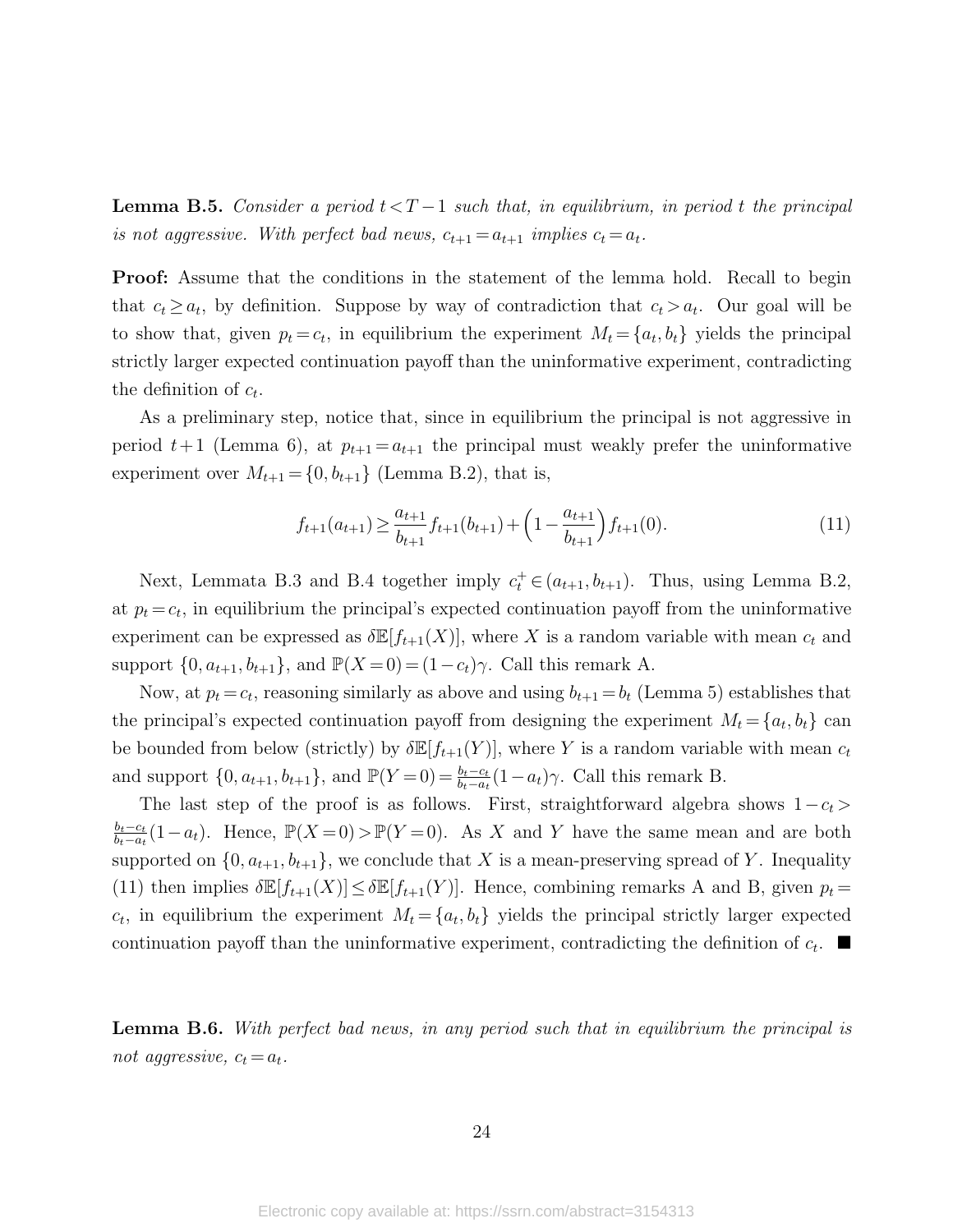**Proof:** Consider t such that, in equilibrium, the principal is not aggressive in period t. Then, by Lemma [6,](#page-13-2) the principal is not aggressive in period  $T-1$ . Moreover, using Lemma [B.3,](#page-8-3) for any  $q_{T-1} \in [a_{T-1}, b_{T-1})$ , the agent waits and: (i) accepts following  $s_{T-1} = g$ , (ii) rejects following  $s_{T-1} = b$ . Thus  $f_{T-1}$  is linear in  $q_{T-1}$  over the belief interval  $[a_{T-1}, b_{T-1})$ . It ensues that  $c_{T-1} = a_{T-1}$ . Reasoning by induction using Lemma [B.5](#page-13-1) then establishes  $c_t = a_t$ . .

Proof of Lemma [3:](#page-8-3) By the definitions of aggressive and conservative, Lemma [3](#page-8-3) follows from Lemma [B.2](#page-7-2) if we can show that, in equilibrium, each period either (a) the principal is aggressive or (b)  $c_t = a_t$ . Lemma [4](#page-12-3) shows that (a) always holds in the perfect good news case. In the perfect bad news case, by Lemma [B.6,](#page-13-2) either (a) holds or (b) does.

#### **Lemma B.7.** In equilibrium, conditional on  $\omega = G$  the agent accepts with probability 1.

**Proof:** Lemma [1](#page-7-1) ensures that in equilibrium the agent rejects in period  $t$  if and only if  $q_t \in [0, a_t)$ . Lemma [3](#page-8-3) ensures that in equilibrium  $q_t \notin (0, a_t)$ . Thus if the agent rejects in period t, it must be the case that  $q_t = 0$ .

**Lemma B.8.** Let  $\tilde{\gamma}(\delta) := \left(\frac{1-\delta}{\delta}\right)$  $\frac{-\delta}{\delta}$ )  $\frac{V_R(V_G-V_B)}{(V_G-V_R)(V_R-V_B)}$ . With perfect bad news,  $\gamma > \tilde{\gamma}(\delta)$  if and only if  $b_{T-1} > b$ ; in this case,

<span id="page-25-0"></span>
$$
b_{T-1} = \frac{\delta(\gamma V_R + (1 - \gamma)V_B) - V_B}{(V_G - V_B)(1 - \delta) + \delta\gamma(V_R - V_B)}.\tag{12}
$$

**Proof:** The arguments in the proof of Lemma [A.2](#page-7-2) show that  $b_{T-1} > b$  if and only if given  $q_{T-1} = \underline{b}$  the agent strictly prefers waiting over rejecting, that is, if and only if

$$
\delta \left[ \underline{b}V_G + (1 - \underline{b}) \left( \gamma V_R + (1 - \gamma) V_B \right) \right] > V_R,
$$

which, upon rearrangement, yields  $\gamma > \tilde{\gamma}(\delta)$ . Solving [\(10\)](#page-22-1) gives [\(12\)](#page-25-0).

**Proof of Lemma [8:](#page-14-1)** By Lemmata [5](#page-13-1) and [B.8,](#page-14-1) if  $\gamma \leq \tilde{\gamma}(\delta)$  then in equilibrium  $a_t = b_t = b$  in every period, and so the principal is aggressive in period  $T-1$ . Since  $\tilde{\gamma}(\delta) > 1$  for  $\delta$  sufficiently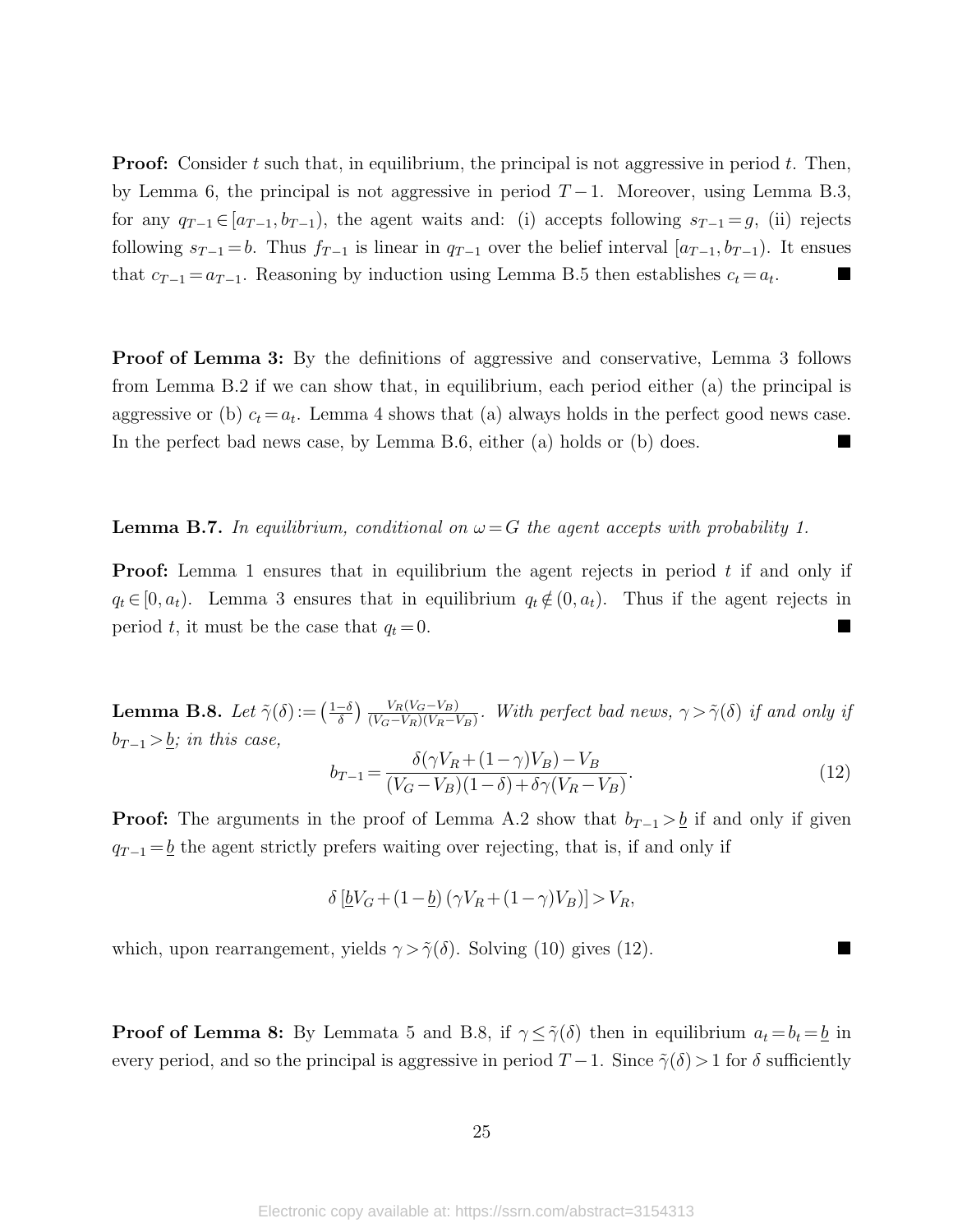small, we conclude that, in equilibrium, for  $\delta$  small enough the principal is aggressive in period  $T-1$  regardless of  $\gamma$ .

Suppose next that  $\gamma > \tilde{\gamma}(\delta)$ . Then at  $q_{T-1} = a_{T-1}$ , in equilibrium the agent is indifferent between rejecting and waiting. Hence,  $V_R = \delta[a_{T-1}V_G + (1-a_{T-1})(\gamma V_R + (1-\gamma)V_B)]$ , giving

<span id="page-26-1"></span><span id="page-26-0"></span>
$$
a_{T-1} = \frac{V_R - \delta(\gamma V_R + (1 - \gamma)V_B)}{\delta(V_G - \gamma V_R - (1 - \gamma)V_B)}
$$
\n
$$
\tag{13}
$$

after rearrangement. Now, using Lemma [B.2,](#page-7-2) the necessary and sufficient condition for the principal to not be aggressive in period  $T-1$  in equilibrium is  $f_{T-1}(a_{T-1}) \geq \frac{a_{T-1}}{b_{T-1}}$  $\frac{a_{T-1}}{b_{T-1}}$ . Noting that  $f_{T-1}(a_{T-1}) = \delta [a_{T-1} + (1-\gamma)(1-a_{T-1})]$  and substituting for  $a_{T-1}$  and  $b_{T-1}$  using [\(12\)](#page-25-0) and [\(13\)](#page-26-0), the former inequality becomes

$$
V_B \delta(\gamma - 1) + \delta V_G (1 - \gamma) + V_R \gamma (1 - \delta)
$$
  
\n
$$
\geq \frac{[V_B \delta(\gamma - 1) + V_R (1 - \delta \gamma)] [\delta \gamma (V_B - V_R) + (V_B - V_G)(1 - \delta)]}{\delta [(V_B - V_R) \delta \gamma + V_B (1 - \delta)]}.
$$
\n(14)

One checks that for  $\delta = 1$  the quadratic equation in  $\gamma$  obtained from [\(14\)](#page-26-1) has roots  $\gamma = 0$  and  $\gamma = 1$ . On the other hand, for  $\delta < 1$ , [\(14\)](#page-26-1) is violated when either  $\gamma = 1$  or  $\gamma = \tilde{\gamma}(\delta)$ . So (14) holds for all values of  $\gamma$  in between the roots of the corresponding quadratic equation. Letting  $\gamma(\delta)$  and  $\overline{\gamma}(\delta)$  denote the real roots, the previous remarks yield  $\tilde{\gamma}(\delta) < \gamma(\delta) \leq \overline{\gamma}(\delta) < 1$  and show that these roots only exist for  $\delta > \underline{\delta}$ , where  $\underline{\delta} > 0$  is defined implicitly by  $\gamma(\underline{\delta}) = \overline{\gamma}(\underline{\delta})$ . Noting that, by Lemma [3,](#page-8-3) whenever the principal is not aggressive she is conservative concludes the proof.

**Proposition B.1.** Let  $b_t^G$  (respectively  $b_t^B$ ) denote the period-t threshold of acceptance under perfect good news (resp. perfect bad news). Then  $b_t^G \leq b_t^B$  for all t, with  $b_T^G = b_T^B = \underline{b}$ .

**Proof:** First, notice that, under perfect bad news,  $b_{T-1}^B$  satisfies the following fixed-point property: at  $q_{T-1} = b_{T-1}^B$  the agent is indifferent between (a) accepting and (b) making his final decision next period given that next period the principal designs  $M_T = \{0, b_{T-1}^B\}$  if  $p_T \in (0, b_{T-1}^B)$ and  $M_T = \{b_{T-1}^B, 1\}$  if  $p_T \in (b_{T-1}^B, 1)$ . Next, let X denote the random variable representing the belief at which, under perfect bad news, the agent makes his final decision following scenario (b). Then  $\text{supp}(X) = \{0, b_{T-1}^B, 1\}, \ \mathbb{E}[X] = b_{T-1}^B \text{ and } \mathbb{P}(X = 0) = (1 - b_{T-1}^B)\gamma.$  Straightforward algebra therefore yields  $\mathbb{P}(X=1) = b_{T-1}^B \gamma$  and  $\mathbb{P}(X=b_{T-1}^B) = 1-\gamma$ .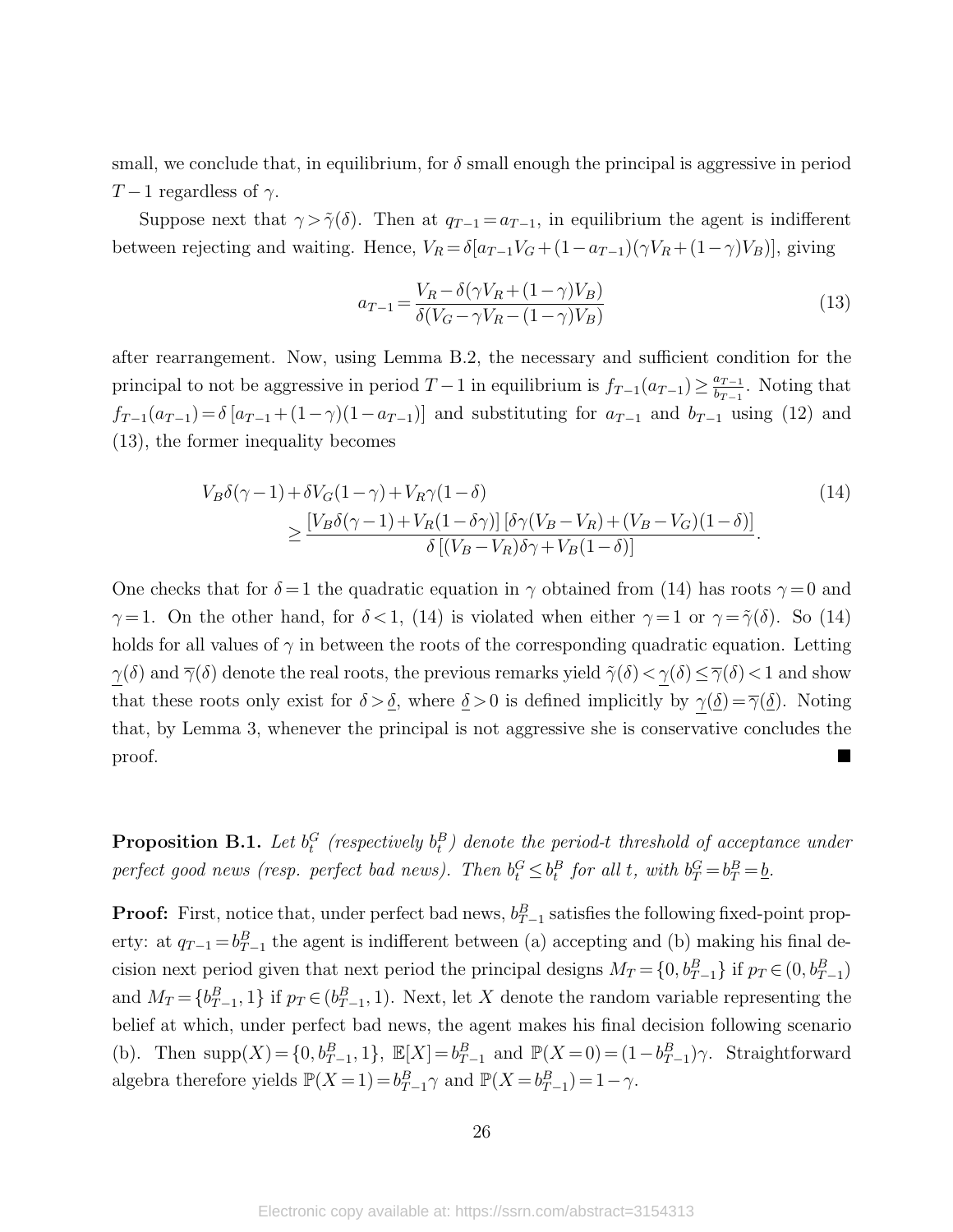We claim that, under perfect good news,  $b_{T-1}^G$  satisfies the same fixed-point property as above. To see this, consider  $q_{T-1} = b_{T-1}^G$  and let Y denote the random variable representing the belief at which, under perfect good news, the agent makes his final decision following scenario (b). Then  $\text{supp}(Y) = \{0, b_{T-1}^G, 1\}$ ,  $\mathbb{E}[Y] = b_{T-1}^G$  and  $\mathbb{P}(Y = 1) = b_{T-1}^G \gamma$ . Straightforward algebra yields  $Y \sim X$ . The claim ensues.

We now show by induction that  $b_t^G \leq b_t^B$  for all  $t < T$  (the case  $t = T$  is obvious). For  $t=T-1$  the result immediately follows from the claim above. Next, suppose  $b_t^G \leq b_t^B$  for  $1 < t < T$ . By Lemma [5:](#page-13-1)  $b_t^B = b_{T-1}^B$ . Hence  $b_t^G \leq b_{T-1}^B$ . But then the claim above implies that, under perfect good news, at  $q_{t-1} = b_{T-1}^B$  in equilibrium the agent must weakly prefer accepting over waiting. So  $b_{t-1}^G \leq b_{T-1}^B = b_{t-1}^B$ .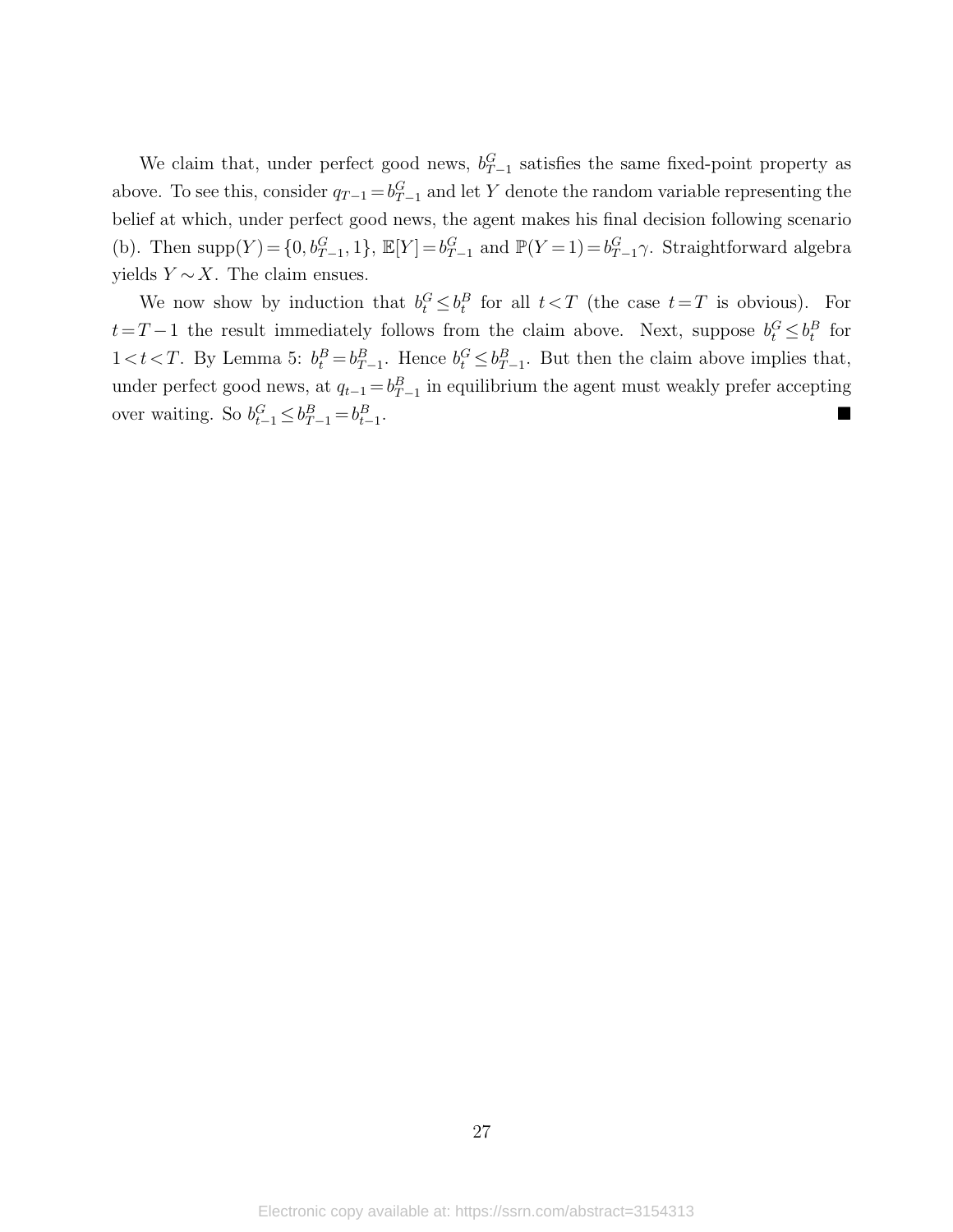### Appendix C: Technical Appendix for Subsection [3.2](#page-10-0)

### Pareto Efficiency

Define an outcome Z by two probability distributions over  $\{\text{accept},\text{reject}\}\times\{1,\ldots,T\},\text{spec-}$ ifying, respectively, the probability  $Z(x,t|G)$  that the agent makes the final decision x in period t when  $\omega = G$ , and the corresponding probability  $Z(x, t | B)$  when  $\omega = B$ .

**Proposition C.1.** An outcome Z is Pareto efficient if and only if (i)  $Z(accept, 1 | G) = 1$ , and (ii)  $Z(accept, 1 | B) + Z(reject, 1 | B) = 1.$ 

**Proof:** Let  $\mathcal{Z}^*$  denote the set of Pareto efficient outcomes and  $\mathcal{Z}^{\dagger}$  the set of outcomes satisfying conditions (i) and (ii) in the statement of the lemma.

We start by showing that  $\mathcal{Z}^* \subseteq \mathcal{Z}^{\dagger}$ . First, as (a)  $V_R > 0$  and (b) the principal gets 0 from rejection:

<span id="page-28-0"></span>
$$
Z \in \mathcal{Z}^* \Rightarrow Z(\text{reject}, t | \omega) = 0, \forall t > 1.
$$
\n
$$
(15)
$$

Second, as (a) the principal prefers acceptance over rejection and (b)  $V_G > V_R$ :

$$
Z \in \mathcal{Z}^* \Rightarrow Z(\text{reject}, t | G) = 0, \forall t. \tag{16}
$$

Third, since (a)  $V_G > 0$  and (b)  $\delta < 1$ :

<span id="page-28-1"></span>
$$
Z \in \mathcal{Z}^* \Rightarrow Z(\text{accept}, 1|G) = 1. \tag{17}
$$

Fourth, we claim that

<span id="page-28-2"></span>
$$
Z \in \mathcal{Z}^* \Rightarrow Z(\text{accept}, t | B) = 0, \forall t > 1.
$$
\n
$$
(18)
$$

Suppose for a contradiction that this is not the case and that we can find  $Z \in \mathcal{Z}^*$  and  $\hat{t} > 1$ such that  $Z(\text{accept},\hat{t}|B) > 0$ . Define  $\tilde{Z}$  as follows:

- (i)  $\tilde{Z}(\cdot, \cdot | G) = Z(\cdot, \cdot | G),$
- (ii)  $\tilde{Z}(\cdot, t|B) = Z(\cdot, t|B), \ \forall t \notin \{1, \hat{t}\},\$
- (iii)  $\tilde{Z}(\text{accept}, \hat{t}|B) = 0$ ,
- (iv)  $\tilde{Z}(\text{accept}, 1|B) = Z(\text{accept}, 1|B) + \delta^{\hat{t}-1}Z(\text{accept}, \hat{t}|B),$
- (v)  $\tilde{Z}$ (reject, 1|B) = Z(reject, 1|B) +  $(1 \delta^{\hat{t}-1})Z$ (accept,  $\hat{t}|B)$ .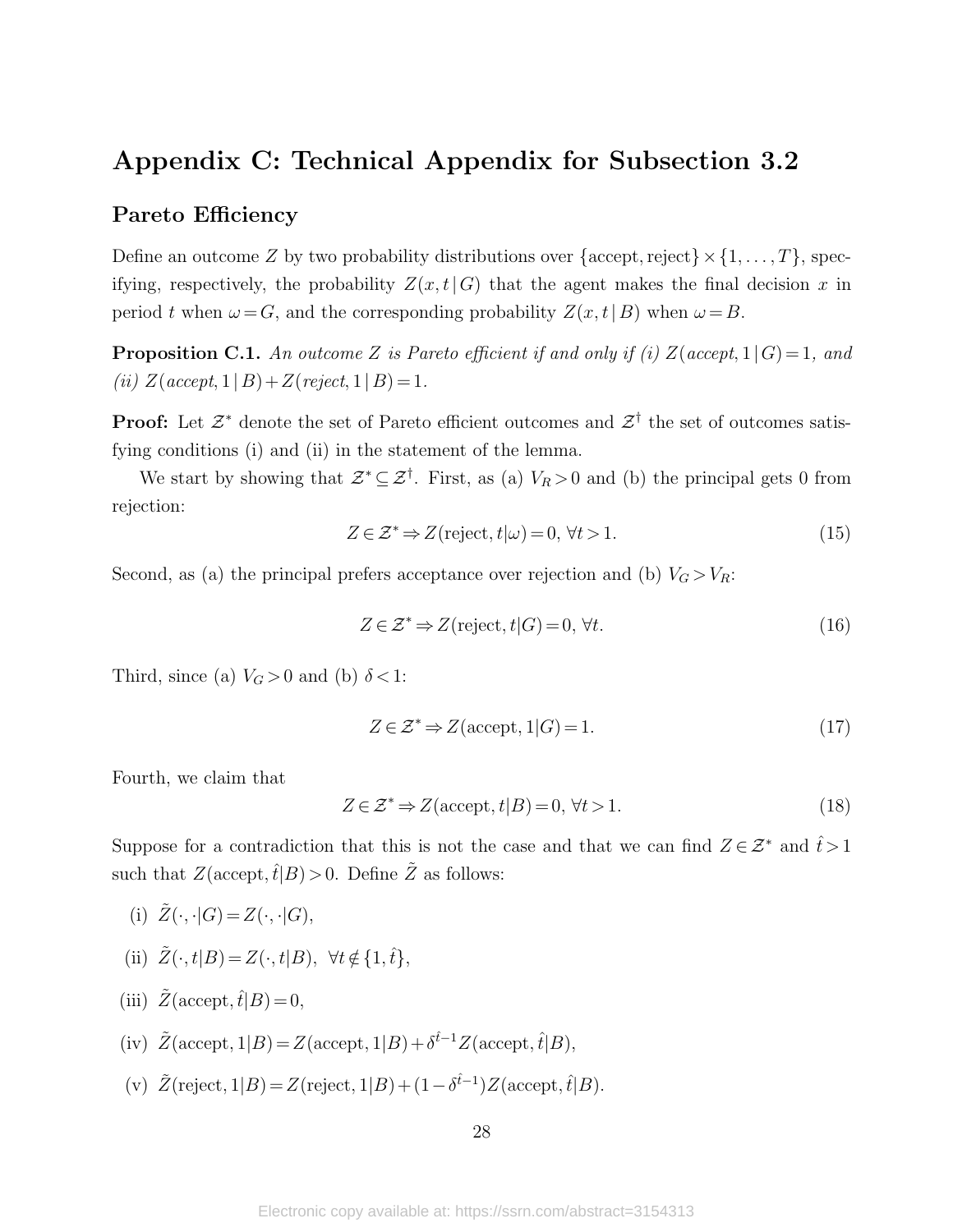Applying [\(15\)](#page-28-0)-[\(17\)](#page-28-1), the principal's expected payoff under  $\tilde{Z}$  can be written as

$$
p_1\tilde{Z}(\text{accept}, 1|G) + (1 - p_1) \sum_{t=1}^T \delta^{t-1} \tilde{Z}(\text{accept}, t|B)
$$
  
=  $p_1 Z(\text{accept}, 1|G) + (1 - p_1) \sum_{t \notin \{1, \hat{t}\}} \delta^{t-1} Z(\text{accept}, t|B)$   
+  $(1 - p_1) \left[ Z(\text{accept}, 1|B) + \delta^{\hat{t}-1} Z(\text{accept}, \hat{t}|B) \right]$   
=  $p_1 + (1 - p_1) \sum_{t=1}^T \delta^{t-1} Z(\text{accept}, t|B).$ 

Thus  $\tilde{Z}$  and Z give the same expected payoff to the principal. On the other hand, the agent's expected payoff under  $\tilde{Z}$  can be written as

$$
p_1 V_G \tilde{Z}(\text{accept}, 1|G) + (1 - p_1) \left[ V_R \tilde{Z}(\text{reject}, 1|B) + V_B \sum_{t=1}^T \delta^{t-1} \tilde{Z}(\text{accept}, t|B) \right]
$$
  
\n
$$
= p_1 V_G Z(\text{accept}, 1|G) + (1 - p_1) V_B \sum_{t \notin \{1, \hat{t}\}} \delta^{t-1} Z(\text{accept}, t|B)
$$
  
\n
$$
+ (1 - p_1) \left[ V_R \left( Z(\text{reject}, 1|B) + (1 - \delta^{\hat{t}-1}) Z(\text{accept}, \hat{t}|B) \right) + V_B \left( Z(\text{accept}, 1|B) + \delta^{\hat{t}-1} Z(\text{accept}, \hat{t}|B) \right) \right]
$$
  
\n
$$
= p_1 V_G + (1 - p_1) \left[ V_R Z(\text{reject}, 1|B) + V_B \sum_{t=1}^T \delta^{t-1} Z(\text{accept}, t|B) \right]
$$
  
\n
$$
+ (1 - p_1) V_R (1 - \delta^{\hat{t}-1}) Z(\text{accept}, \hat{t}|B),
$$

where the first two terms in the final sum represent the agent's expected payoff under Z. As  $(1-p_1)V_R(1-\delta^{\hat{t}-1})Z(\text{accept},\hat{t}|B) > 0$ , we find that the agent's expected payoff under  $\tilde{Z}$  is greater than it is under Z. Thus,  $\tilde{Z}$  and Z give the same expected payoff to the principal, but the agent's expected payoff is strictly greater under  $\tilde{Z}$  than it is under  $Z$ , contradicting the initial assumption that  $Z \in \mathcal{Z}^*$ . We conclude that [\(18\)](#page-28-2) holds. Combining [\(15\)](#page-28-0)-(18) shows that  $\mathcal{Z}^* \subseteq \mathcal{Z}^{\dagger}$ .

We next show that  $\mathcal{Z}^{\dagger} \subseteq \mathcal{Z}^*$ . Let  $Z \in \mathcal{Z}^{\dagger}$ . If  $Z \notin \mathcal{Z}^*$ , we can find  $Z'$  which Pareto dominates Z. Either  $Z' \in \mathcal{Z}^{\dagger}$  or, by the first part of the proof, we can find  $Z'' \in \mathcal{Z}^{\dagger}$  which Pareto dominates  $Z'$ , in which case  $Z''$  Pareto dominates  $Z$ , by transitivity. Hence, assume without loss of generality that  $Z' \in \mathcal{Z}^{\dagger}$ . Since both Z and Z' belong to  $\mathcal{Z}^{\dagger}$  we have  $Z'(x,t|\omega) = Z(x,t|\omega)$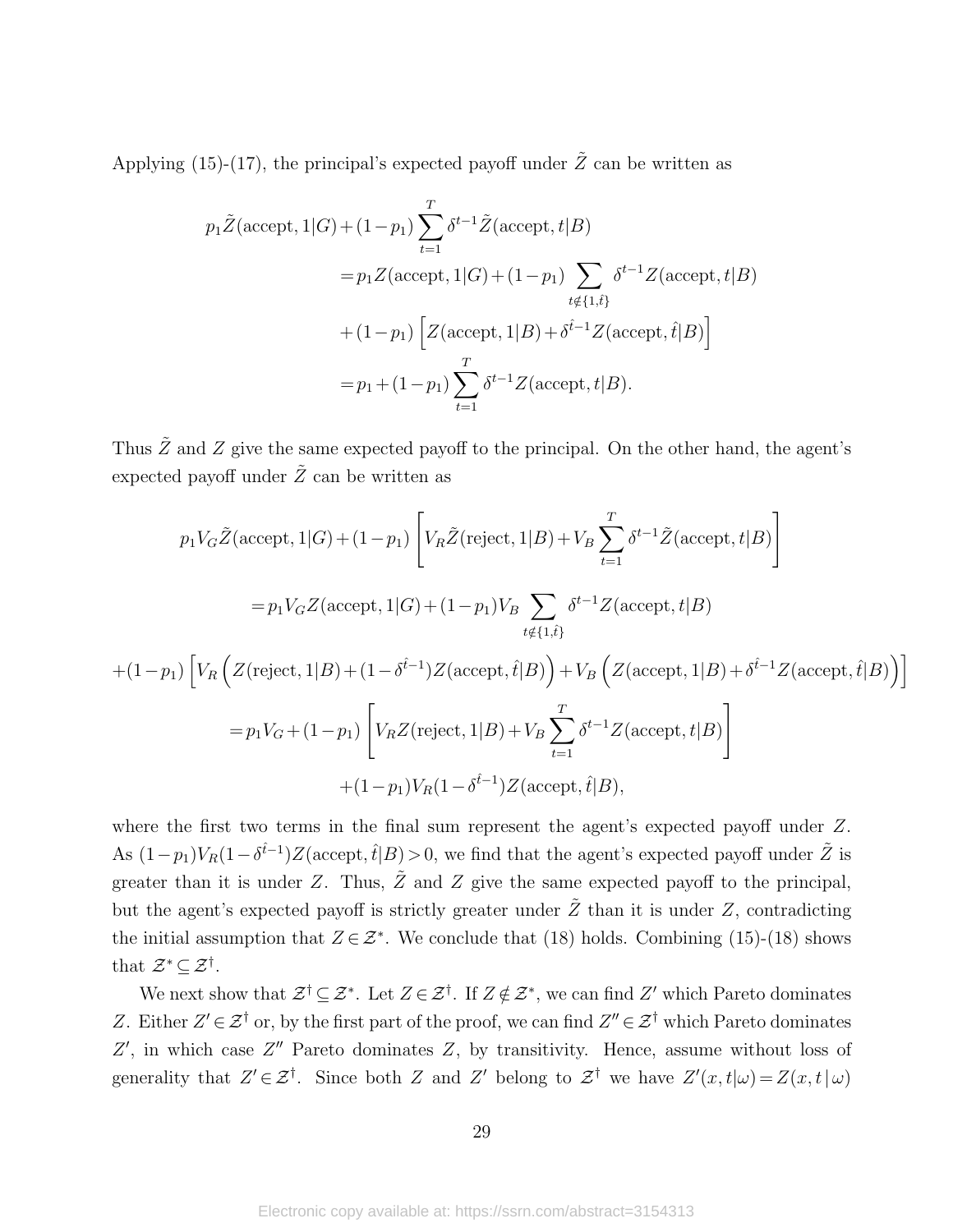unless  $t = 1$  and  $\omega = B$ . But then either  $Z'(\text{accept}, 1|B) < Z(\text{accept}, 1|B)$  and then the principal strictly prefers Z over Z', or  $Z'(\text{accept}, 1|B) > Z(\text{accept}, 1|B)$  and then the agent strictly prefers  $Z$  over  $Z'$ . Therefore,  $Z'$  does not Pareto dominate  $Z$ , contradicting the definition of Z'. This shows that  $Z \in \mathcal{Z}^*$ .

### Comparison with the Single-Player Setting

We show here that increasing  $\gamma$  may increase the probability of type II errors made and lower the agent's expected payoff. We start with the following useful lemma.

**Lemma C.1.** Either  $a_t = b_t = \underline{b}$  in all periods or the interval of beliefs at which the agent waits is constant for the first  $x \leq T-1$  periods, and then strictly decreasing over the remaining periods.

Proof: In the perfect good news case, the result follows from Lemma [4.](#page-12-3) Below, we focus on the perfect bad news case. If in equilibrium the principal is aggressive at  $t=T-1$  then the result is a consequence of Lemmata [5,](#page-13-1) [6](#page-13-2) and [A.1.](#page-7-1) Therefore, suppose henceforth that the principal is conservative at  $t=T-1$ .

Notice to begin with that by Lemma [5](#page-13-1) all we need to show is that the sequence  $a_t$  increases with t. Reasoning as in Lemma [B.4](#page-12-3) establishes that  $a_{T-1}^+ \in (a_{T-1}, b_{T-1})$ . Since  $\hat{g}_{T-1} > \hat{g}_T$  over the belief interval  $(a_{T-1}, b_{T-1})$ , we obtain, using definition [\(3\)](#page-19-3),

$$
\tilde{g}_{T-2}(a_{T-1}) = \mathbb{P}(s_{T-2} = b|q_{T-2} = a_{T-1})V_R + \mathbb{P}(s_{T-2} = g|q_{T-2} = a_{T-1})\hat{g}_{T-1}(a_{T-1}^+) \n> \mathbb{P}(s_{T-1} = b|q_{T-1} = a_{T-1})V_R + \mathbb{P}(s_{T-1} = g|q_{T-1} = a_{T-1})\hat{g}_T(a_{T-1}^+) \n= \tilde{g}_{T-1}(a_{T-1}).
$$

We conclude from the arguments in the proof of Lemma [A.2](#page-7-2) that  $a_{T-2} < a_{T-1}$ .

Now, if the principal is aggressive in period  $T-2$  then Lemmata [5](#page-13-1) and [6,](#page-13-2) immediately give  $a_1 = \cdots = a_{T-3} < a_{T-2} < a_{T-1}$ . So suppose that the principal is conservative in period  $T-2$ . Since  $a_{T-2} < a_{T-1}$  and  $b_{T-2} = b_{T-1}$ , Lemmata [B.2](#page-7-2) and [B.6](#page-13-2) establish that  $\hat{g}_{T-2} > \hat{g}_{T-1}$  over the

30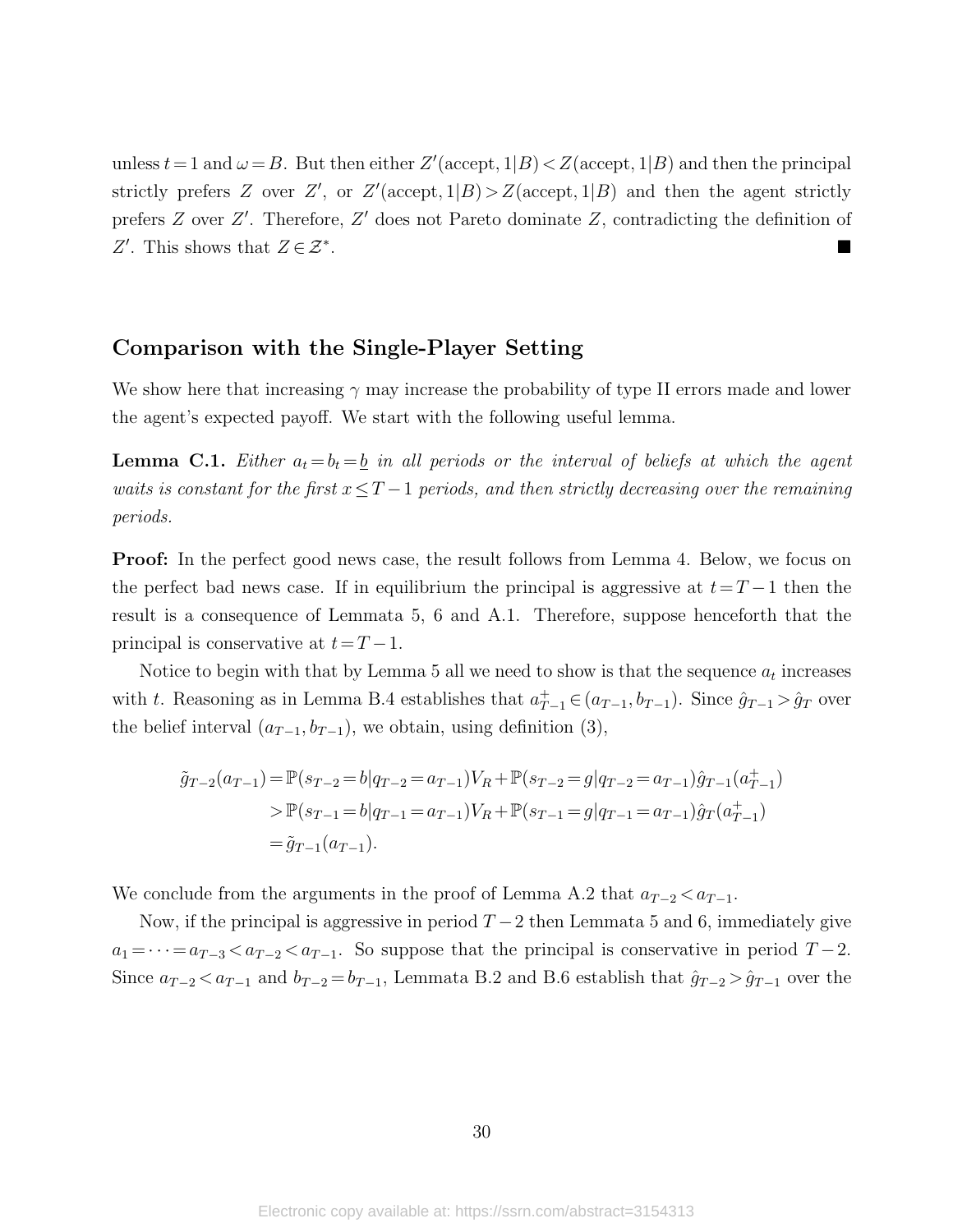belief interval  $(a_{T-2}, b_{T-2})$ . Moreover,  $a_{T-2}^+ \in (a_{T-2}, b_{T-2})$ . Hence:

$$
\tilde{g}_{T-3}(a_{T-2}) = \mathbb{P}(s_{T-3} = b|q_{T-3} = a_{T-2})V_R + \mathbb{P}(s_{T-3} = g|q_{T-3} = a_{T-2})\hat{g}_{T-2}(a_{T-2}^+) \n> \mathbb{P}(s_{T-2} = b|q_{T-2} = a_{T-2})V_R + \mathbb{P}(s_{T-2} = g|q_{T-2} = a_{T-2})\hat{g}_{T-1}(a_{T-2}^+) \n= \tilde{g}_{T-2}(a_{T-2}).
$$

We conclude from the arguments in the proof of Lemma [A.2](#page-7-2) that  $a_{T-3} < a_{T-2}$ . Pursuing the recursion completes the proof.

Section [3](#page-6-0) revealed the existence of two possible equilibrium regimes. In one regime, the principal is aggressive at  $t=1$ , and triggers the agent's final decision in the first period. In the other regime, the principal is conservative, and seeks to sustain uncertainty until  $t=T$ . We next establish that, as long as no regime switch occurs, increasing the amount of exogenous outside information weakly increases the welfare of the agent.

**Lemma C.2.** Let  $(T'', \gamma'') \geq (T', \gamma')$ . Assume that, in equilibrium, at  $t = 1$ , either the principal is aggressive given  $(T, \gamma) = (T', \gamma')$  as well as given  $(T, \gamma) = (T'', \gamma'')$ , or the principal is conservative in both cases. Then the agent's equilibrium expected payoff is greater given  $(T, \gamma) = (T'', \gamma'')$  than given  $(T, \gamma) = (T', \gamma')$ .

**Proof:** We show the proof for the perfect bad news case (the proof for the perfect good news case is similar but easier). Throughout the proof primes will be used for all objects corresponding to the situation in which  $(T, \gamma) = (T', \gamma')$ . Similarly, double primes will be used for all objects corresponding to the situation in which  $(T, \gamma) = (T'', \gamma'')$ .

In the case in which at  $t = 1$  the principal is aggressive given  $(T, \gamma) = (T', \gamma')$  as well as given  $(T, \gamma) = (T'', \gamma'')$ , the result immediately follows from Lemma [5](#page-13-1) and noting that  $b''_{T''-1} \geq b'_{T'-1}$ (which, in turn, follows from Lemma [B.8\)](#page-14-1). Below we deal with the other case.

Since  $\gamma'' \ge \gamma'$  notice first that, by Lemma [A.1,](#page-7-1)  $a''_{T''-1} \le a'_{T'-1}$  and  $b''_{T''-1} \ge b'_{T'-1}$ . Moreover, since at  $t=1$  the principal is conservative, the same must be true at all  $t < T$  (Lemma [6\)](#page-13-2). Hence,  $\hat{g}_{T''-1}'(\cdot)$  is piecewise linear with kinks at  $a_{T''-1}''$  and  $b_{T''-1}'$ ,  $\hat{g}_{T''-1}'(a_{T''-1}'') = V_R$  and  $\hat{g}''_{T''-1}(b''_{T''-1}) = V_B + b''_{T''-1}(V_G - V_B)$ . A similar remark applies to  $\hat{g}'_{T'-1}(\cdot)$ . We conclude that

31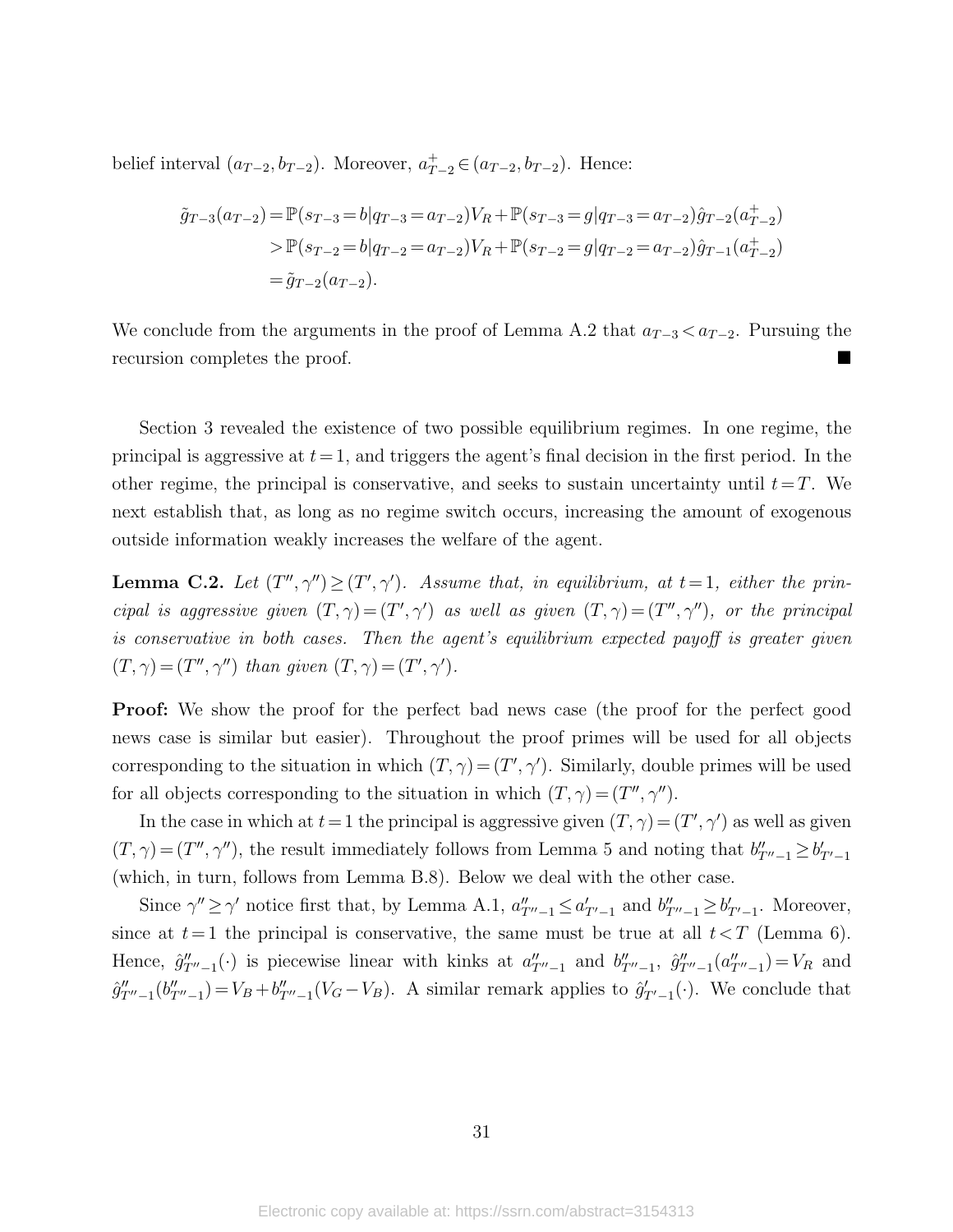$\hat{g}_{T''-1}''(\cdot) \ge \hat{g}_{T'-1}'(\cdot)$ . If  $T' = 2$  then Lemma [C.1](#page-7-1) finishes the proof. Otherwise,

$$
\tilde{g}_{T''-2}''(a'_{T'-2}) = \mathbb{E}_{s''_{T''-2}}[\hat{g}_{T''-1}''(p_{T''-1})|q_{T''-2} = a'_{T'-2}]
$$
  
\n
$$
\geq \mathbb{E}_{s'_{T''-2}}[\hat{g}_{T''-1}''(p_{T''-1})|q_{T''-2} = a'_{T'-2}]
$$
  
\n
$$
\geq \mathbb{E}_{s'_{T''-2}}[\hat{g}_{T''-1}'(p_{T''-1})|q_{T''-2} = a'_{T'-2}]
$$
  
\n
$$
= \tilde{g}_{T''-2}'(a'_{T'-2}).
$$

The first inequality follows from convexity of  $\hat{g}_{T''-1}''(\cdot)$  and the fact that, since  $\gamma'' \geq \gamma'$ ,  $s''_{T''-2}$ is Blackwell-more-informative than  $s'_{T''-2}$ . The second inequality follows from the previously established inequality  $\hat{g}_{T''-1}'(\cdot) \geq \hat{g}_{T'-1}'(\cdot)$ . Hence,  $\delta \tilde{g}_{T''-2}'(a'_{T'-2}) \geq \delta \tilde{g}_{T''-2}'(a'_{T'-2}) = V_R$  which, in turn, implies  $a''_{T''-2} \le a'_{T'-2}$  and, reasoning as above,  $\hat{g}''_{T''-2}(\cdot) \ge \hat{g}'_{T'-2}(\cdot)$ . If  $T' = 3$  then Lemma [C.1](#page-7-1) finishes the proof. Otherwise, we can repeat the last step.

**Lemma C.3.** Fix  $\gamma \in (0, 1)$ . There exists  $\underline{\delta}(\gamma, T) < 1$  such that, in equilibrium, whenever  $\delta > \underline{\delta}(\gamma, T)$ , at  $t = 1$  the principal is conservative.

**Proof:** Fix  $\gamma \in (0, 1)$ . First, notice that

<span id="page-32-1"></span>
$$
\lim_{\delta \to 1} b_t = 1 \tag{19}
$$

for all  $t < T$ . Next, let each element of the sequence  $\{x_t\}_{t=1}^{T-1}$  be defined implicitly as follows:

$$
\mathbb{P}(\omega = G | p_t = x_t, s_t = g, \dots, s_{T-1} = g) = \underline{b}.
$$

Thus,  $x_1 < x_2 < \cdots < x_{T-1} < \underline{b}$ . Moreover notice that, for all  $t < T$ :

<span id="page-32-0"></span>
$$
\limsup_{\delta \to 1} a_t \le x_t. \tag{20}
$$

Otherwise, we could find a  $\delta$  sufficiently close to 1 such that given  $q_t = a_t$  the agent would strictly prefer waiting until the deadline over rejection (contradicting the definition of  $a_t$ ). Let 1− $x_1 > \epsilon$  > 0. Applying [\(20\)](#page-32-0), we can find  $\underline{\delta} < 1$  such that  $\delta > \underline{\delta}$  implies

<span id="page-32-2"></span>
$$
\hat{f}_1(x_1+\epsilon) \ge \delta^{T-1} \left[ 1 - \left( 1 - (x_1+\epsilon) \right) \left( 1 - (1-\gamma)^{T-1} \right) \right]. \tag{21}
$$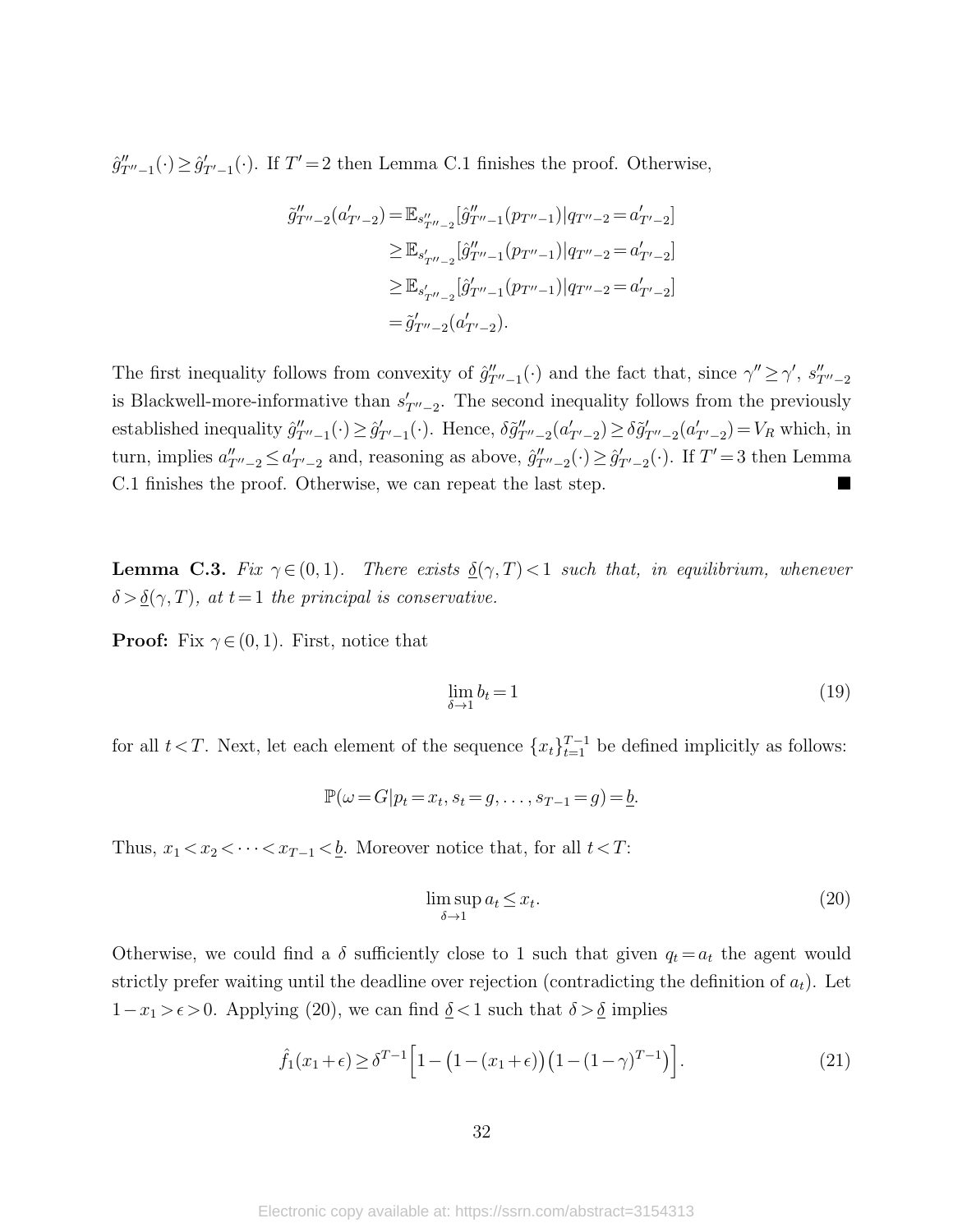Noting that

$$
1 - (1 - (x_1 + \epsilon)) (1 - (1 - \gamma)^{T-1}) = (1 - \gamma)^{T-1} + (x_1 + \epsilon) (1 - (1 - \gamma)^{T-1}) > x_1 + \epsilon,
$$

combining [\(19\)](#page-32-1)-[\(21\)](#page-32-2) yields, for  $\delta$  sufficiently large:

$$
\hat{f}_1(x_1+\epsilon) > \frac{x_1+\epsilon}{b_1}.
$$

If in equilibrium the principal were aggressive in period 1 we would have  $\hat{f}_1(x_1 + \epsilon) = \frac{x_1 + \epsilon}{b_1}$ .

**Proposition C.2.** With perfect good news, the agent's equilibrium expected payoff is monotonically increasing in T and  $\gamma$ . With perfect bad news, the agent's equilibrium expected payoff is monotonically increasing in  $T$  and, if players are sufficiently impatient, also monotonically increasing in  $\gamma$ ; however, if players are patient enough, the agent's equilibrium expected payoff is non-monotonic in  $\gamma$ .

Proof: For the perfect good news case, the result follows from Lemma [C.2.](#page-7-2) We show the proof of the result for the perfect bad news case. We start with three observations:

- Observation 1: if in equilibrium at  $t=1$  the principal is aggressive then  $\hat{g}_1$  is piecewise linear with a kink at  $b_1$ ,  $\hat{g}_1(0) = V_R$ ,  $\hat{g}_1(b_1) = V_B + b_1(V_G - V_B)$  and  $\hat{g}_1(1) = V_G$ .
- Observation 2: if in equilibrium at  $t=1$  the principal is conservative then  $\hat{g}_1$  is piecewise linear with kinks at  $a_1$  and  $b_1$ ,  $\hat{g}_1(0) = \hat{g}_1(a_1) = V_R$ ,  $\hat{g}_1(b_1) = V_B + b_1(V_G - V_B)$  and  $\hat{g}_1(1) =$  $V_G$ .
- Observation 3:  $b_1$  is both non-decreasing, and continuous in  $\gamma$ .

Observations 1 and 2 immediately follow from the definitions of  $a_1$ ,  $b_1$ , and the experiments designed by the principal when she is aggressive and conservative. Observation 3 follows from Lemmata [5](#page-13-1) and [B.8.](#page-14-1)

Now, let  $T'' > T'$ . We want to show that the agent's equilibrium expected payoff is at least as large in the game of length  $T = T''$  as in the game of length  $T = T'$ . If in equilibrium the principal is aggressive at  $t=1$  given  $T=T''$  and given  $T=T'$ , the result then follows from Lemma [C.2,](#page-7-2) and similarly if in equilibrium the principal is conservative at  $t=1$  given both game lengths. Hence, by Lemma [6,](#page-13-2) the only case left to consider is when in equilibrium the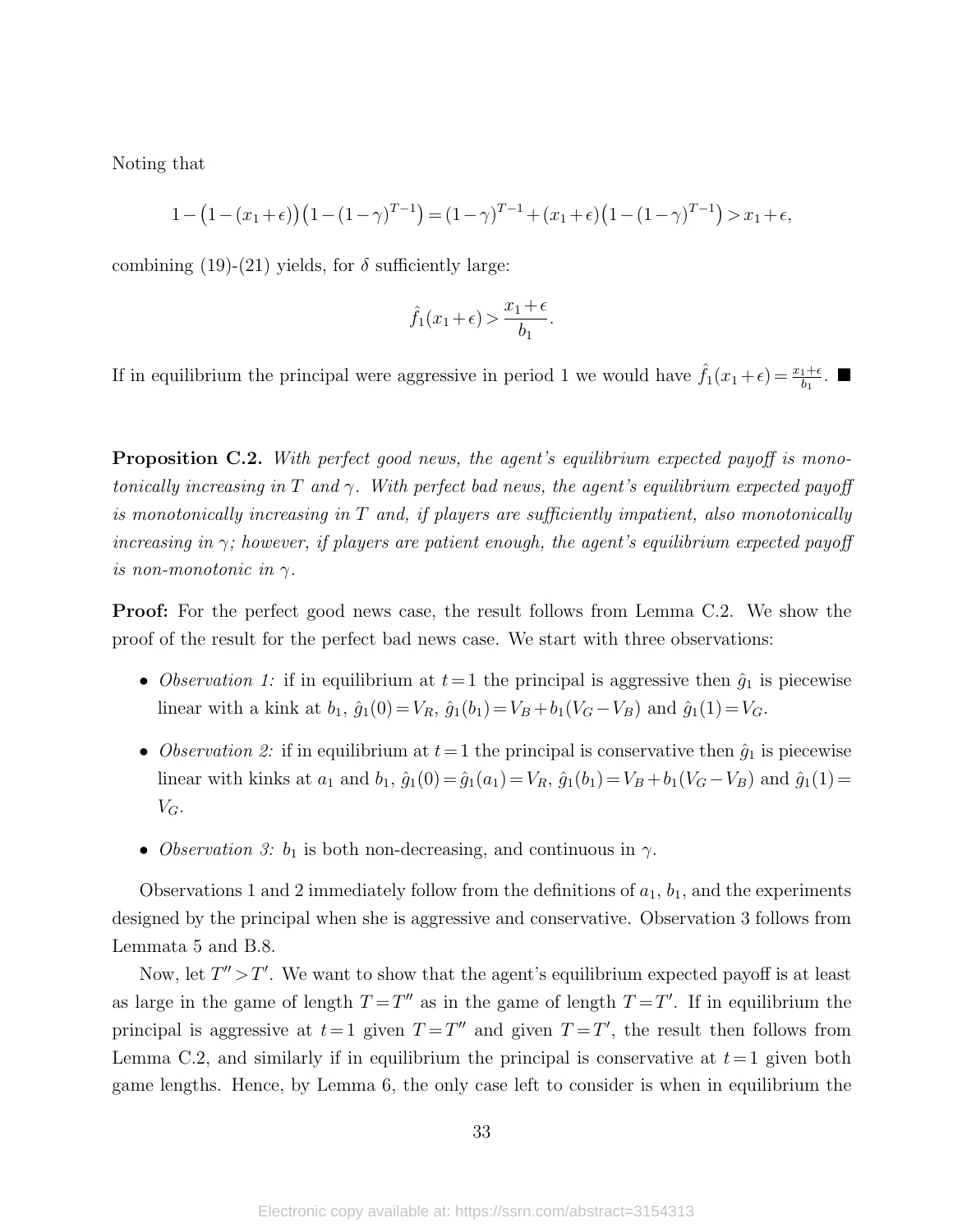principal is aggressive at  $t=1$  given  $T=T''$ , but conservative at  $t=1$  given  $T=T'$ . In the latter case, the result follows from Observations 1-2 combined with Lemma [5.](#page-13-1)

Next, let  $\gamma'' > \gamma'$ . We first want to show that, if players are sufficiently impatient, then the agent's equilibrium expected payoff is at least as large under  $\gamma = \gamma''$  than under  $\gamma = \gamma'$ . We know from Lemmata [6](#page-13-2) and [8](#page-14-1) that, for  $\delta < \underline{\delta}$ , in equilibrium the principal is aggressive at  $t=1$ regardless of  $\gamma$ . So the result follows from Observations 1 and 3.

Finally, we want to show that, if players are patient enough, then the agent's equilibrium expected payoff is non-monotone in  $\gamma$ . This result follows from Lemmata [B.8](#page-14-1) and [C.3,](#page-8-3) combined with Observations 1-2 showing that an equilibrium switch from aggressive at  $t=1$  to conservative at  $t=1$  triggers a drop of the agent's equilibrium expected payoff.

The rest of this appendix considers a hypothetical planner with payoffs  $W_{aG}$  from acceptance in state G,  $W_{rG}$  <  $W_{aG}$  from rejection in state G,  $W_{rB}$  from rejection in state B, and  $W_{aB}$  <  $W_{rB}$  from acceptance in state B. We are interested in this planner's equilibrium expected payoff,  $Q$ . For concreteness, we henceforth refer to  $Q$  as the (equilibrium) quality of the agent's final decision.[24](#page-34-0)

The planner's welfare differs from the agent's in two ways: first, while the planner cares about errors made by the agent, the planner is indifferent about the timing of said errors; second the planner and the agent may weigh type I and type II errors differently. Notwithstanding these differences, the effect of exogenous outside information on Q mirrors its effect on the welfare of the agent (Proposition [C.2\)](#page-15-1).

**Proposition C.3.** With perfect good news, the quality of the agent's final decision is monotonically increasing in T and  $\gamma$ . With perfect bad news, Q is monotonically increasing in T and, if players are sufficiently impatient, also monotonically increasing in  $\gamma$ . However, if players are patient enough, then  $Q$  is non-monotonic in  $\gamma$ .

Proof: We focus as usual on the perfect bad news case (the perfect good news case being similar and easier). Let  $X$  denote the random variable representing the belief at which in equilibrium the agent makes his final decision. Let  $\phi:[0,1] \to \mathbb{R}$  denote the piecewise linear function with a kink at <u>b</u> such that  $\phi(0) = W_{rB}$ ,  $\phi(\underline{b}) = W_{aB} + \underline{b}(W_{aG} - W_{aB})$  and  $\phi(1) = W_{aG}$ . Then:

<span id="page-34-0"></span><sup>&</sup>lt;sup>24</sup>If  $W_{aG} = W_{rB} = 1$  and  $W_{rG} = W_{aB} = 0$ , then  $1-Q$  represents the equilibrium probability that the agent makes a type I or type II error.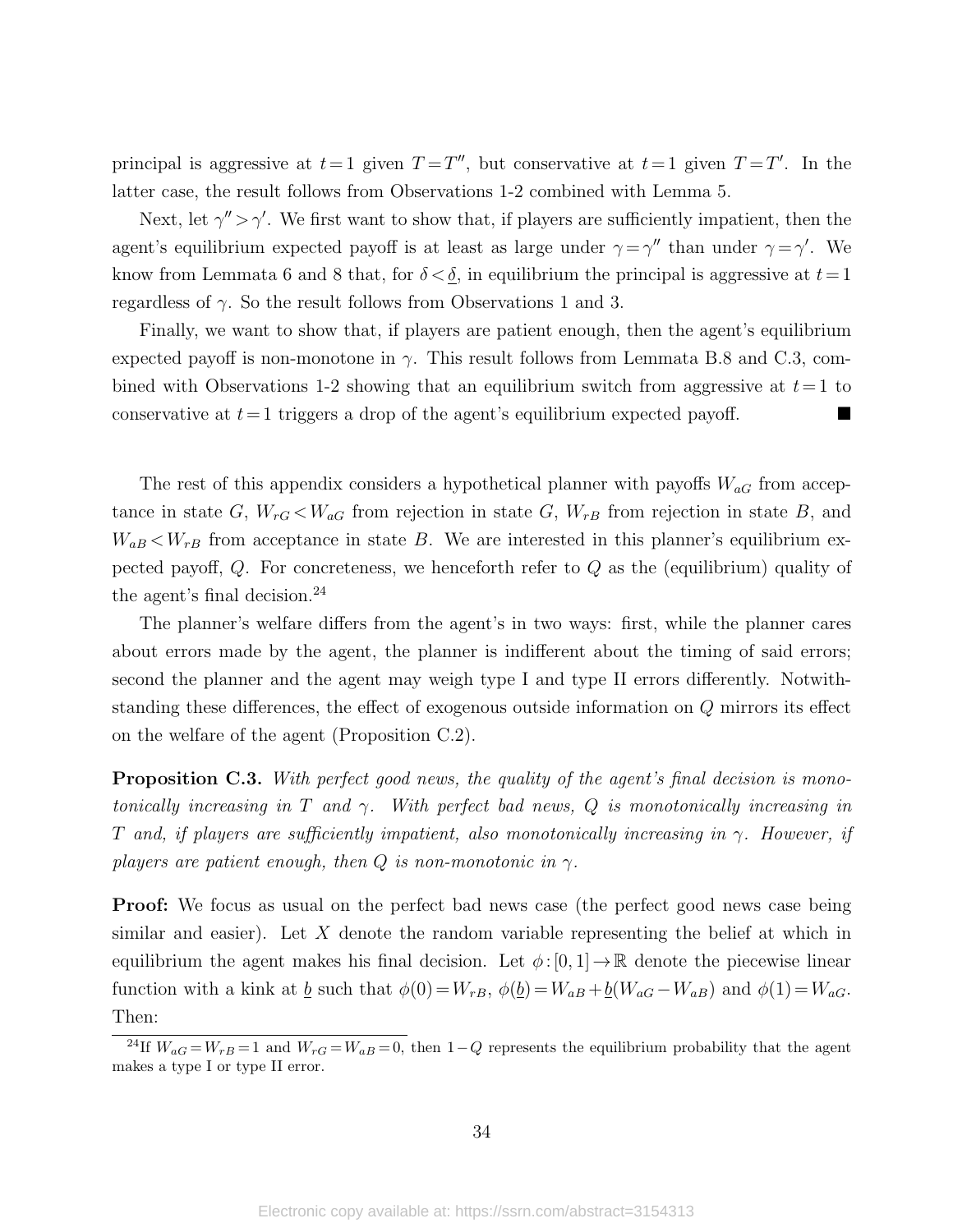- (a)  $\phi(\cdot)$  is convex
- (b)  $\mathbb{E}[X] = p_1;$
- (c) if in equilibrium the principal is aggressive at  $t=1$  then  $supp(X) \subseteq \{0, b_1\};$
- (d) if in equilibrium the principal is conservative at  $t = 1$  then  $supp(X) = \{0, a_{T-1}^+, b_1\}$ , where  $a_{T-1}^+ > \underline{b}$  denotes the beginning of period-T belief given  $q_{T-1} = a_{T-1}$  and  $s_{T-1} = g$ ;
- (e)  $Q = \mathbb{E}[\phi(X)].$

We are now ready to prove the various parts of the proposition. First, we know from Lemmata [6](#page-13-2) and [8](#page-14-1) that, for  $\delta < \underline{\delta}$ , in equilibrium the principal is aggressive at  $t=1$  regardless of  $\gamma$ . Hence, suppose  $\delta < \underline{\delta}$ . Let  $\gamma'' > \gamma'$ . Then, by Lemmata [5](#page-13-1) and [B.8,](#page-14-1)  $b''_1 \geq b'_1$ . That  $Q'' \geq Q'$ now follows from remarks (a), (b), (c) and (e) above.

Next, if players are patient enough, Lemmata [B.8](#page-14-1) and [C.3](#page-8-3) establish that, starting from  $\gamma = 0$  and increasing  $\gamma$ , in equilibrium, at  $t=1$  the principal is aggressive at first but then switches to being conservative. Since  $b_1$  is continuous in  $\gamma$ , remarks (a)-(e) establish that this equilibrium switch induces a drop in Q.

Lastly, let  $T'' > T'$ . If in equilibrium the principal is aggressive at  $t = 1$  given  $T = T''$  and given  $T = T'$  then, by Lemma [5,](#page-13-1)  $Q'' = Q'$ . If in equilibrium the principal is aggressive at  $t = 1$  given  $T = T''$  but conservative at  $t = 1$  given  $T = T'$  then, by Lemma [5](#page-13-1) and remarks (a)-(e),  $Q'' > Q'$ . By Lemma [6,](#page-13-2) the last case remaining is when in equilibrium the principal is conservative at  $t = 1$  given  $T = T''$  and given  $T = T'$ . A simple recursive argument based on Proposition [A.1](#page-6-4) then establishes  $Q'' > Q'$ . .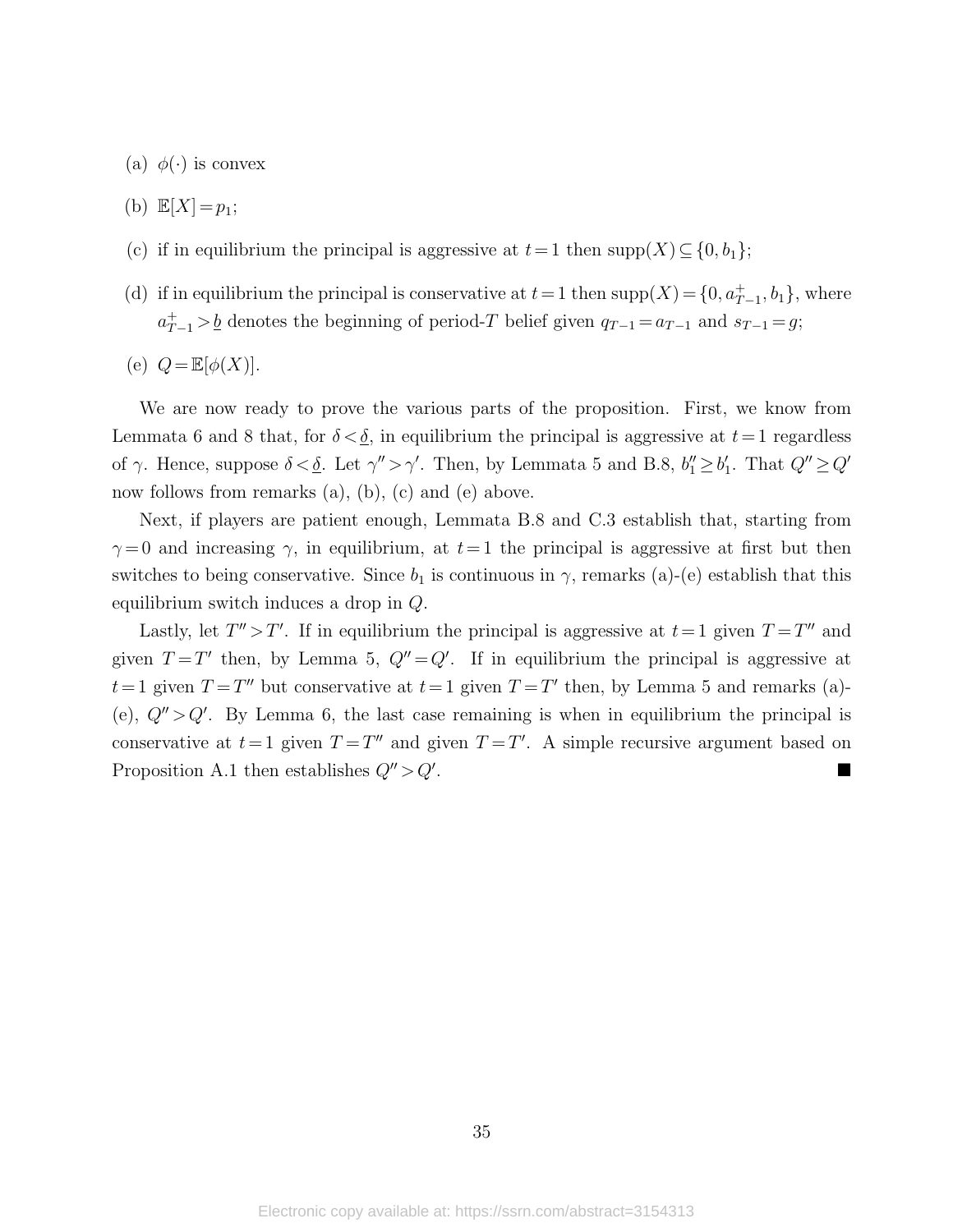### References

- <span id="page-36-3"></span>Au, P. H. (2015) Dynamic information disclosure, The RAND Journal of Economics, 46, 791–823.
- <span id="page-36-12"></span>Aumann, R. J., Maschler, M. and Stearns, R. E. (1995) Repeated games with incomplete information, MIT press.
- <span id="page-36-13"></span>Bizzotto, J., Rüdiger, J. and Vigier, A. (2018) Dynamic persuasion with outside information, Mimeo.
- <span id="page-36-2"></span>Board, S. and Lu, J. (2018) Competitive information disclosure in search markets.
- <span id="page-36-9"></span>Bolton, P. and Harris, C. (1999) Strategic experimentation, Econometrica, 67, 349–374.
- <span id="page-36-10"></span>Bonatti, A. and Hörner, J. (2017) Learning to disagree in a game of experimentation, *Journal* of Economic Theory, 169, 234–269.
- <span id="page-36-6"></span>Che, Y.-K., Kim, K. and Mierendorff, K. (2020) Keeping the listener engaged: a dynamic model of bayesian persuasion, mimeo.
- <span id="page-36-7"></span>Ely, J. and Szydlowski, M. (2020) Moving the goalposts, forthcoming in Journal of Political Economy.
- <span id="page-36-11"></span>Frick, M. and Ishii, Y. (2018) Innovation adoption by forward-looking social learners, *Working* Paper.
- <span id="page-36-1"></span>Gentzkow, M. and Kamenica, E. (2016) Competition in persuasion, The Review of Economic Studies, 84, 300–322.
- <span id="page-36-8"></span>Gratton, G., Holden, R. and Kolotilin, A. (2017) When to drop a bombshell, The Review of Economic Studies, 85, 2139–2172.
- <span id="page-36-5"></span>Henry, E. and Ottaviani, M. (2019) Research and the approval process: the organization of persuasion, American Economic Review, 109, 911–55.
- <span id="page-36-4"></span>Honryo, T. (2018) Dynamic persuasion, Journal of Economic Theory, 178, 36–58.
- <span id="page-36-0"></span>Kamenica, E. and Gentzkow, M. (2011) Bayesian Persuasion, American Economic Review, 101, 2590–2615.

36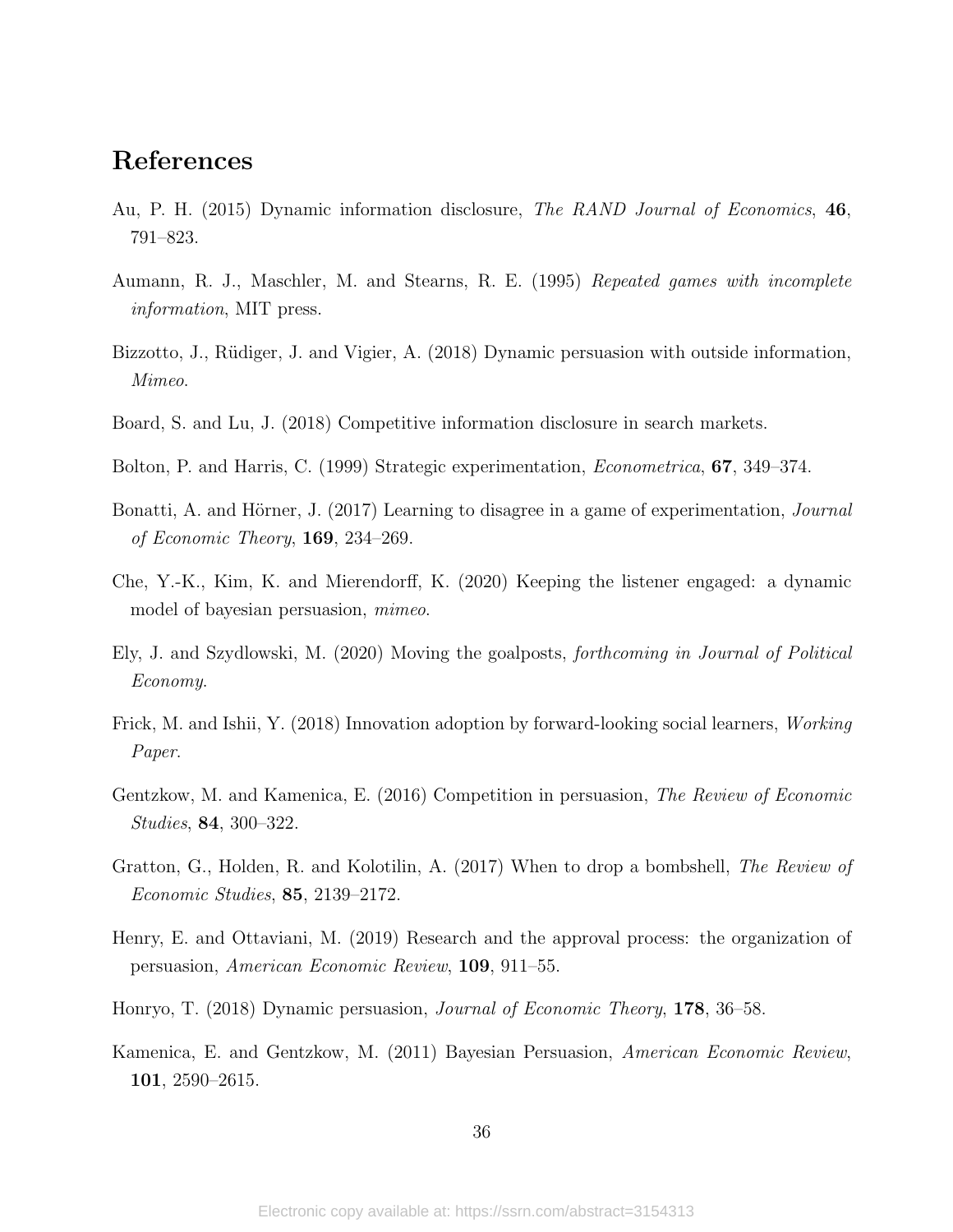<span id="page-37-8"></span>Keller, G. and Rady, S. (2015) Breakdowns, Theoretical Economics, 10, 175–202.

- <span id="page-37-7"></span>Keller, G., Rady, S. and Cripps, M. (2005) Strategic experimentation with exponential bandits, Econometrica, 73, 39–68.
- <span id="page-37-5"></span>Kolotilin, A. (2018) Optimal information disclosure: A linear programming approach, Theoretical Economics, 13, 607–635.
- <span id="page-37-1"></span>Li, F. and Norman, P. (2018) Sequential persuasion, Working Paper.
- <span id="page-37-2"></span>Orlov, D., Skrzypacz, A. and Zryumov, P. (2020) Persuading the principal to wait.
- <span id="page-37-6"></span>Rothschild, M. (1974) A two-armed bandit theory of market pricing, Journal of Economic Theory, 9, 185–202.
- <span id="page-37-3"></span>Smolin, A. (2020) Dynamic evaluation design, Mimeo.
- <span id="page-37-0"></span>Wald, A. (1947) Sequential analysis, John Wiley and Sons.
- <span id="page-37-4"></span>Zhao, W., Renou, L. and Tomala, T. (2020) Contracting over persistent information.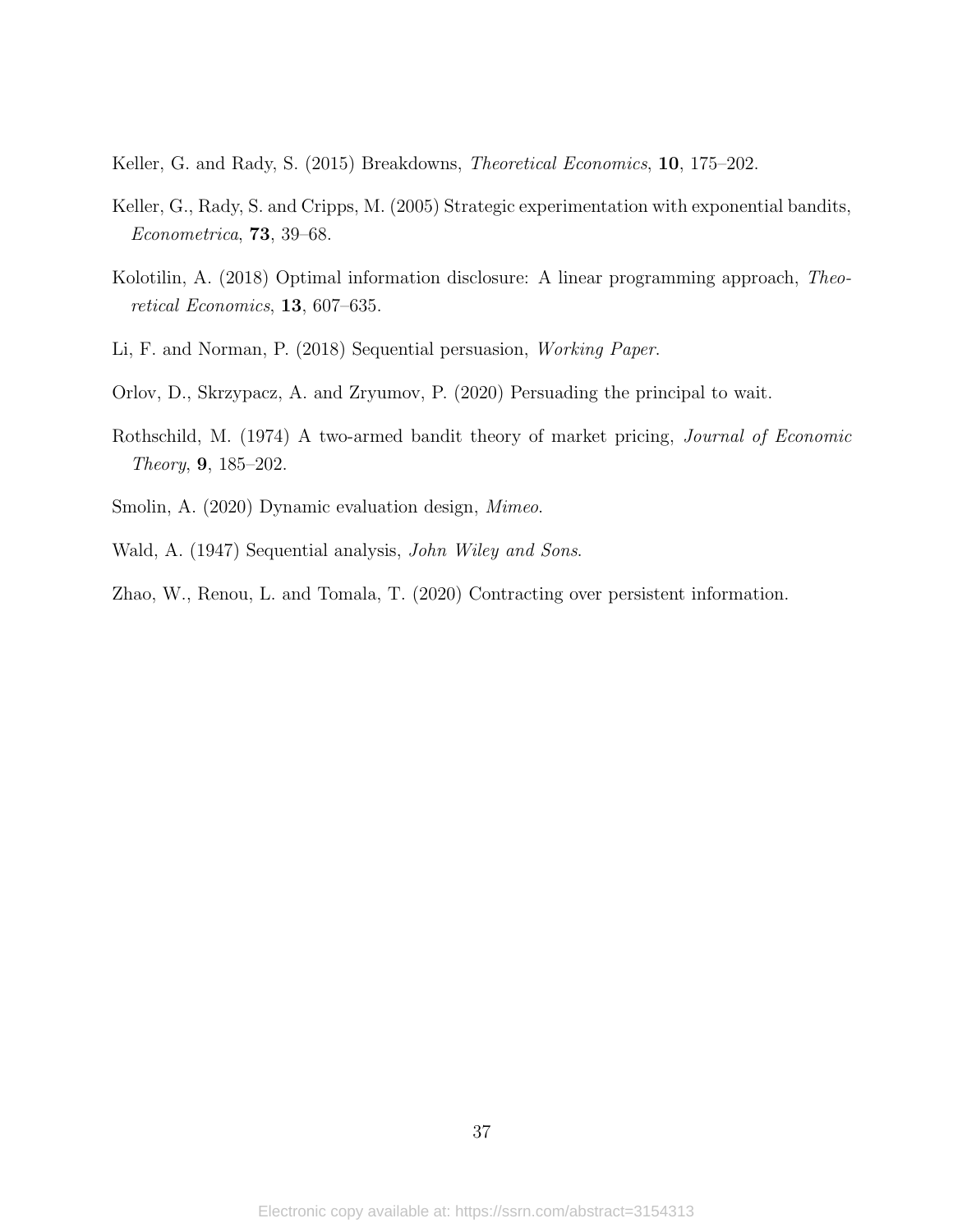Online Appendix to "Dynamic Persuasion with Outside Information" by Jacopo Bizzotto, Jesper Rüdiger and Adrien Vigier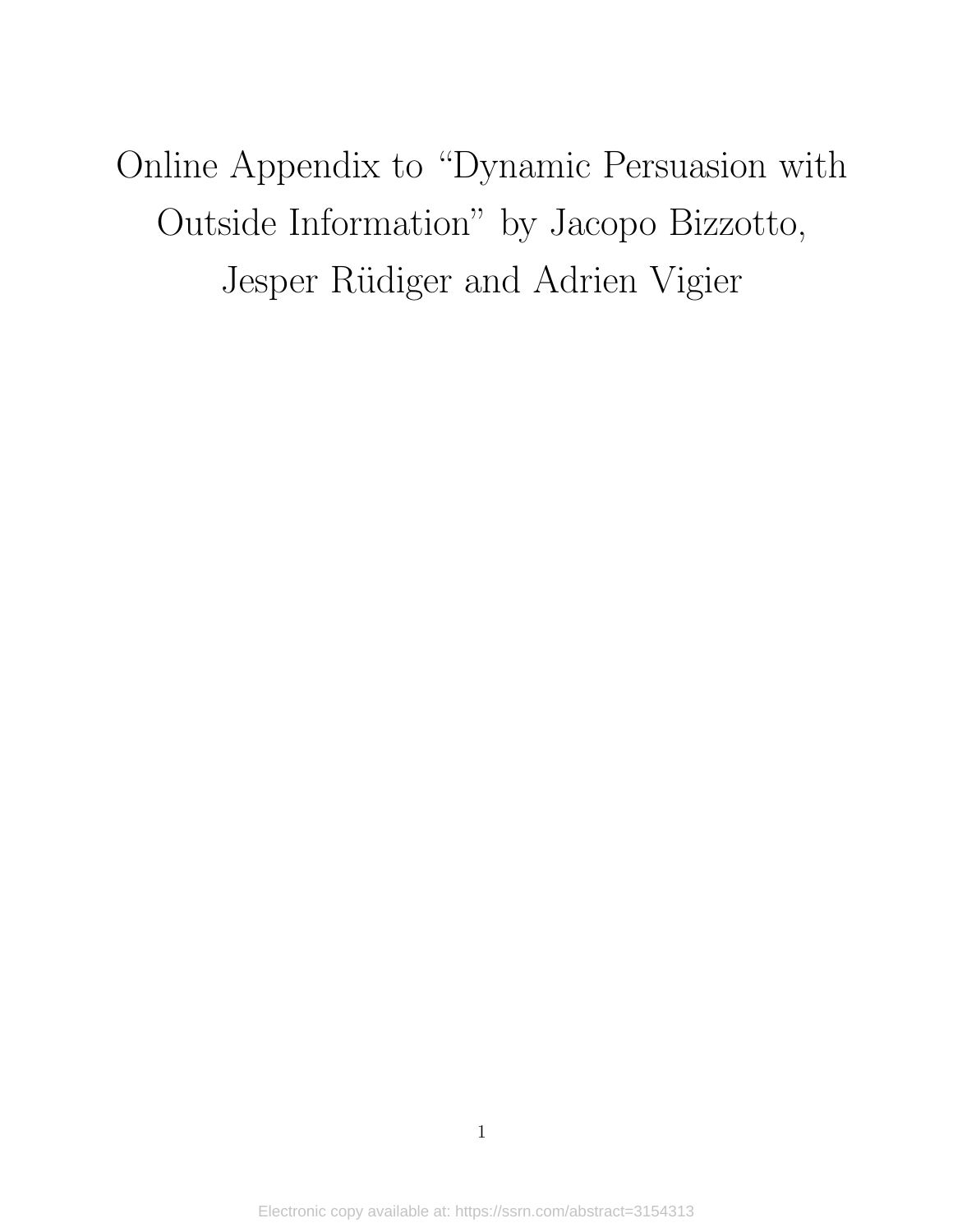### Online Appendix 1: Frequent signals

Proof of Proposition [2](#page-15-1) of the main text: We will prove part (ii) of the proposition (the proof of part (i) uses arguments similar to those used in the proof of Lemma [7](#page-13-4) of the main text and is therefore omitted). Let  $b_{T_n-1,n}$  denote the agent's period- $(T_n-1)$  standard of approval given signal frequency n. We now show that  $b_{T_n-1,n}$  is monotonically increasing in  $n.$  Fix  $n.$  By Lemma [A.1](#page-7-1) of Appendix A, in equilibrium the agent does not benefit from the period-T<sub>n</sub> experiment. So  $b_{T_n-1,n}$  is independent of information generated by the principal. However, with signal frequency  $n+1$  the amount of exogenous outside information that the agent obtains by waiting two periods is the same as what he obtains with signal frequency  $n$ by waiting one period. These remarks imply

$$
b_{T_{n+1}-2,n+1} \ge b_{T_n-1,n}.
$$

By Lemma [5,](#page-13-1)

$$
b_{T_{n+1}-2,n+1} = b_{T_{n+1}-1,n+1}.
$$

Hence,

$$
b_{T_{n+1}-1,n+1} \ge b_{T_n-1,n}.
$$

In what follows, let  $\bar{b} := \lim_{n \to \infty} b_{T_n-1,n}$ . The condition  $\lambda > \varphi(r)$  is equivalent to  $b_1 > \underline{b}$ . So whenever this condition holds,  $\bar{b} > b$ . But then, for L sufficiently small, for all sufficiently large  $n$  being aggressive in the first period cannot be optimal for the principal: keeping uncertainty high until the last period enables the principal to benefit (at a very small cost) from a strictly lower standard of approval.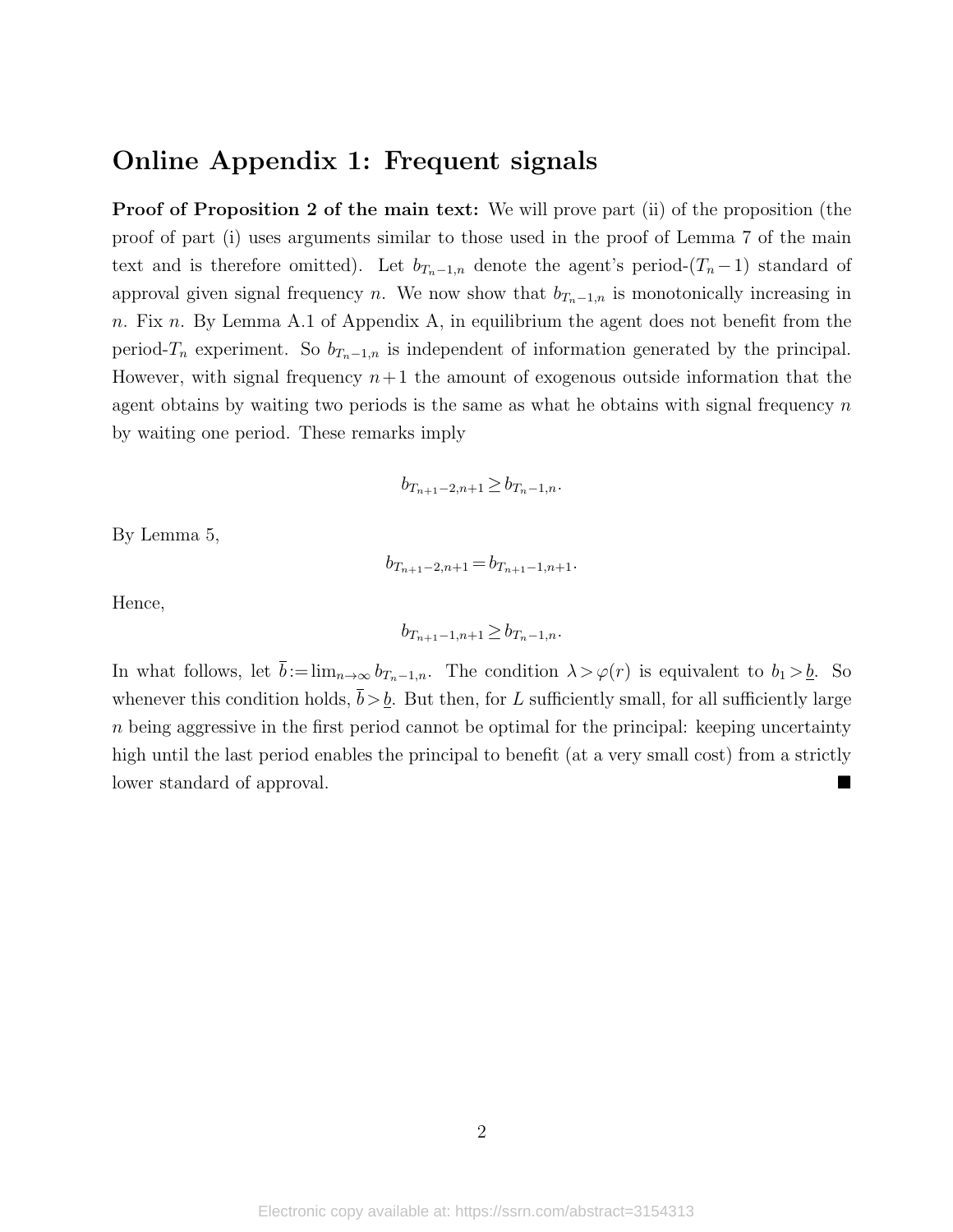### Online Appendix 2: Different Discount Factors

In this appendix we prove Proposition [3](#page-15-2) of the main text. All the results in this appendix refer to the setting in which the players' discount rates are  $\delta_P$  and  $\delta_A$ .

**Lemma OA.1.** In equilibrium, at  $t=T$ , the agent accepts if  $q_T \geq b$  and rejects otherwise. The principal designs the experiment

$$
M_T = \begin{cases} \{0, \underline{b}\} & \text{if } p_T \in (0, \underline{b});\\ \{p_T\} & \text{otherwise.} \end{cases}
$$

The agent does not benefit from the period-T experiment, hence his equilibrium continuation payoff is convex in  $p_T$ .

**Proof:** See the proof of Lemma [A.1](#page-7-1) in Appendix A.

**Lemma OA.2.** Let  $t < T$ . Suppose that functions  $\hat{g}_{t+1}(p_{t+1})$  and  $\hat{f}_{t+1}(p_{t+1})$  uniquely determine the agent's (resp. the principal's) equilibrium continuation payoffs in period  $t+1$ . If  $\hat{g}_{t+1}$  is convex, then:

- 1. in equilibrium, the principal's period-t experiment and the agent's period-t decision are both uniquely determined; the former is a function of  $p_t$  only and the latter is a function of  $q_t$  only;
- 2. functions  $\hat{g}_t(p_t)$  and  $\hat{f}_t(p_t)$  uniquely determine the equilibrium continuation payoffs in period t, and  $\hat{g}_t$  is convex.

**Proof:** Let  $\tilde{g}_t(q_t)$  and  $\tilde{f}_t(q_t)$  be defined as in equations [\(3\)](#page-19-3) and [\(4\)](#page-19-2) of the main text, respectively. Then the agent's equilibrium continuation payoff given  $q_t$  can be written as

<span id="page-40-0"></span>
$$
g_t(q_t) = \max\left\{V_R, \, \delta_A \tilde{g}_t(q_t), \, V_B + q_t(V_G - V_B)\right\}.\tag{OA.1}
$$

As  $\hat{g}_{t+1}$  is convex by assumption, Proposition [A.1](#page-6-4) shows that  $\tilde{g}_t$  is convex as well. Moreover,

$$
\begin{cases}\n\delta_A \tilde{g}_t(0) = \delta_A V_R < V_R; \\
\delta_A \tilde{g}_t(1) = \delta_A V_G < V_G.\n\end{cases} \tag{OA.2}
$$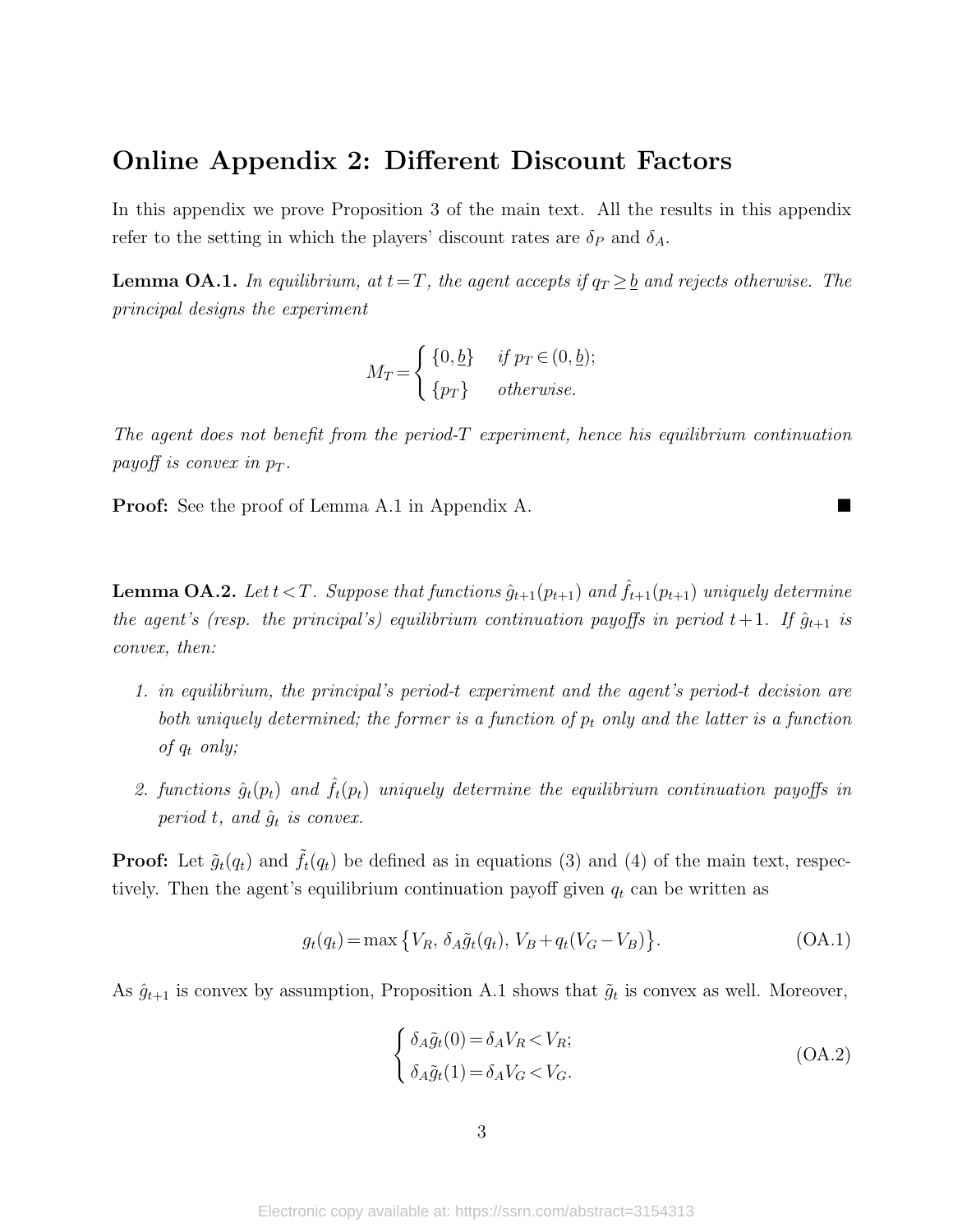Then [\(OA.1\)](#page-40-0), [\(OA.2\)](#page-18-0) and convexity of  $\tilde{g}_t$  give unique  $a_t$  and  $b_t$ , with  $a_t \leq b \leq b_t$ , such that

$$
\begin{cases}\ng_t(q_t) = V_R > \max\left\{\delta_A \tilde{g}_t(q_t), V_B + q_t(V_G - V_B)\right\} \text{ if } q_t < a_t; \\
g_t(q_t) = \delta_A \tilde{g}_t(q_t) > \max\left\{V_R, V_B + q_t(V_G - V_B)\right\} \text{ if } q_t \in (a_t, b_t); \\
g_t(q_t) = V_B + q_t(V_G - V_B) > \max\left\{V_R, \delta_A \tilde{g}_t(q_t)\right\} \text{ if } q_t > b_t.\n\end{cases}
$$

Hence, in equilibrium, the agent rejects if  $q_t < a_t$ , waits if  $q_t \in (a_t, b_t)$ , and accepts if  $q_t > b_t$ . Moreover, since in equilibrium whenever indifferent the agent makes the decision preferred by the principal, it ensues that the agent waits if  $q_t = a_t < b_t$  and accepts if  $q_t = b_t$ . This gives

$$
f_t(q_t) = \begin{cases} 0 & \text{if } q_t < a_t; \\ \delta_P \tilde{f}_t(q_t) & \text{if } q_t \in [a_t, b_t); \\ 1 & \text{if } q_t \ge b_t. \end{cases}
$$
 (OA.3)

Standard arguments yield  $\hat{f}_t = \text{cav } f_t$ . Since in equilibrium whenever indifferent the principal picks the least informative experiment, the principal's experiment in period  $t$  is uniquely determined by the belief  $p_t$  at the beginning of period t. Lastly, letting  $\tau_t(p_t)$  denote the principal's equilibrium experiment given  $p_t$  yields  $\hat{g}_t(p_t) = \mathbb{E}_{\tau_t(p_t)}[g_t(q_t)|p_t].$ 

Finally, since  $\tilde{g}_t$  is convex, [\(OA.1\)](#page-40-0) shows that  $g_t$  is as well. Since  $\hat{g}_t(p_t) = \mathbb{E}_{\tau_t(p_t)}[g_t(q_t)|p_t],$ convexity of  $g_t$  together with the properties of  $\tau_t(\cdot)$  establish that  $\hat{g}_t$  is convex.

#### Proposition OA.1. There exists a unique equilibrium.

**Proof:** The proposition follows from Lemmata [OA.1](#page-7-1) and [OA.2.](#page-7-2)

**Lemma OA.3.** Each period, cutoffs  $0 < a_t \leq b_t < 1$  exist such that, in equilibrium the agent rejects if  $q_t < a_t$ , waits if  $q_t \in [a_t, b_t)$ , and accepts if  $q_t \geq b_t$ .

**Proof:** For  $t = T$ , the result follows from Lemma [OA.1.](#page-7-1) For  $t < T$ , the result was shown within the proof of Lemma [OA.2.](#page-7-2)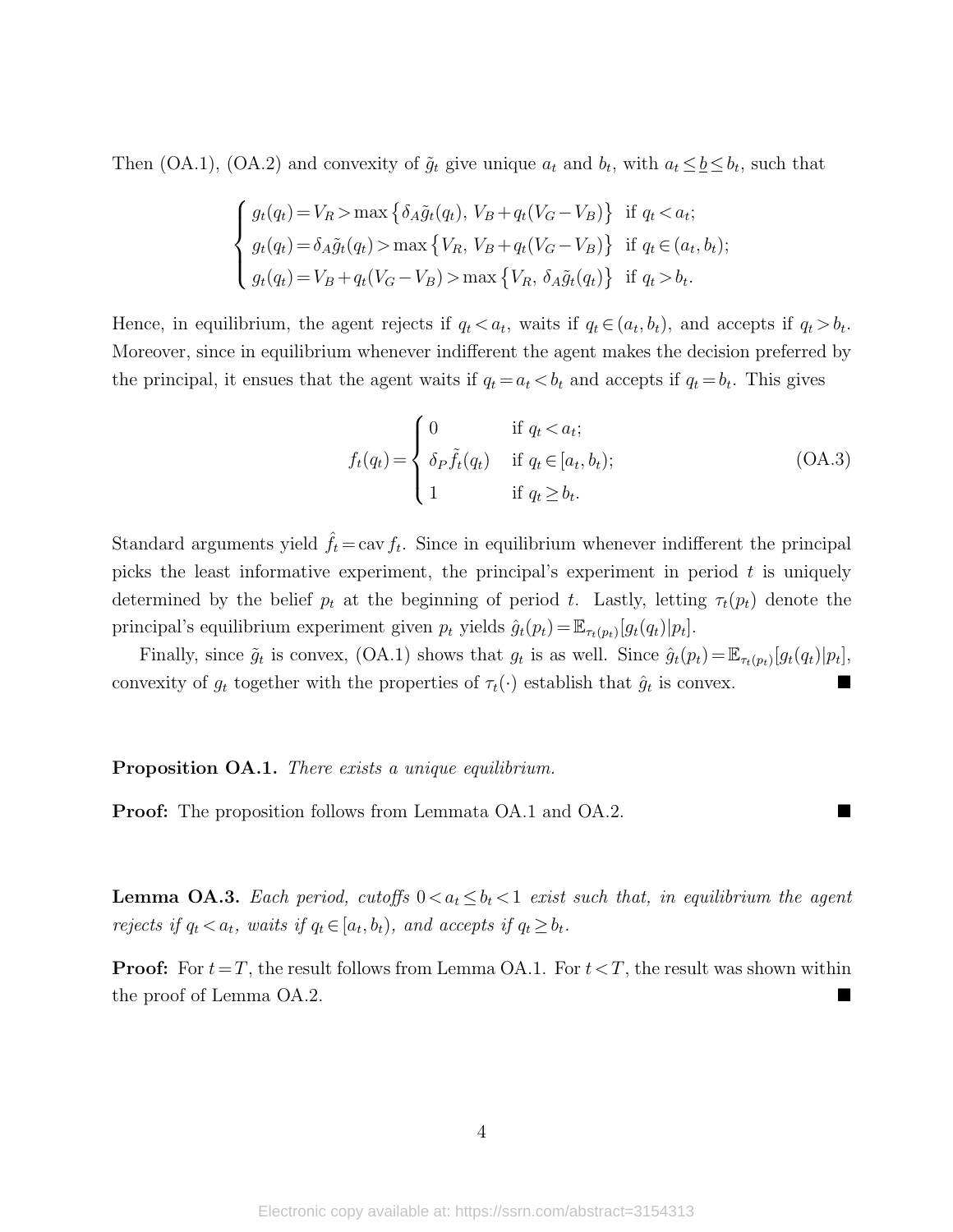**Lemma OA.4.** At all  $t \leq T-1$ , the threshold of acceptance is at least as large as the threshold of acceptance at  $t=T-1$ , which itself is at least as large as the static threshold of acceptance:  $b_t \geq b_{T-1} \geq b_T = b$ .

Proof: See the proof of Lemma [B.1](#page-7-1) in Appendix B.

**Lemma OA.5.** Each period, in equilibrium  $M_t = \{p_t\}$  for all  $p_t \in \{0\} \cup [b_t, 1]$ . Moreover:

- (i) either  $M_t = \{0, b_t\}$  for all  $p_t \in (0, b_t)$ ,
- (ii) or  $a_t < b_t$  and:  $M_t = \{0, a_t\}$  for  $p_t \in (0, a_t)$  and there exists  $c_t \in [a_t, b_t)$  such that  $M_t = \{p_t\}$ for  $p_t \in [a_t, c_t]$ , while  $M_t = \{c_t, b_t\}$  for  $p_t \in (c_t, b_t)$ .

**Proof:** Recall  $\hat{f}_t = \text{cav } f_t$ . If  $a_t = b_t$  (so that the set of beliefs for which in equilibrium the agent waits in period t is empty) then in equilibrium  $M_t = \{0, b_t\}$  for all  $p_t \in (0, b_t)$ . So assume  $a_t < b_t$ . Observe that:

(A)  $\tilde{f}_t(\cdot)$  (defined by equation [\(4\)](#page-19-2) in Appendix A) is concave,

(B) 
$$
f_t(q_t) = \delta_P \tilde{f}_t(q_t)
$$
 for all  $q_t \in \{0\} \cup [a_t, b_t)$ .

 $(A)$  follows from Proposition [A.1](#page-6-4) while (B) is obtained from  $(OA.3)$ . In view of  $(A)$ - $(B)$ , either (i) in the statement of the lemma holds, or (ii) does.

**Lemma OA.6.** With perfect good news, in equilibrium the principal is aggressive at  $t = 1$ .

Proof: The proof follows the same steps of the proof of Lemma [4](#page-12-3) of the main text.

**Lemma OA.7.** With perfect bad news, either  $a_t = b_t = b$  in all periods, or for all  $t < T$ :  $b_t =$  $b_{T-1} > b_T = \underline{b}.$ 

**Proof:** If  $a_{T-1} = b_{T-1} = b_T$ , the claim of the lemma is straightforward. Assume now  $b_{T-1} > b_T$ . At  $q_{T-1} = b_{T-1}$ , the agent is indifferent between waiting and accepting. The agent's expected payoff from accepting is  $b_{T-1}V_G + (1-b_{T-1})V_B$ . On the other hand, using Lemmata [OA.3](#page-8-3) and [OA.4](#page-12-3) (and noting that in equilibrium, in period T, the agent accepts for  $p_T \geq b_T$ ), the agent's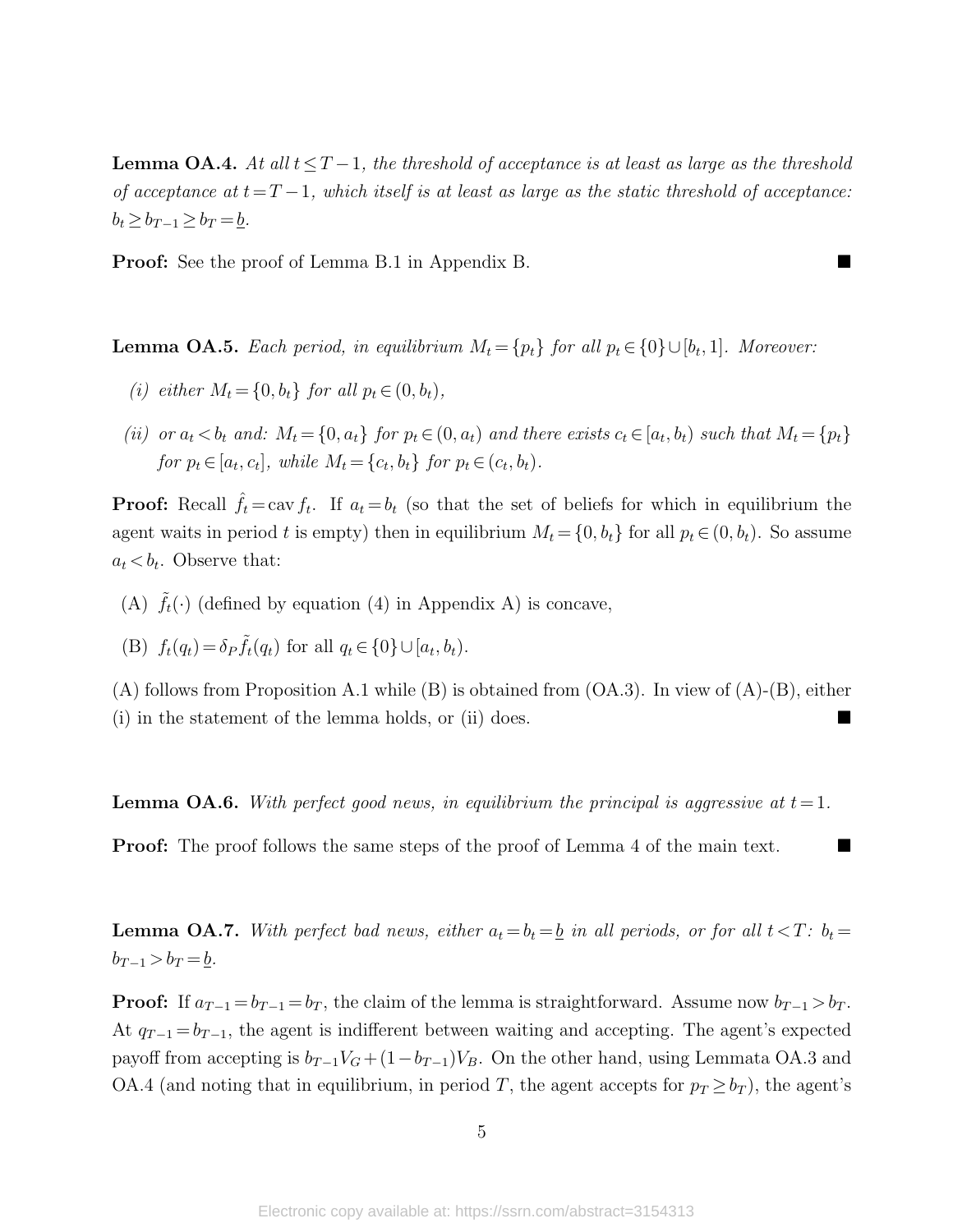expected payoff from waiting can be written as  $\delta_A[b_{T-1}V_G+(1-b_{T-1})(\gamma V_R+(1-\gamma)V_B)]$ . So  $b_{T-1}$  is the unique solution of

$$
xV_G + (1-x)V_B = \delta_A[xV_G + (1-x)(\gamma V_R + (1-\gamma)V_B)].
$$
\n(OA.4)

Next, consider  $t < T - 1$  such that  $b_{t+1} = b_{T-1}$ , and  $q_t = b_t$ , so that, by definition, the agent is indifferent between waiting and accepting. The agent's expected payoff from accepting is  $b_t V_G + (1-b_t)V_B$ . On the other hand, using Lemma [OA.4,](#page-12-3)  $q_t = b_t \ge b_{T-1} = b_{t+1}$ . Hence, conditional on  $s_t = g$ , the agent optimally accepts in the next period. It ensues that  $b_t$  solves [\(OA.4\)](#page-19-2) and, therefore, that  $b_t = b_{T-1}$ . A recursive argument then yields  $b_t = b_{T-1}$  for all  $t < T$ . ٠

**Lemma OA.8.** Let  $\tilde{\gamma}(\delta_A) := \left(\frac{1-\delta_A}{\delta_A}\right)$  $\delta_A$  $\bigg\}$   $V_R(V_G-V_B)$  $\frac{V_R(V_G-V_B)}{(V_G-V_R)(V_R-V_B)}$ . Then  $\gamma > \tilde{\gamma}(\delta_A)$  if and only if  $b_{T-1} > b$ , and either condition implies

$$
b_{T-1} = \frac{\delta_A(\gamma V_R + (1 - \gamma)V_B) - V_B}{(V_G - V_B)(1 - \delta_A) + \delta_A \gamma (V_R - V_B)}.
$$
\n(OA.5)

**Proof:** The arguments in the proof of Lemma [OA.2](#page-7-2) show that  $b_{T-1} > b$  if and only if given  $q_{T-1} = \underline{b}$  the agent strictly prefers waiting over rejection, that is, if and only if

$$
\delta_A \left[ \underline{b} V_G + (1 - \underline{b}) \left( \gamma V_R + (1 - \gamma) V_B \right) \right] > V_R,
$$

which, upon rearrangement, yields  $\gamma > \tilde{\gamma}(\delta)$ . Solving [\(OA.4\)](#page-19-2) yields [\(OA.5\)](#page-19-1).

<span id="page-43-0"></span>**Lemma OA.9.** Let  $t < T-1$ . In equilibrium, if the principal is aggressive in period  $t+1$ , then the principal is also aggressive in period t.

**Proof:** Suppose that in equilibrium the principal is aggressive in period  $1 < t+1 < T$ . If  $a_t = b_t$  the statement of the lemma is straightforward. Assume therefore that  $a_t < b_t$ . By virtue of Lemma [OA.5,](#page-13-1) in order to establish that the principal is also aggressive in period  $t$  it is enough to show that when  $p_t = a_t$  the principal strictly prefers the experiment  $M_t = \{0, b_t\}$  over the uninformative experiment. On one hand, the principal's expected payoff from designing  $M_t = \{0, b_t\}$  is  $\frac{a_t}{b_t}$ . On the other hand, her expected payoff from designing the uninformative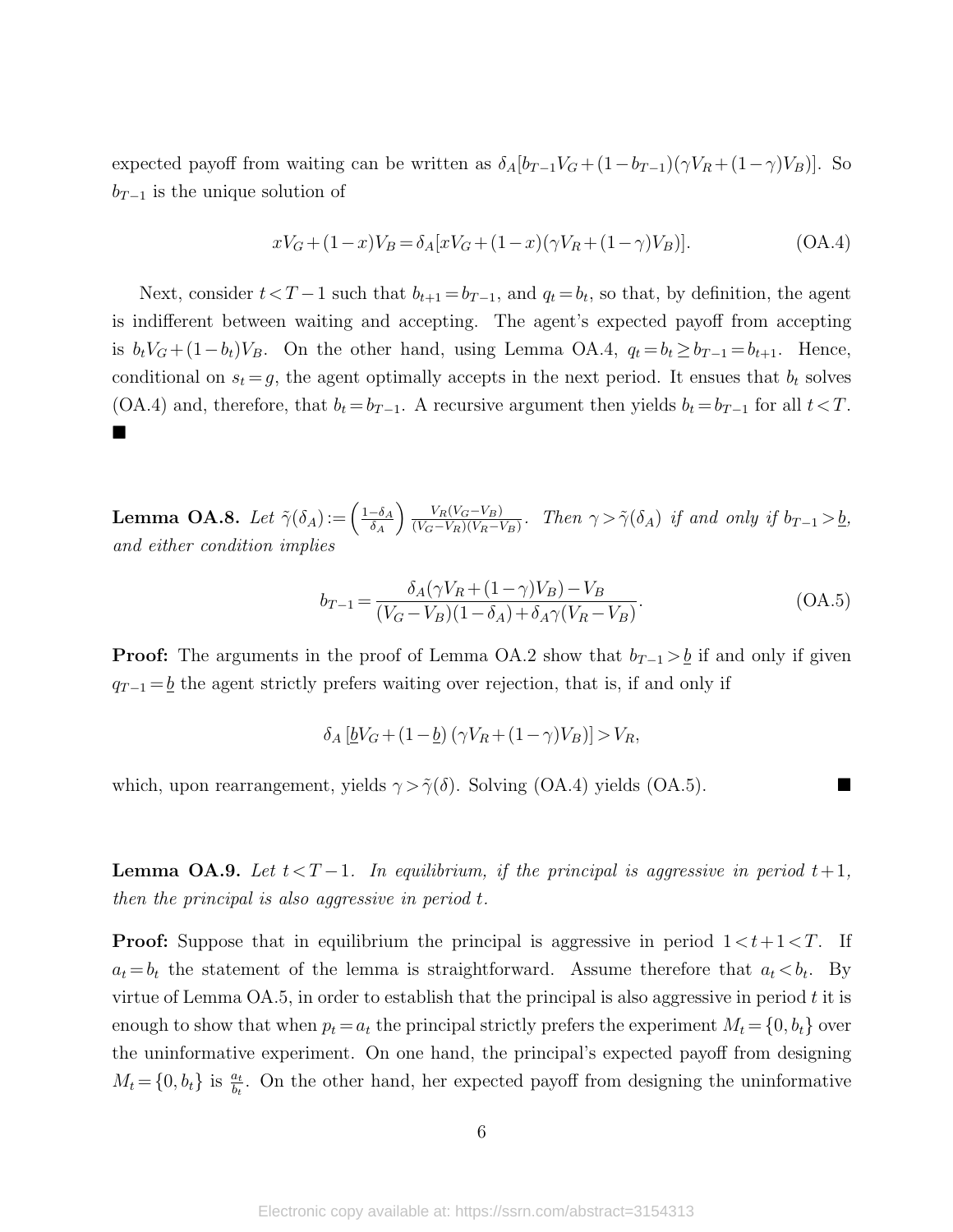experiment is given by  $\delta_P \mathbb{E}_{s_t}[\hat{f}_{t+1}(p_{t+1}) | q_t = a_t].$  The next sequence of inequalities therefore concludes the proof:

$$
\delta_P \mathbb{E}_{s_t}[\hat{f}_{t+1}(p_{t+1}) | q_t = a_t] \le \delta_P \hat{f}_{t+1}(a_t) = \delta_P \frac{a_t}{b_{t+1}} < \frac{a_t}{b_t}.
$$

The first inequality follows from noting that  $\hat{f}_{t+1}$  is concave (which we show formally in the appendix); the equality follows from the assumption that the principal is aggressive in period  $t+1$ , and the second inequality is due to Lemma [OA.7.](#page-13-4)

**Lemma OA.10.** There exists  $\tilde{T}(\gamma, \delta_A, \delta_P) < \infty$  such that, in equilibrium, the principal is aggressive in period 1 if and only if  $T > \tilde{T}(\gamma, \delta_A, \delta_P)$ .

**Proof:** Note that in view of Lemma [OA.9](#page-43-0) it is enough to show that, for T sufficiently large, in equilibrium the principal is aggressive at  $t=1$ . Next, part (ii) of Lemma [OA.7](#page-13-4) shows that any benefit to the principal from not being aggressive at  $t=1$  must come from persuading the agent to accept at  $t=T$  when  $\omega =B$ . So these benefits are bounded from above by  $\delta_P^{T-1}$  $_{P}^{T-1}$ , which tends to 0 as  $T \to \infty$ . On the other hand, as  $b_1 < 1$ , the corresponding loss to the principal is bounded away from zero since by being aggressive at  $t=1$  the principal obtains acceptance with strictly positive probability conditional on  $\omega = B$ . We conclude that, for T sufficiently large, in equilibrium the principal is aggressive at  $t=1$ .

<span id="page-44-0"></span>**Lemma OA.11.** In equilibrium, each period either the principal is aggressive, or the principal is conservative.

**Proof:** The proof follows the same steps as the proof of Lemma [3](#page-8-3) of the main text.

**Lemma OA.12.** There exist cutoffs  $\underline{\delta}_A \in (0,1)$  and  $\underline{\delta}_P(\delta_A) \in (0,1]$  and, for  $\delta_A > \underline{\delta}_A$  and  $\delta_P >$  $\underline{\delta}_P(\delta_A)$ , functions  $0 < \underline{\gamma}(\delta_A, \delta_P) < \overline{\gamma}(\delta_A, \delta_P) < 1$  such that, in equilibrium, the principal is conservative in period  $T-1$  if and only if  $\delta_A > \underline{\delta}_A$ ,  $\delta_P > \underline{\delta}_P(\delta_A)$ , and  $\gamma \in (\underline{\gamma}(\delta_A, \delta_P), \overline{\gamma}(\delta_A, \delta_P))$ .

**Proof:** We saw in the proof of Lemma [OA.8](#page-14-1) that  $\gamma \leq \tilde{\gamma}(\delta_A)$  implies that in equilibrium the agent never waits. So whenever  $\gamma \leq \tilde{\gamma}(\delta_A)$ , in equilibrium the principal has to be aggressive in